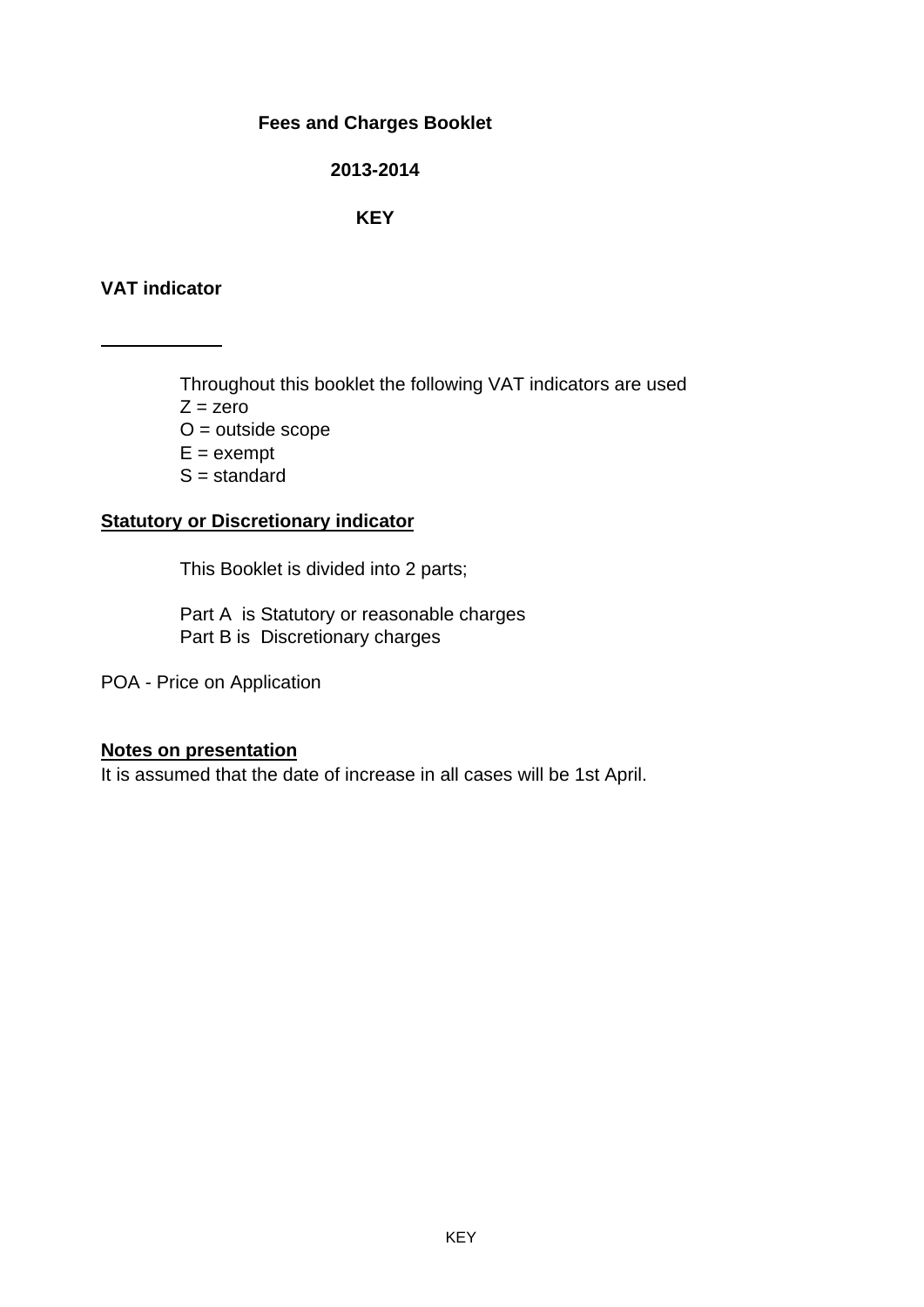# **Fees and Charges Booklet**

### **2013-2014**

## **CONTENTS Part A Statutory and Reasonable Cost Charges**

| <b>Finance &amp; Corporate Governance</b> |                   |
|-------------------------------------------|-------------------|
| <b>Legal and Democratic Services</b>      | Page 1            |
| <b>People Services</b>                    |                   |
| <b>Public Protection</b>                  | <b>Pages 2-10</b> |
| <b>Planning and Transportation</b>        | Pages 11-13       |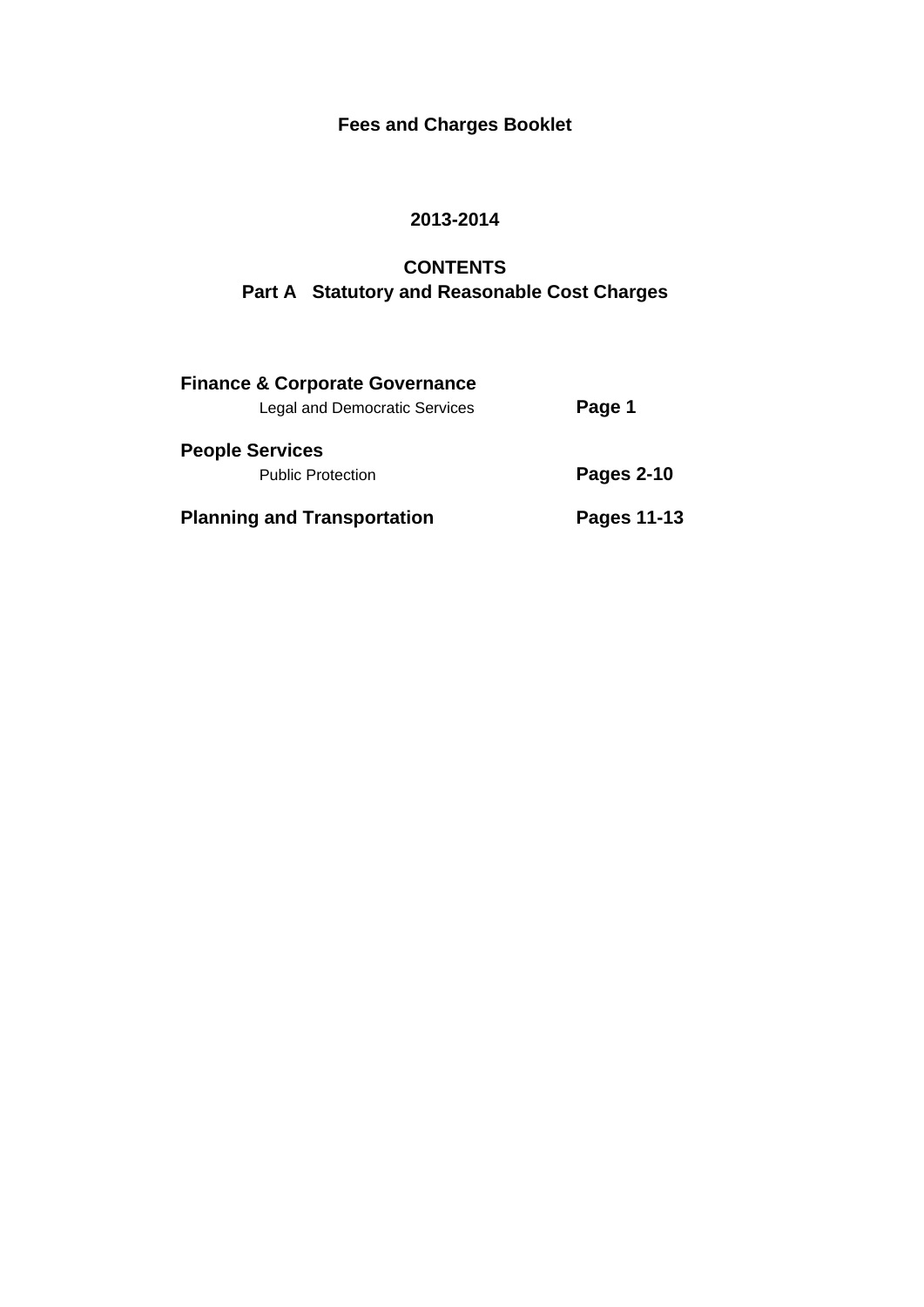| <b>LEGAL AND DEMOCRATIC SERVICES</b>                                                                                                                                                                                                                                                                                                                                                                                                                                                                                                                                                                                                                                                                                                                                                                                                                                      | <b>STATUTORY OR<br/>DISCRETIONARY</b>                                        | <b>BASIC</b><br><b>CHARGE</b><br>2012/13                                                                                        | GROUP<br>Š                                                                                                                         | 2013-14<br><b>PROPOSED BASIC</b><br><b>CHARGE</b>                                                                               | 2013-14<br><b>PROPOSED</b><br>CHARGE<br><b>INCLUDING</b><br><b>VAT</b><br>(Where applicable)                                    |
|---------------------------------------------------------------------------------------------------------------------------------------------------------------------------------------------------------------------------------------------------------------------------------------------------------------------------------------------------------------------------------------------------------------------------------------------------------------------------------------------------------------------------------------------------------------------------------------------------------------------------------------------------------------------------------------------------------------------------------------------------------------------------------------------------------------------------------------------------------------------------|------------------------------------------------------------------------------|---------------------------------------------------------------------------------------------------------------------------------|------------------------------------------------------------------------------------------------------------------------------------|---------------------------------------------------------------------------------------------------------------------------------|---------------------------------------------------------------------------------------------------------------------------------|
| Legal charge re drafting of document for:-                                                                                                                                                                                                                                                                                                                                                                                                                                                                                                                                                                                                                                                                                                                                                                                                                                |                                                                              | £                                                                                                                               |                                                                                                                                    | £                                                                                                                               | £                                                                                                                               |
| Section 106 (Standard)                                                                                                                                                                                                                                                                                                                                                                                                                                                                                                                                                                                                                                                                                                                                                                                                                                                    | S                                                                            | 867.00                                                                                                                          | $\circ$                                                                                                                            | 867.00                                                                                                                          | 867.00                                                                                                                          |
| Section 278                                                                                                                                                                                                                                                                                                                                                                                                                                                                                                                                                                                                                                                                                                                                                                                                                                                               | S                                                                            | 867.00                                                                                                                          | $\circ$                                                                                                                            | 867.00                                                                                                                          | 867.00                                                                                                                          |
| Reg of Assign                                                                                                                                                                                                                                                                                                                                                                                                                                                                                                                                                                                                                                                                                                                                                                                                                                                             | S                                                                            | 28.00                                                                                                                           | $\circ$                                                                                                                            | 28.00                                                                                                                           | 28.00                                                                                                                           |
| <b>Grazing Licence</b>                                                                                                                                                                                                                                                                                                                                                                                                                                                                                                                                                                                                                                                                                                                                                                                                                                                    | S                                                                            | 420.00                                                                                                                          | $\circ$                                                                                                                            | 420.00                                                                                                                          | 420.00                                                                                                                          |
| <b>Street Licence</b>                                                                                                                                                                                                                                                                                                                                                                                                                                                                                                                                                                                                                                                                                                                                                                                                                                                     | S                                                                            | 293.00                                                                                                                          | $\circ$                                                                                                                            | 293.00                                                                                                                          | 293.00                                                                                                                          |
| Section 50 Agreement                                                                                                                                                                                                                                                                                                                                                                                                                                                                                                                                                                                                                                                                                                                                                                                                                                                      | S                                                                            | 448.00                                                                                                                          | $\circ$                                                                                                                            | 448.00                                                                                                                          | 448.00                                                                                                                          |
| <b>REGISTRATION</b><br><b>STATUTORY</b>                                                                                                                                                                                                                                                                                                                                                                                                                                                                                                                                                                                                                                                                                                                                                                                                                                   |                                                                              |                                                                                                                                 |                                                                                                                                    |                                                                                                                                 |                                                                                                                                 |
| Fees issued by Registrar of Births & Deaths<br>Standard Certificate of Birth<br>Standard Certificate of Death<br>Standard Certificate of Marriage<br>Short Certificate of Birth<br>nb All at time of registration<br>Fees issued by Registrar of Births & Deaths<br>Standard Certificate of Birth<br>Standard Certificate of Death<br>Standard Certificate of Marriage<br>Short Certificate of Birth<br>nb after registration<br>Registration of marriage at Register Office<br>Registration of marriage at registered building<br>Certificates issued by Superintendent Registrar<br>Standard Certificate of Birth - 5 working day service<br>Standard Certificate of Death - 5 working day service<br>Standard Certificate of Marriage - 5 working day service<br>Short Certificate of Birth - 5 working day service<br>Notice of Marriage/Civil Partnership per person | S<br>S<br>S<br>S<br>S<br>S<br>S<br>S<br>S<br>S<br>S<br>S<br>s<br>S<br>S<br>S | 3.50<br>3.50<br>3.50<br>3.50<br>7.00<br>7.00<br>7.00<br>7.00<br>7.00<br>40.00<br>80.00<br>9.00<br>9.00<br>9.00<br>9.00<br>33.50 | $\circ$<br>O<br>O<br>O<br>O<br>$\circ$<br>O<br>$\circ$<br>$\circ$<br>O<br>$\circ$<br>$\circ$<br>$\circ$<br>O<br>$\circ$<br>$\circ$ | 3.50<br>3.50<br>3.50<br>3.50<br>7.00<br>7.00<br>7.00<br>7.00<br>7.00<br>40.00<br>80.00<br>9.00<br>9.00<br>9.00<br>9.00<br>33.50 | 3.50<br>3.50<br>3.50<br>3.50<br>7.00<br>7.00<br>7.00<br>7.00<br>7.00<br>40.00<br>80.00<br>9.00<br>9.00<br>9.00<br>9.00<br>33.50 |
|                                                                                                                                                                                                                                                                                                                                                                                                                                                                                                                                                                                                                                                                                                                                                                                                                                                                           |                                                                              |                                                                                                                                 |                                                                                                                                    |                                                                                                                                 |                                                                                                                                 |
| <b>REGISTER OF ELECTIONS</b><br>Register of Electors - per '000 or part thereof<br>Full Register, Edited Register, list of Overseas Electors<br>- Statutory<br>Data Format<br><b>Printed Format</b>                                                                                                                                                                                                                                                                                                                                                                                                                                                                                                                                                                                                                                                                       | S<br>S                                                                       | £20+£1.50 per<br>1,000<br>£10+£5 per 1,000                                                                                      | E<br>Ε                                                                                                                             | £20+£1.50 per<br>1,000<br>£10+£5 per 1,000                                                                                      | £20+£1.50 per 1,000<br>£10+£5 per 1,000                                                                                         |
| Register of Electors - Sale of Marked Register, per '000 electors or part thereof                                                                                                                                                                                                                                                                                                                                                                                                                                                                                                                                                                                                                                                                                                                                                                                         |                                                                              |                                                                                                                                 |                                                                                                                                    |                                                                                                                                 |                                                                                                                                 |
| Data Format                                                                                                                                                                                                                                                                                                                                                                                                                                                                                                                                                                                                                                                                                                                                                                                                                                                               | s                                                                            | £10+£1 per 1,000                                                                                                                | Ε                                                                                                                                  | £10+£1 per 1,000                                                                                                                | £10+£1 per 1,000                                                                                                                |
| <b>Printed Format</b>                                                                                                                                                                                                                                                                                                                                                                                                                                                                                                                                                                                                                                                                                                                                                                                                                                                     | s                                                                            | £10 +£2 per 1,000                                                                                                               | Ε                                                                                                                                  | £10 +£2 per 1,000                                                                                                               | £10 +£2 per 1,000                                                                                                               |
| Register of Electors - copy of Election Expenses - Statutory<br>Photocopy fee, per side copied                                                                                                                                                                                                                                                                                                                                                                                                                                                                                                                                                                                                                                                                                                                                                                            | S                                                                            | 0.20                                                                                                                            | E                                                                                                                                  | 0.20                                                                                                                            | 0.20                                                                                                                            |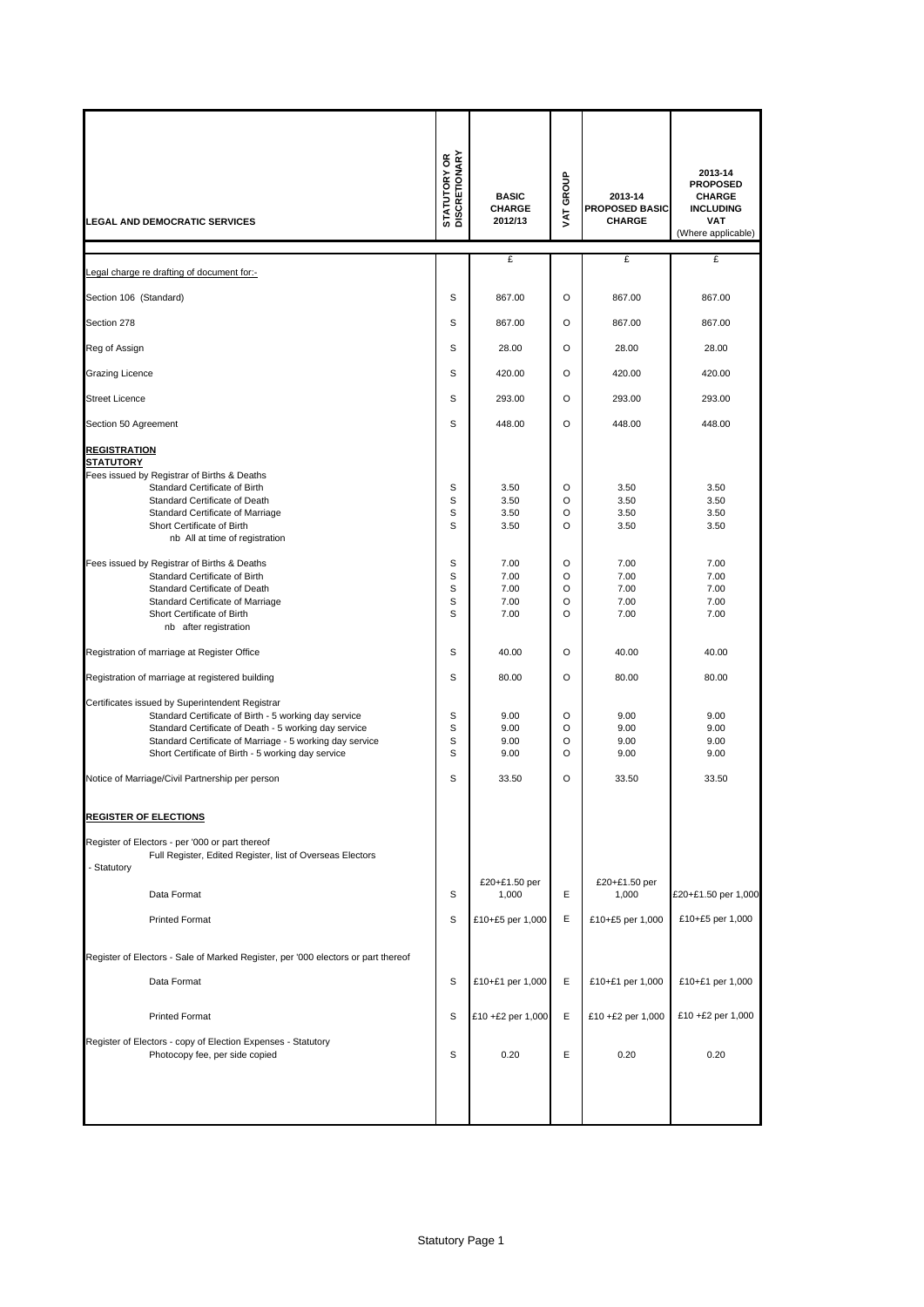| PUBLIC PROTECTION                                                                                                                                                                                                                                                                                           | <b>STATUTORY OR</b><br>DISCRETIONARY | <b>BASIC</b><br><b>CHARGE</b><br>2012/13 | VAT GROUP | 2013-14<br><b>PROPOSED BASIC</b><br><b>CHARGE</b> | 2013-14<br><b>PROPOSED</b><br><b>CHARGE</b><br><b>INCLUDING</b><br><b>VAT</b><br>(Where applicable) |
|-------------------------------------------------------------------------------------------------------------------------------------------------------------------------------------------------------------------------------------------------------------------------------------------------------------|--------------------------------------|------------------------------------------|-----------|---------------------------------------------------|-----------------------------------------------------------------------------------------------------|
|                                                                                                                                                                                                                                                                                                             |                                      | £                                        |           | £                                                 | £                                                                                                   |
| <b>LICENCES</b>                                                                                                                                                                                                                                                                                             |                                      |                                          |           |                                                   |                                                                                                     |
| Lotteries and Amusements Act 1976                                                                                                                                                                                                                                                                           |                                      |                                          |           |                                                   |                                                                                                     |
| Registration of Society Lotteries                                                                                                                                                                                                                                                                           |                                      |                                          |           |                                                   |                                                                                                     |
| Initial Registration Fee (NB Not subject to renewal)<br>Annual fee                                                                                                                                                                                                                                          | s<br>S                               | 40.00<br>20.00                           | O<br>O    | 40.00<br>20.00                                    | 40.00<br>20.00                                                                                      |
| (Year 1st January to 31st December)                                                                                                                                                                                                                                                                         |                                      |                                          |           |                                                   |                                                                                                     |
| OTHER SALES AND SERVICE CHARGES                                                                                                                                                                                                                                                                             |                                      |                                          |           |                                                   |                                                                                                     |
| Drain Testing - per hour                                                                                                                                                                                                                                                                                    | s                                    | 44.80                                    | S         | 44.80                                             | 53.76                                                                                               |
| Brochure on Principles of Recycling                                                                                                                                                                                                                                                                         | S                                    | 0.30                                     | Z         | 0.30                                              | 0.30                                                                                                |
| FEE SCHEDULE FOR LICENSING IN RESPECT<br>OF EXPLOSIVES AND PETROLEUM LICENSING                                                                                                                                                                                                                              |                                      |                                          |           |                                                   |                                                                                                     |
| PART 1:                                                                                                                                                                                                                                                                                                     |                                      |                                          |           |                                                   |                                                                                                     |
| Section 40(9) as applied to compressed acetylene                                                                                                                                                                                                                                                            |                                      |                                          |           |                                                   |                                                                                                     |
| by the Compressed Acetylene (Importation) Regulations 1978                                                                                                                                                                                                                                                  |                                      |                                          |           |                                                   |                                                                                                     |
| Fee for work by Specialist Inspector per hour                                                                                                                                                                                                                                                               | s                                    | 51.13                                    | O         | 51.13                                             | 51.13                                                                                               |
| PART 2:<br>Fee payable in respect of Applications for the Granting and<br>Renewal of an Explosives Store Licence, the Registration or<br>Renewal of Registration of Premises Used for Keeping<br>Explosives and the Granting and Transfer of Petroleum-<br><b>Spirit Licences</b>                           |                                      |                                          |           |                                                   |                                                                                                     |
| Licence for Sale of Fireworks outside of prescribed period<br>Fireworks Act 2003                                                                                                                                                                                                                            | S                                    | 500.00                                   | O         | 500.00                                            | 500.00                                                                                              |
| Petroleum (Consolidation) Act 1928 c.32<br>Section 4 (see notes 2 and 3)                                                                                                                                                                                                                                    |                                      |                                          |           |                                                   |                                                                                                     |
| Licence to keep petroleum spirit of a quantity -<br>not exceeding 2,500 litres - for each year of a licence                                                                                                                                                                                                 | s                                    | 42.00                                    | O         | 42.00                                             | 42.00                                                                                               |
| Exceeding 2,500 litres but not exceeding 50,000 litres -<br>for each year of a licence                                                                                                                                                                                                                      | s                                    | 58.00                                    | O         | 58.00                                             | 58.00                                                                                               |
| Exceeding 50,000 litres - for each year of a licence                                                                                                                                                                                                                                                        | s                                    | 120.00                                   | O         | 120.00                                            | 120.00                                                                                              |
| Petroleum(Transfer of Licences) Act 1936 c.27<br>Transfer of petroleum spirit licence                                                                                                                                                                                                                       | S                                    | 8.00                                     | O         | 8.00                                              | 8.00                                                                                                |
| NOTES:<br>1. Part 1 of the Explosives Act 1875 (which includes sections<br>15,18 and 21) is applied to explosives other than gunpowder<br>by sections 30 and 40 of that Act.                                                                                                                                |                                      |                                          |           |                                                   |                                                                                                     |
| 2. In the case of a solid substance for which by virtue of an<br>Order in Council made under section 19 of the Petroleum<br>(Consolidation) Act 1928 a licence is required, the fee payable<br>under this Schedule shall be calculated as if one kilogram of<br>the substance were equivalent to one litre. |                                      |                                          |           |                                                   |                                                                                                     |
| 3. The fee payable for a licence of more or less than one year's<br>duration shall be the fee set out above increased or decreased,<br>as the case may be, proportionately according to the duration<br>of the period for which the licence is granted or renewed.                                          |                                      |                                          |           |                                                   |                                                                                                     |
| 4. The above fees are derived from the Health & Safety (Fees)<br>Regulations 1997 and the Carriage of Dangerous Goods<br>by Road Regulations 1996                                                                                                                                                           |                                      |                                          |           |                                                   |                                                                                                     |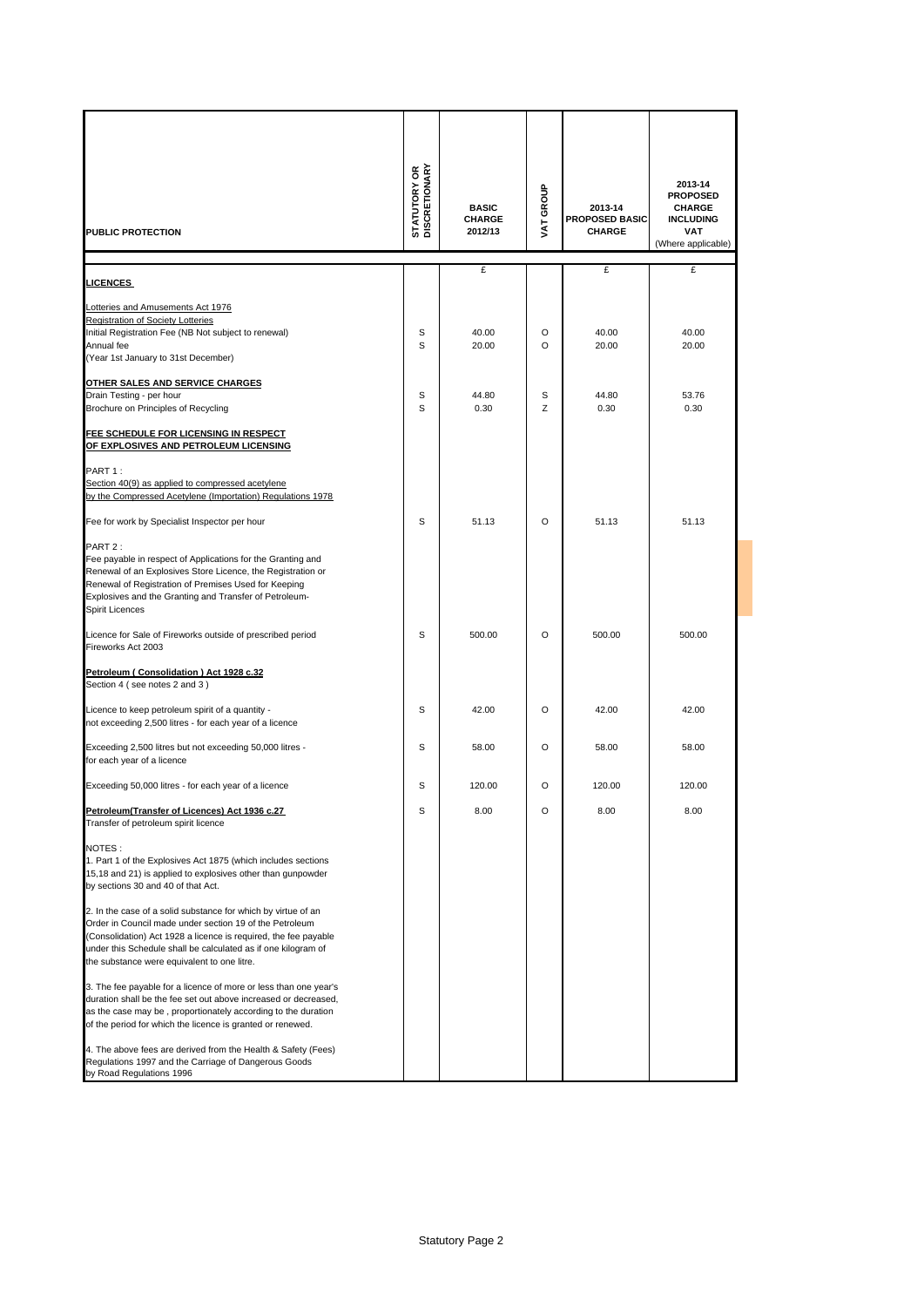| PUBLIC PROTECTION                                                                                                                                                                                                                                                                                           | <b>STATUTORY OR</b><br>DISCRETIONARY | <b>BASIC</b><br><b>CHARGE</b><br>2012/13 | VAT GROUP | 2013-14<br><b>PROPOSED BASIC</b><br><b>CHARGE</b> | 2013-14<br><b>PROPOSED</b><br><b>CHARGE</b><br><b>INCLUDING</b><br>VAT<br>(Where applicable) |
|-------------------------------------------------------------------------------------------------------------------------------------------------------------------------------------------------------------------------------------------------------------------------------------------------------------|--------------------------------------|------------------------------------------|-----------|---------------------------------------------------|----------------------------------------------------------------------------------------------|
|                                                                                                                                                                                                                                                                                                             |                                      | £                                        |           |                                                   | £                                                                                            |
| THE MANUFACTURE AND STORAGE OF EXPLOSIVES<br><b>REGULATIONS 2005</b><br>Application for Licences to store explosives and for<br>registration in relation to the storage of explosives made to<br>licensing authorities by virtue of paragraph 1(a) of schedule 1                                            |                                      |                                          |           |                                                   |                                                                                              |
| to the manufacture and storage of explosives regulations 2005                                                                                                                                                                                                                                               |                                      |                                          |           |                                                   |                                                                                              |
| Regulation 10<br>Licence to store explosives - one year's duration<br>Renewal of a licence - one year's duration<br><b>Regulation 11</b>                                                                                                                                                                    | S<br>S                               | 178.00<br>83.00                          | O<br>O    | 178.00<br>83.00                                   | 178.00<br>83.00                                                                              |
| Registration in relation to the storage of explosives - one year<br>Renewal of a licence - one year's duration                                                                                                                                                                                              | S<br>S                               | 105.00<br>52.00                          | O<br>O    | 105.00<br>52.00                                   | 105.00<br>52.00                                                                              |
| Regulation 16<br>a) Varying a licence - varying name of licence of address of site<br>b) any other kind of variation - The reasonable cost of the licensing<br>authority of having the work carried out                                                                                                     | S<br>S                               | 35.00<br>£156 per hour<br>worked         | O<br>O    | 35.00<br>£156 per hour<br>worked                  | 35.00<br>£156 per hour                                                                       |
| Regulation 20<br>Transfer of licence or registration<br>Replacement of licence or registration referred to the above if lost                                                                                                                                                                                | S<br>S                               | 52.00<br>52.00                           | O<br>O    | 52.00<br>52.00                                    | 52.00<br>52.00                                                                               |
| NOTES:<br>1. Part 1 of the Explosives Act 1875 (which includes sections<br>15,18 and 21) is applied to explosives other than gunpowder<br>by sections 30 and 40 of that Act.                                                                                                                                |                                      |                                          |           |                                                   |                                                                                              |
| 2. In the case of a solid substance for which by virtue of an<br>Order in Council made under section 19 of the Petroleum<br>(Consolidation) Act 1928 a licence is required, the fee payable<br>under this Schedule shall be calculated as if one kilogram of<br>the substance were equivalent to one litre. |                                      |                                          |           |                                                   |                                                                                              |
| 3. The fee payable for a licence of more or less than one year's<br>duration shall be the fee set out above increased or decreased,<br>as the case may be, proportionately according to the duration<br>of the period for which the licence is granted or renewed.                                          |                                      |                                          |           |                                                   |                                                                                              |
| The above fees are derived from the Health & Safety (Fees)<br>Regulations 1997 and the Carriage of Dangerous Goods<br>by Road Regulations 1996                                                                                                                                                              |                                      |                                          |           |                                                   |                                                                                              |
| <b>ENFORCEMENT FEES</b>                                                                                                                                                                                                                                                                                     |                                      |                                          |           |                                                   |                                                                                              |
| Abandoning a vehicle. If vehicle is found abandoned, the registered<br>keeper is liable to a Fixed Penalty Notice of £200<br>Fixed Penalty Notice of £200 becomes £150 if paid in 10 days                                                                                                                   | S                                    | 200.00                                   | O         | 200.00                                            | 200.00                                                                                       |
| Waste Carriers Licence. Failure to furnish waste carrier licence<br>documents. Fixed penalty Notice of £300<br>Fixed Penalty Notice of £300 becomes £200 if paid in 10 days                                                                                                                                 | S                                    | 300.00                                   | O         | 300.00                                            | 300.00                                                                                       |
| Waste Transfer Notes. Failure to furnish waste transfer notes.<br>Fixed penalty Notice £300                                                                                                                                                                                                                 | S                                    | 300.00                                   | O         | 300.00                                            | 300.00                                                                                       |
| Nuisance Parking. Offences relating to vehicles for sale or being<br>maintained on a Public Highway. Fixed Penalty Notice of £100<br>Fixed Penalty Notice of £300 becomes £200 if paid in 10 days                                                                                                           | S                                    | 100.00                                   | O         | 100.00                                            | 100.00                                                                                       |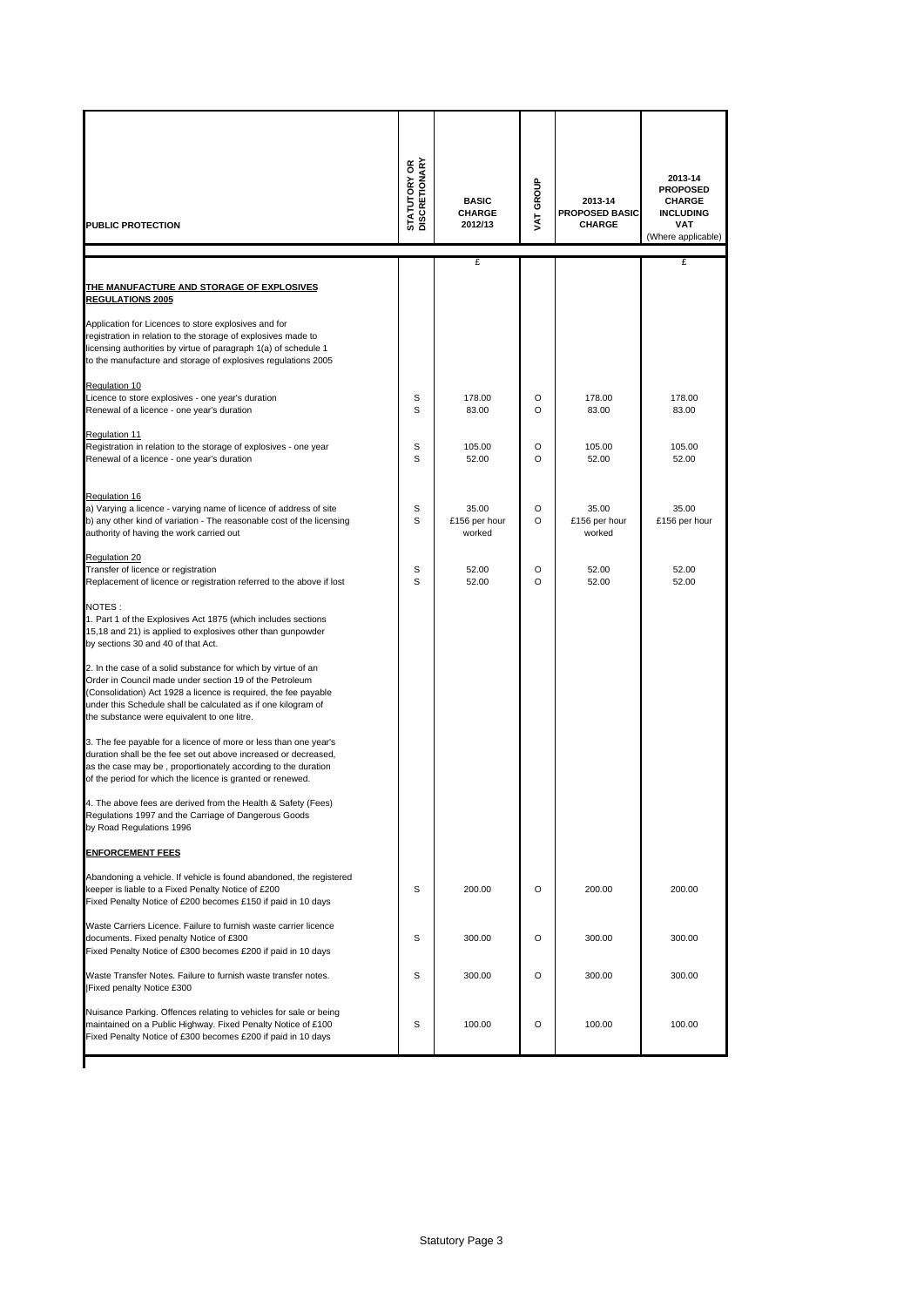| <b>PUBLIC PROTECTION</b>                                                                                                                                                                                                                                                                                                                                                                                                                                                                                                                                                                                                                                                                                                                                                                                                                                                                                                                                                                                                                                                                                                                        | <b>STATUTORY OR</b><br>DISCRETIONARY                                         | <b>BASIC</b><br><b>CHARGE</b><br>2012/13                                                                                                               | GROUP<br><b>TAV</b>                                                                                                                      | 2013-14<br><b>PROPOSED</b><br><b>BASIC CHARGE</b>                                                                                                      | 2013-14<br><b>PROPOSED</b><br><b>CHARGE</b><br><b>INCLUDING</b><br>VAT<br>(Where applicable)                                                           |
|-------------------------------------------------------------------------------------------------------------------------------------------------------------------------------------------------------------------------------------------------------------------------------------------------------------------------------------------------------------------------------------------------------------------------------------------------------------------------------------------------------------------------------------------------------------------------------------------------------------------------------------------------------------------------------------------------------------------------------------------------------------------------------------------------------------------------------------------------------------------------------------------------------------------------------------------------------------------------------------------------------------------------------------------------------------------------------------------------------------------------------------------------|------------------------------------------------------------------------------|--------------------------------------------------------------------------------------------------------------------------------------------------------|------------------------------------------------------------------------------------------------------------------------------------------|--------------------------------------------------------------------------------------------------------------------------------------------------------|--------------------------------------------------------------------------------------------------------------------------------------------------------|
| Massage and Special Treatment Licences                                                                                                                                                                                                                                                                                                                                                                                                                                                                                                                                                                                                                                                                                                                                                                                                                                                                                                                                                                                                                                                                                                          |                                                                              | £                                                                                                                                                      |                                                                                                                                          |                                                                                                                                                        | £                                                                                                                                                      |
| 1. New Licence<br>2. Renewed Licence                                                                                                                                                                                                                                                                                                                                                                                                                                                                                                                                                                                                                                                                                                                                                                                                                                                                                                                                                                                                                                                                                                            | s<br>S                                                                       | 120.00<br>60.00                                                                                                                                        | O<br>$\circ$                                                                                                                             | 120.00<br>60.00                                                                                                                                        | 120.00<br>60.00                                                                                                                                        |
| Registration of Persons for Exhibition and Training<br>of Performing Animals                                                                                                                                                                                                                                                                                                                                                                                                                                                                                                                                                                                                                                                                                                                                                                                                                                                                                                                                                                                                                                                                    |                                                                              |                                                                                                                                                        |                                                                                                                                          |                                                                                                                                                        |                                                                                                                                                        |
| 1. Registration Fee<br>2. Copies of Register Entries                                                                                                                                                                                                                                                                                                                                                                                                                                                                                                                                                                                                                                                                                                                                                                                                                                                                                                                                                                                                                                                                                            | s<br>S                                                                       | 110.00<br>5.00                                                                                                                                         | O<br>$\circ$                                                                                                                             | 110.00<br>5.00                                                                                                                                         | 110.00<br>5.00                                                                                                                                         |
| Safety of Sports Grounds Safety Certificate<br>1. Application for issue of certificate<br>2. Amendment of certificate<br>3. Replacement or transfer of certificate                                                                                                                                                                                                                                                                                                                                                                                                                                                                                                                                                                                                                                                                                                                                                                                                                                                                                                                                                                              | s<br>S<br>S                                                                  | 113.30<br>56.65<br>52.50                                                                                                                               | $\circ$<br>$\circ$<br>$\circ$                                                                                                            | 113.30<br>56.65<br>52.50                                                                                                                               | 113.30<br>56.65<br>52.50                                                                                                                               |
| <b>Gambling Licences</b><br>Regional casino premises Licence<br><b>Temporary Use Notice</b><br>Occasional Use Notice<br>Copy of the Premises Licence<br>Notification of change of circumstances fro premises Licence<br>Application for Prize Gaming Permit & Family Entertainment Centre Gaming Machine Permit<br>Application for Prize Gaming Permit & Family Entertainment Centre Gaming Machine Permit<br>(existing operator)<br>Renewal of Prize gaming Permit & Family Entertainment Centre Gaming Machine Permit<br>Change of name on Prize gaming Permit & Family Entertainment Centre Gaming Machine<br>permit<br>Copy of Prize gaming Permit & Family Entertainment Centre Gaming Machine Permit<br>Application for Club Gaming or Machine Permit<br>Application for Club Gaming or Machine Permit (existing holder)<br>Application for Club Gaming or Machine Permit (who holds a Club Premises Certificate<br>under Licensing Act 2003)<br>Renewal of a Club Gaming or Machine Permit<br>Annual fee for Club Gaming or Machine Permit<br>Application to Vary Club Gaming or Machine Permit<br>Copy of Club Gaming or Machine Permit | s<br>s<br>S<br>s<br>S<br>S<br>S<br>S<br>S<br>S<br>S<br>S<br>S<br>S<br>S<br>S | 500.00<br>500.00<br>25.00<br>50.00<br>300.00<br>100.00<br>300.00<br>25.00<br>15.00<br>200.00<br>100.00<br>100.00<br>200.00<br>50.00<br>100.00<br>15.00 | O<br>O<br>O<br>$\circ$<br>O<br>$\circ$<br>$\circ$<br>$\circ$<br>$\circ$<br>O<br>$\circ$<br>$\circ$<br>$\circ$<br>O<br>$\circ$<br>$\circ$ | 500.00<br>500.00<br>25.00<br>50.00<br>300.00<br>100.00<br>300.00<br>25.00<br>15.00<br>200.00<br>100.00<br>100.00<br>200.00<br>50.00<br>100.00<br>15.00 | 500.00<br>500.00<br>25.00<br>50.00<br>300.00<br>100.00<br>300.00<br>25.00<br>15.00<br>200.00<br>100.00<br>100.00<br>200.00<br>50.00<br>100.00<br>15.00 |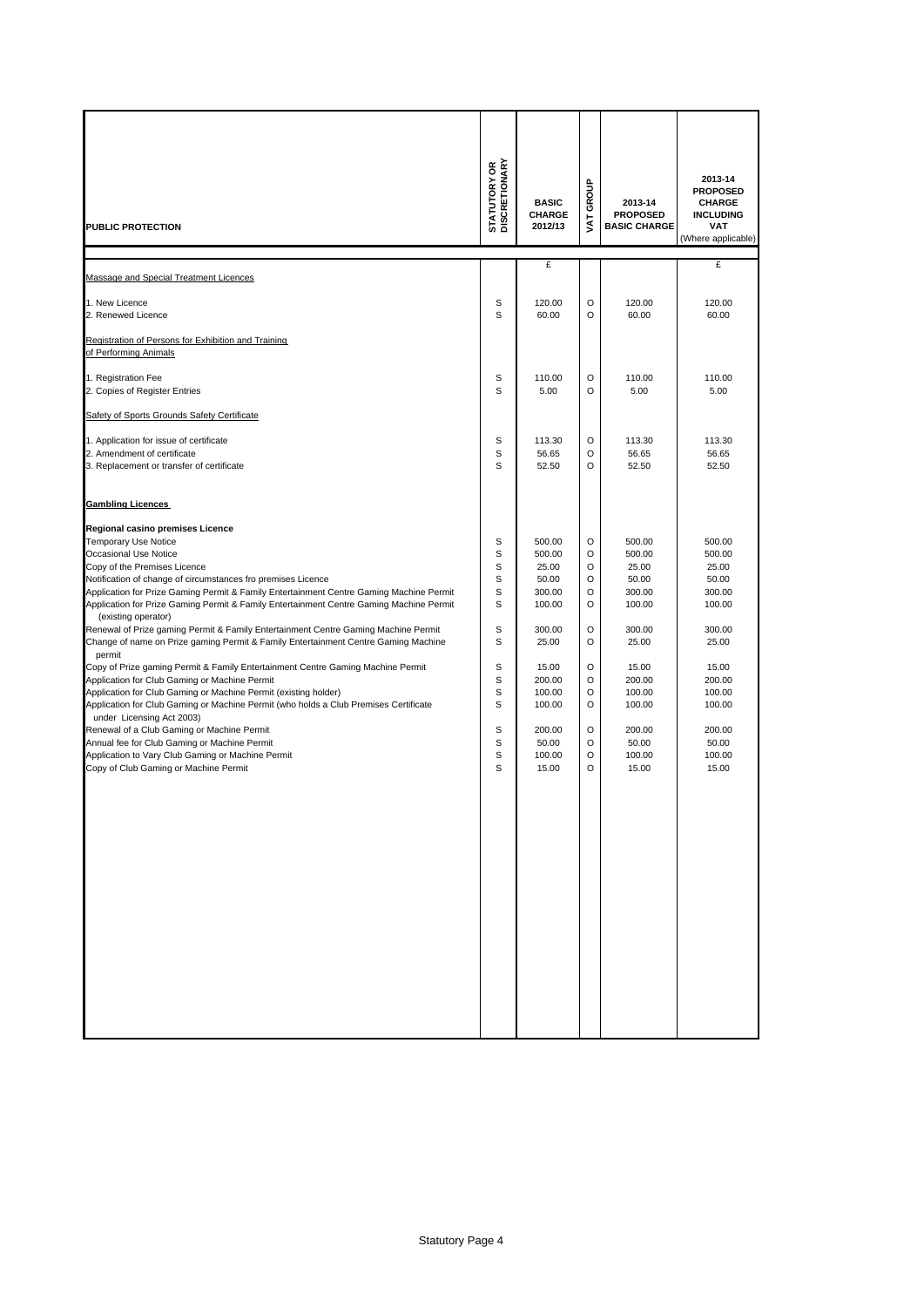| <b>PUBLIC PROTECTION</b>                                                                                                                                                              | <b>STATUTORY OR<br/>DISCRETIONARY</b> | <b>BASIC</b><br><b>CHARGE</b><br>2012/13 | VAT GROUP          | 2013-14<br><b>PROPOSED BASIC</b><br><b>CHARGE</b> | 2013-14<br><b>PROPOSED</b><br><b>CHARGE</b><br><b>INCLUDING</b><br><b>VAT</b><br>(Where applicable) |
|---------------------------------------------------------------------------------------------------------------------------------------------------------------------------------------|---------------------------------------|------------------------------------------|--------------------|---------------------------------------------------|-----------------------------------------------------------------------------------------------------|
|                                                                                                                                                                                       |                                       | £                                        |                    | £                                                 | £                                                                                                   |
| <b>ENVIRONMENTAL PROTECTION ACT 1990, PART 1</b><br><b>THE LOCAL ENFORCEMENT AUTHORITIES AIR</b>                                                                                      |                                       |                                          |                    |                                                   |                                                                                                     |
| <u>POLLUTION FEES AND CHARGES SCHEME</u><br>Initial application fee for authorisation<br><b>EXCEPT</b>                                                                                | S                                     | 1,579.00                                 | O                  | 1,579.00                                          | 1579.00                                                                                             |
| Reduced Fee Activities (except VR's)                                                                                                                                                  | S                                     | 148.00                                   | O                  | 148.00                                            | 148.00                                                                                              |
| PVR I & II Combined                                                                                                                                                                   | S                                     | 246.00                                   | O                  | 246.00                                            | 246.00                                                                                              |
| Vehicle refinishers (VR's)                                                                                                                                                            | S                                     | 346.00                                   | $\Omega$           | 346.00                                            | 346.00                                                                                              |
| Mobile Screening and crushing plant<br>for the third to seventh applications<br>for the eighth and subsequent applications                                                            | S<br>S<br>S                           | 1,579.00<br>943.00<br>477.00             | O<br>O<br>$\Omega$ | 1,579.00<br>943.00<br>477.00                      | 1579.00<br>943.00<br>477.00                                                                         |
| Substantial changes requiring variation of conditions:<br><b>EXCEPT</b><br>where the process comprises one or more waste oil burning                                                  | S                                     | 964.00                                   | $\Omega$           | 964.00                                            | 964.00                                                                                              |
| appliances under 0.4MWth<br>where the process relates to the unloading of petrol into                                                                                                 | S                                     | 94.00                                    | O                  | 94.00                                             | 94.00                                                                                               |
| storage tanks at a service station                                                                                                                                                    | S                                     | 94.00                                    | O                  | 94.00                                             | 94.00                                                                                               |
| where the change is to implement an upgrading plan                                                                                                                                    | S                                     | 141.00                                   | O                  | 141.00                                            | 141.00                                                                                              |
| Annual subsist Low<br>Risked Based   Medium<br>High                                                                                                                                   | S<br>S<br>S                           | 739.00<br>1,111.00<br>1,672.00           | O<br>O<br>O        | 739.00<br>1,111.00<br>1,672.00                    | 739.00<br>1111.00<br>1672.00                                                                        |
| Reduced Fee / Low<br>Medium<br>High                                                                                                                                                   | S<br>S<br>S                           | 76.00<br>151.00<br>227.00                | O<br>O<br>O        | 76.00<br>151.00<br>227.00                         | 76.00<br>151.00<br>227.00                                                                           |
| PVR I & II Corr Low<br>Medium<br>High                                                                                                                                                 | S<br>S<br>S                           | 108.00<br>216.00<br>326.00               | O<br>O<br>O        | 108.00<br>216.00<br>326.00                        | 108.00<br>216.00<br>326.00                                                                          |
| Vehicle Refinis Low<br>Medium<br>High                                                                                                                                                 | S<br>S<br>S                           | 218.00<br>349.00<br>524.00               | O<br>O<br>O        | 218.00<br>349.00<br>524.00                        | 218.00<br>349.00<br>524.00                                                                          |
| Mobile screenii Low<br>First and secor Medium                                                                                                                                         | S<br>S                                | 618.00<br>989.00                         | O<br>O<br>$\Omega$ | 618.00<br>989.00                                  | 618.00<br>989.00                                                                                    |
| High<br>Mobile screenii Low                                                                                                                                                           | S<br>S                                | 1,484.00<br>368.00                       | O                  | 1,484.00<br>368.00                                | 1484.00                                                                                             |
| Third to sevent Medium<br>High                                                                                                                                                        | S<br>S                                | 590.00<br>884.00                         | O<br>O             | 590.00<br>884.00                                  | 368.00<br>590.00<br>884.00                                                                          |
| Mobile screenii Low<br>Eighth and sub Medium<br>High                                                                                                                                  | S<br>S<br>S                           | 368.00<br>590.00<br>884.00               | O<br>O<br>O        | 368.00<br>590.00<br>884.00                        | 368.00<br>590.00<br>884.00                                                                          |
| Transfer And Surrender<br>Standard process transfer<br>Standard process partial transfer<br>New operator at low risk reduced fee activity<br>Reduced fee activities: partial transfer | S<br>S<br>S<br>S                      | 162.00<br>476.00<br>75.00<br>45.00       | O<br>O<br>O<br>O   | 162.00<br>476.00<br>75.00<br>45.00                | 162.00<br>476.00<br>75.00<br>45.00                                                                  |
| Temporary transfer for mobiles<br>First transfer<br>Repeat transfer<br>Repeat following enforcement or warning                                                                        | S<br>S<br>S                           | 51.00<br>10.00<br>51.00                  | O<br>O<br>O        | 51.00<br>10.00<br>51.00                           | 51.00<br>10.00<br>51.00                                                                             |
| Substantial change<br>Standard process                                                                                                                                                | S                                     | 1,005.00                                 | O                  | 1,005.00                                          | 1005.00                                                                                             |
| Standard process where substantial change<br>results in a new PPC activity<br>Reduced fee activities                                                                                  | S<br>S                                | 1,579.00<br>98.00                        | O<br>O             | 1,579.00<br>98.00                                 | 1579.00<br>98.00                                                                                    |
|                                                                                                                                                                                       |                                       |                                          |                    |                                                   |                                                                                                     |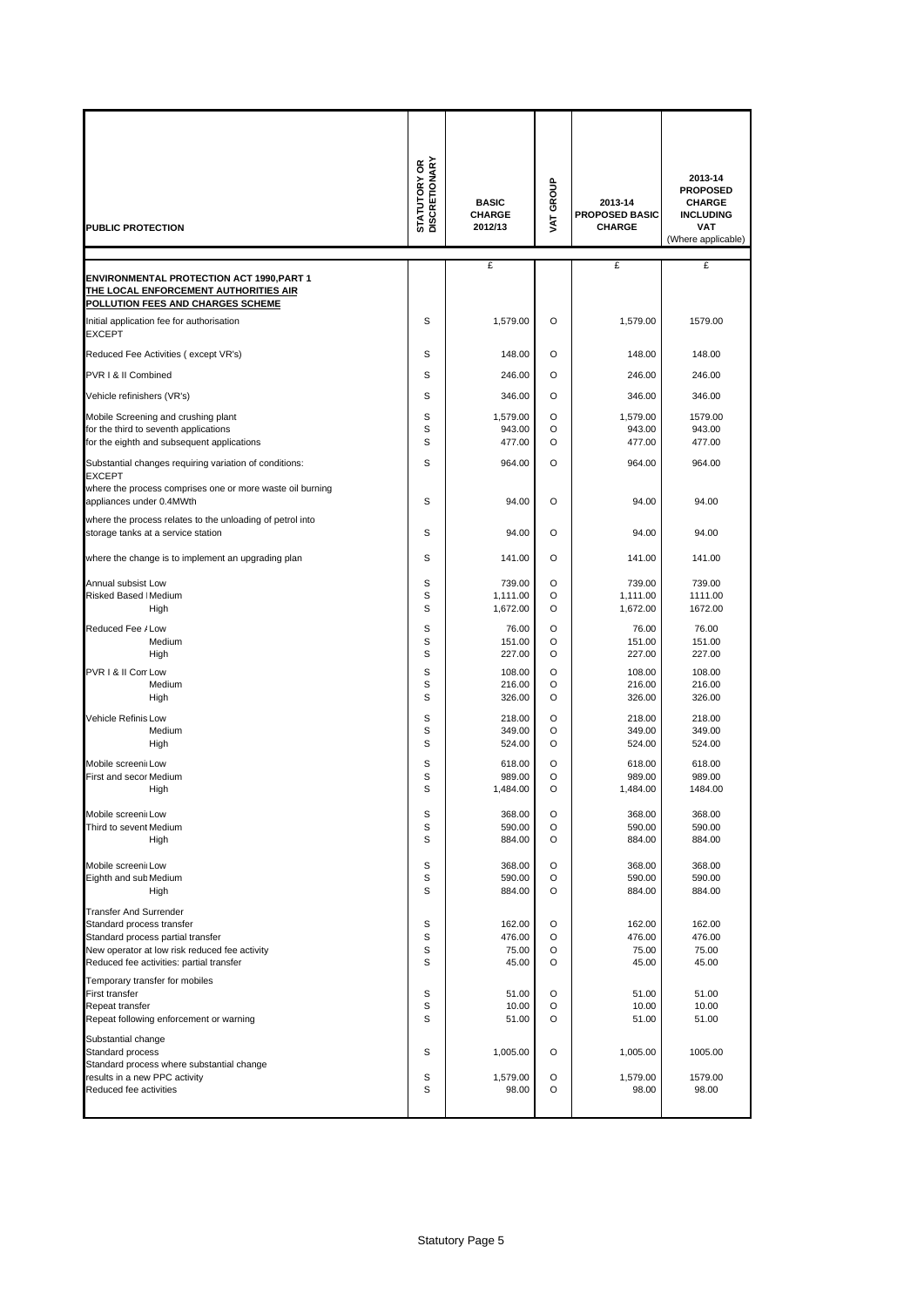| PUBLIC PROTECTION                                                                                                                                                                                         | <b>STATUTORY OR<br/>DISCRETIONARY</b> | <b>BASIC</b><br><b>CHARGE</b><br>2012/13       | VAT GROUP                   | 2013-14<br><b>PROPOSED BASIC</b><br><b>CHARGE</b> | 2013-14<br><b>PROPOSED</b><br><b>CHARGE</b><br><b>INCLUDING</b><br><b>VAT</b><br>(Where applicable) |
|-----------------------------------------------------------------------------------------------------------------------------------------------------------------------------------------------------------|---------------------------------------|------------------------------------------------|-----------------------------|---------------------------------------------------|-----------------------------------------------------------------------------------------------------|
|                                                                                                                                                                                                           |                                       | £                                              |                             | £                                                 | £                                                                                                   |
| <b>Alcohol and Entertainment Licences</b>                                                                                                                                                                 |                                       |                                                |                             |                                                   |                                                                                                     |
| Main fee levels<br><b>BAND and NON-DOMESTIC RATEABLE VALUE</b><br>$A = None$ to £4300.00<br>$B = £4301.00$ to £33000<br>C = £33001.00 to £87000.00<br>D = £87001 to £125000.00<br>$E = £125000.00$ plus   |                                       |                                                |                             |                                                   |                                                                                                     |
| <b>Premises Licences</b>                                                                                                                                                                                  |                                       |                                                |                             |                                                   |                                                                                                     |
| New Application & Variation<br>Α<br>B<br>C<br>D<br>E<br>Multiplier applied to premises used exclusively or primarily for the<br>supply of alcohol for consumption on the premises<br>(Bands D and E only) | S<br>S<br>S<br>S<br>S                 | 100.00<br>190.00<br>315.00<br>450.00<br>635.00 | O<br>O<br>O<br>O<br>O       | 100.00<br>190.00<br>315.00<br>450.00<br>635.00    | 100.00<br>190.00<br>315.00<br>450.00<br>635.00                                                      |
| Annual Charge                                                                                                                                                                                             |                                       |                                                |                             |                                                   |                                                                                                     |
| Α<br>B<br>С<br>D<br>E<br>Annual charge multiplier applied to premises used exclusively or<br>primarily for the supply of alcohol for consumption on the premises<br>(Bands D and E only)                  | S<br>S<br>S<br>S<br>S                 | 70.00<br>180.00<br>295.00<br>320.00<br>350.00  | O<br>O<br>O<br>O<br>$\circ$ | 70.00<br>180.00<br>295.00<br>320.00<br>350.00     | 70.00<br>180.00<br>295.00<br>320.00<br>350.00                                                       |
| <b>Club Premises Certificates</b>                                                                                                                                                                         |                                       |                                                |                             |                                                   |                                                                                                     |
| New Application & Variation<br>Α<br>B<br>C<br>D<br>E                                                                                                                                                      | S<br>S<br>S<br>S<br>S                 | 100.00<br>190.00<br>315.00<br>450.00<br>635.00 | O<br>O<br>O<br>O<br>O       | 100.00<br>190.00<br>315.00<br>450.00<br>635.00    | 100.00<br>190.00<br>315.00<br>450.00<br>635.00                                                      |
| Annual Charge                                                                                                                                                                                             |                                       |                                                |                             |                                                   |                                                                                                     |
| Α<br>в<br>С<br>D<br>Ε<br>Note: There are additional fees for premises licence applications,                                                                                                               | S<br>S<br>S<br>S<br>S                 | 70.00<br>180.00<br>295.00<br>320.00<br>350.00  | O<br>O<br>O<br>O<br>O       | 70.00<br>180.00<br>295.00<br>320.00<br>350.00     | 70.00<br>180.00<br>295.00<br>320.00<br>350.00                                                       |
| and the annual fee for exceptionally large scale events (5000+),<br>unless certain conditions apply. Please read Regulation 4(4) and<br>4(5) of The Licensing Act 2003 (Fees) Regulations 2005            |                                       |                                                |                             |                                                   |                                                                                                     |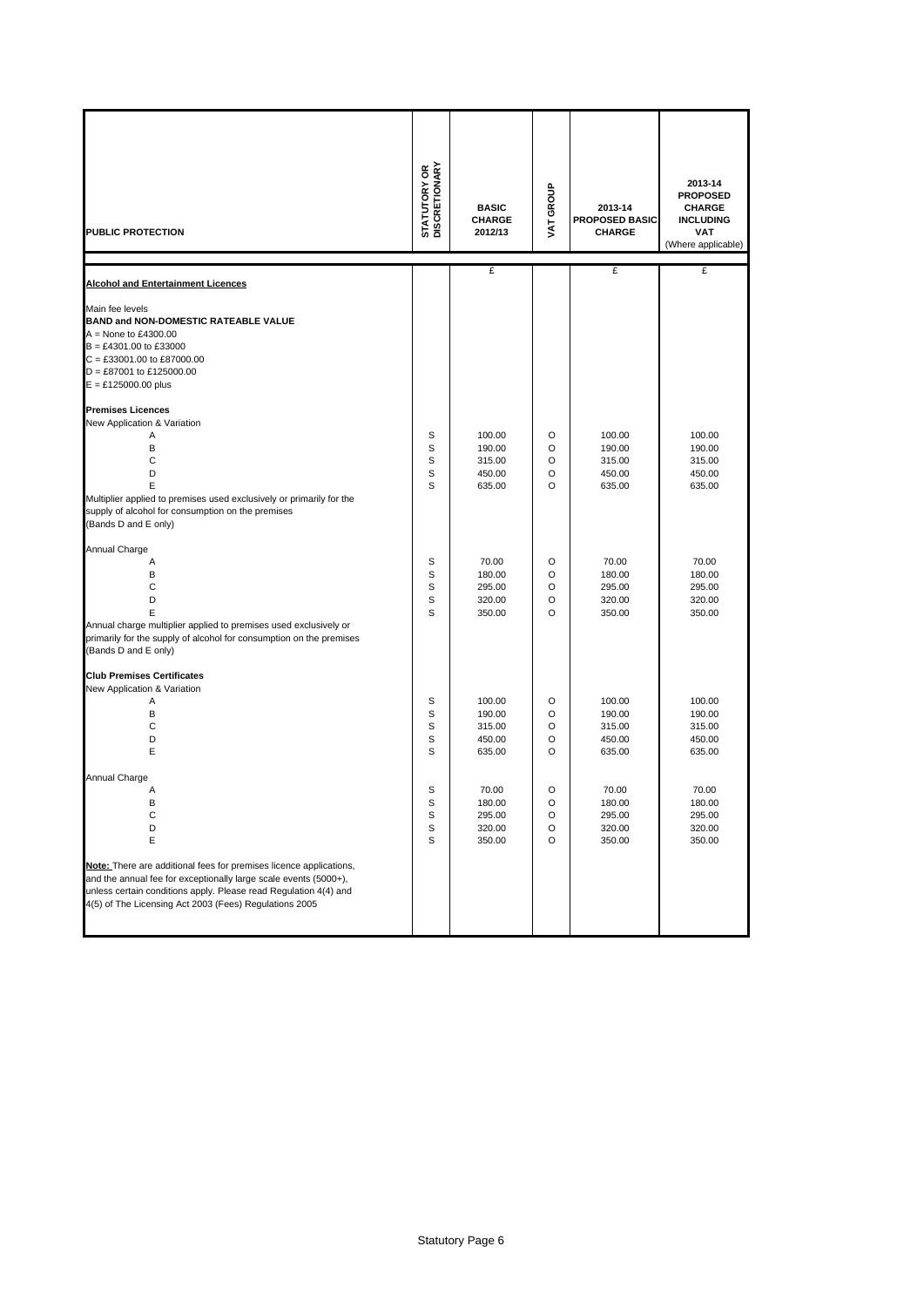| PUBLIC PROTECTION                                                        | <b>STATUTORY OR<br/>DISCRETIONARY</b> | <b>BASIC</b><br><b>CHARGE</b><br>2012/13  | VAT GROUP | 2013-14<br><b>PROPOSED BASIC</b><br><b>CHARGE</b> | 2013-14<br><b>PROPOSED</b><br><b>CHARGE</b><br><b>INCLUDING</b><br>VAT<br>(Where applicable) |
|--------------------------------------------------------------------------|---------------------------------------|-------------------------------------------|-----------|---------------------------------------------------|----------------------------------------------------------------------------------------------|
|                                                                          |                                       | £                                         |           | £                                                 | £                                                                                            |
|                                                                          |                                       |                                           |           |                                                   |                                                                                              |
| <b>Additional Fees</b>                                                   |                                       |                                           |           |                                                   |                                                                                              |
|                                                                          |                                       |                                           |           |                                                   |                                                                                              |
| Number in attendance at any one time                                     |                                       | <b>Additional Premises</b><br>Licence fee |           |                                                   |                                                                                              |
|                                                                          |                                       |                                           |           |                                                   |                                                                                              |
| 5000 to 9999                                                             | S                                     | 1,000.00                                  | O         | 1,000.00                                          | 1000.00                                                                                      |
| 10000 to 14999                                                           | S                                     | 2,000.00                                  | O         | 2,000.00                                          | 2000.00                                                                                      |
| 15000 to 19999                                                           | S                                     | 4,000.00                                  | O         | 4,000.00                                          | 4000.00                                                                                      |
| 20000 to 29999                                                           | S                                     | 8,000.00                                  | O         | 8,000.00                                          | 8000.00                                                                                      |
| 30000 to 39999<br>40000 to 49999                                         | S<br>S                                | 16,000.00<br>24,000.00                    | O<br>O    | 16,000.00<br>24,000.00                            | 16000.00<br>24000.00                                                                         |
| 50000 to 59999                                                           | S                                     | 32,000.00                                 | O         | 32,000.00                                         | 32000.00                                                                                     |
| 60000 to 69999                                                           | S                                     | 40,000.00                                 | O         | 40,000.00                                         | 40000.00                                                                                     |
| 70000 to 79999                                                           | S                                     | 48,000.00                                 | O         | 48,000.00                                         | 48000.00                                                                                     |
| 80000 to 89999                                                           | S                                     | 56,000.00                                 | O         | 56,000.00                                         | 56000.00                                                                                     |
| 90000 and over                                                           | S                                     | 64,000.00                                 | O         | 64,000.00                                         | 64000.00                                                                                     |
| Additional annual fee                                                    |                                       |                                           |           |                                                   |                                                                                              |
| payable if applicable                                                    |                                       |                                           |           |                                                   |                                                                                              |
| 5000 to 9999                                                             | S                                     | 500.00                                    | O         | 500.00                                            | 500.00                                                                                       |
| 10000 to 14999                                                           | S                                     | 1,000.00                                  | O         | 1,000.00                                          | 1000.00                                                                                      |
| 15000 to 19999                                                           | S                                     | 2,000.00                                  | O         | 2,000.00                                          | 2000.00                                                                                      |
| 20000 to 29999                                                           | S                                     | 4,000.00                                  | O         | 4,000.00                                          | 4000.00                                                                                      |
| 30000 to 39999                                                           | S                                     | 8,000.00                                  | O         | 8,000.00                                          | 8000.00                                                                                      |
| 40000 to 49999                                                           | S                                     | 12,000.00                                 | O         | 12,000.00                                         | 12000.00                                                                                     |
| 50000 to 59999                                                           | S                                     | 16,000.00                                 | O         | 16,000.00                                         | 16000.00                                                                                     |
| 60000 to 69999                                                           | S                                     | 20,000.00                                 | O         | 20,000.00                                         | 20000.00                                                                                     |
| 70000 to 79999                                                           | S                                     | 24,000.00                                 | O         | 24,000.00                                         | 24000.00                                                                                     |
| 80000 to 89999                                                           | S                                     | 28,000.00                                 | O         | 28,000.00                                         | 28000.00                                                                                     |
| 90000 and over                                                           | S                                     | 32,000.00                                 | O         | 32,000.00                                         | 32000.00                                                                                     |
| Other Fees                                                               |                                       |                                           |           |                                                   |                                                                                              |
| Application for the grant or renewal of a personal licence               | S                                     | 37.00                                     | O         | 37.00                                             | 37.00                                                                                        |
| Theft, loss etc of certificate or summary                                | S                                     | 10.50                                     | O         | 10.50                                             | 10.50                                                                                        |
| Temporary event notice                                                   | S                                     | 21.00                                     | O         | 21.00                                             | 21.00                                                                                        |
| Notification of change of name or alteration of rules of club            | S                                     | 10.50                                     | O         | 10.50                                             | 10.50                                                                                        |
| Theft, loss, etc of premises licence or summary                          | S                                     | 10.50                                     | O         | 10.50                                             | 10.50                                                                                        |
| Change of relevant registered address of club                            | S                                     | 10.50                                     | O         | 10.50                                             | 10.50                                                                                        |
|                                                                          |                                       |                                           |           |                                                   |                                                                                              |
| Application for a provisional statement where premises being built etc.  | S                                     | 315.00                                    | O         | 315.00                                            | 315.00                                                                                       |
| Theft, loss etc of temporary event notice                                | S                                     | 10.50                                     | O         | 10.50                                             | 10.50                                                                                        |
| Notification of change of name or address                                | S                                     | 10.50                                     | O         | 10.50                                             | 10.50                                                                                        |
| Theft, loss etc of personal licence                                      | S                                     | 10.50                                     | O         | 10.50                                             | 10.50                                                                                        |
| Application to vary licence to specify individual as premises supervisor | S                                     | 23.00                                     | O         | 23.00                                             | 23.00                                                                                        |
| Duty to notify change of name or address                                 | S                                     | 10.50                                     | O         | 10.50                                             | 10.50                                                                                        |
|                                                                          |                                       |                                           |           |                                                   |                                                                                              |
| Application for transfer of premises licence                             | S                                     | 23.00                                     | O         | 23.00                                             | 23.00                                                                                        |
| Right of freeholder etc. to be notified of licensing matters             | S                                     | 21.00                                     | O         | 21.00                                             | 21.00                                                                                        |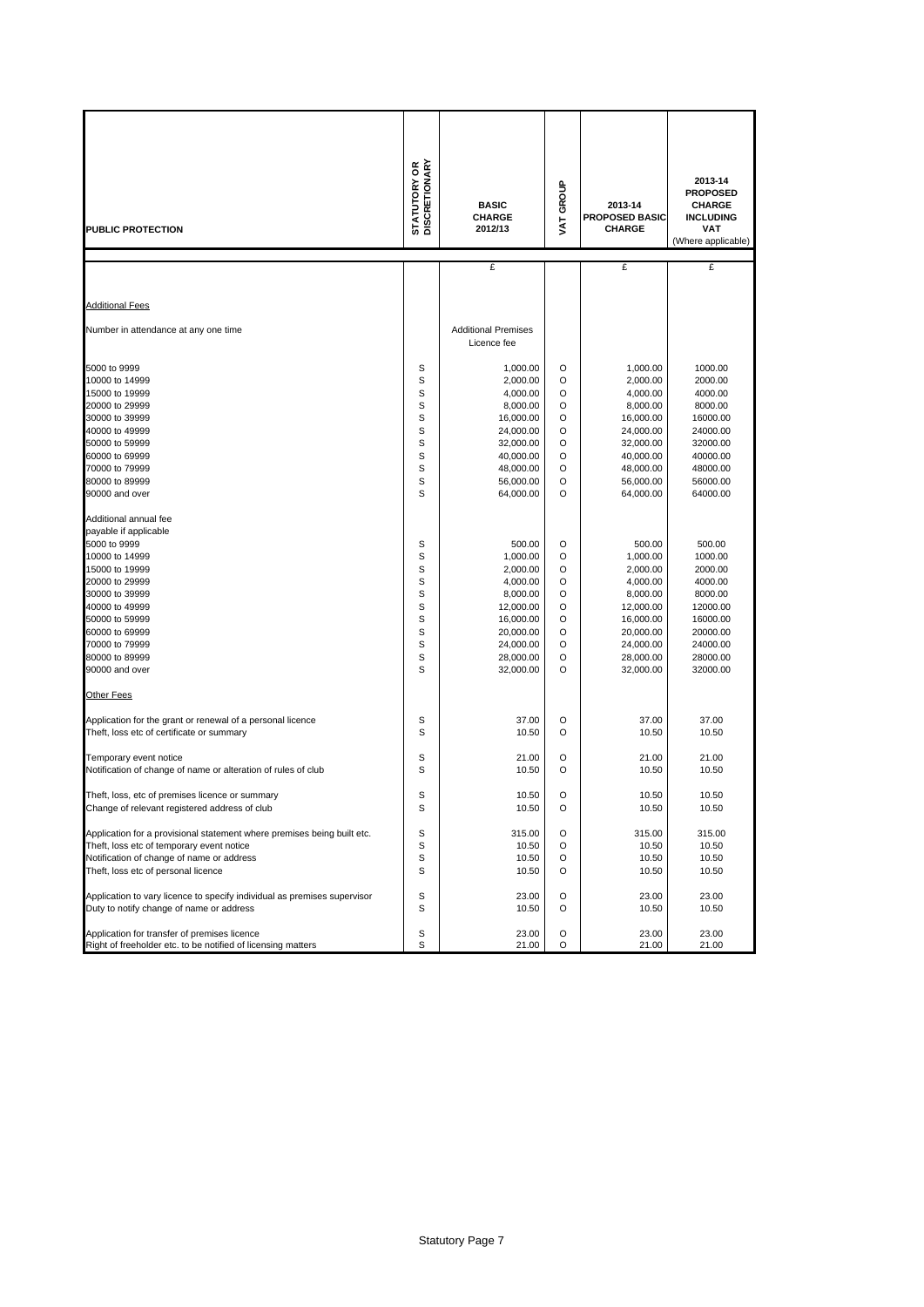| PUBLIC PROTECTION                                                                                                                   | <b>STATUTORY OR<br/>DISCRETIONARY</b> | <b>BASIC</b><br><b>CHARGE</b><br>2012/13 | VAT GROUP | 2013-14<br><b>PROPOSED</b><br><b>BASIC CHARGE</b> | 2013-14 PROPOSED<br><b>CHARGE</b><br><b>INCLUDING</b><br><b>VAT</b><br>(Where applicable) |
|-------------------------------------------------------------------------------------------------------------------------------------|---------------------------------------|------------------------------------------|-----------|---------------------------------------------------|-------------------------------------------------------------------------------------------|
| <b>LAPPC Charges</b>                                                                                                                |                                       |                                          |           |                                                   |                                                                                           |
| Application for permits for industrial purposes under the                                                                           |                                       |                                          |           |                                                   |                                                                                           |
| Environmental Permitting(England & Wales) regulations 2013.                                                                         |                                       |                                          |           |                                                   |                                                                                           |
| Fees for allications and annual subsistence set by DEFRA                                                                            |                                       |                                          |           |                                                   |                                                                                           |
| Department for Environment. Food and Rural Affairs                                                                                  |                                       |                                          |           |                                                   |                                                                                           |
| <b>Application Fee</b>                                                                                                              |                                       |                                          |           |                                                   |                                                                                           |
| Standard process(includes solvent emissiion activities)<br>Additional fee for operating without a permit                            | S<br>S                                | 1579.00<br>1137.00                       | O<br>O    | 1579.00<br>1137.00                                | 1579.00<br>1137.00                                                                        |
| PVRI, SWOBs and Dry Cleaners                                                                                                        | S                                     | 148.00                                   | O         | 148.00                                            | 148.00                                                                                    |
| PVR I & II combined                                                                                                                 | S                                     | 246.00                                   | O         | 246.00                                            | 246.00                                                                                    |
| VRs and other Reduced Fee Activities                                                                                                | S                                     | 346.00                                   | O         | 346.00                                            | 346.00                                                                                    |
| Reduced fee activities: Additional fee for operating without a permit                                                               | S                                     | 68.00                                    | O         | 68.00                                             | 68.00                                                                                     |
| Mobile screening and crushing plant                                                                                                 | S                                     | 1579.00                                  | O         | 1579.00                                           | 1579.00                                                                                   |
| for the third to seventh applications                                                                                               | S                                     | 943.00                                   | O         | 943.00                                            | 943.00                                                                                    |
| for the eighth and subsequent applications                                                                                          | S                                     | 477.00                                   | O         | 477.00                                            | 477.00                                                                                    |
| Where an application for any of the above is for a combined Part B and waste<br>application add an extra £297 to the above amounts. |                                       |                                          |           |                                                   |                                                                                           |
| <b>Annual Subsistence Charge</b>                                                                                                    |                                       |                                          |           |                                                   |                                                                                           |
| Standard process Low                                                                                                                | S                                     | 739 (*+ 99)                              | O         | 739 (*+ 99)                                       | 739 (*+ 99)                                                                               |
| Standard process Medium                                                                                                             | S                                     | $1111 + (*149)$                          | O         | $1111 +$ (*149)                                   | $1111 +$ (*149)                                                                           |
| Standard process High                                                                                                               | S                                     | 1672+(*198)                              | O         | 1672+(*198)                                       | 1672+(*198)                                                                               |
| Reduced fee activities Low/Med/High                                                                                                 | S                                     | 76/151/227                               | O         | 76/151/227                                        | 76/151/227                                                                                |
| PVR I & II combined                                                                                                                 | S                                     | 108/216/326                              | O         | 108/216/326                                       | 108/216/326                                                                               |
| Vehicle refinishere any part 2 reduced fee activity or any part 3 reduced fee activity                                              | S                                     | 218/349/524                              | O         | 218/349/524                                       | 218/349/524                                                                               |
| Mobile screening and crushing plant for first and second permits L/M/H<br>for the third to seventh permits L/M/H                    | S<br>S                                | 618/989/1484<br>368/590/884              | O<br>O    | 618/989/1484<br>368/590/884                       | 618/989/1484<br>368/590/884                                                               |
| eighth and subsequent permits L/M/H                                                                                                 | S                                     | 189/302/453                              | O         | 189/302/453                                       | 189/302/453                                                                               |
| Late payment Fee                                                                                                                    | S                                     | 50.00                                    | O         | 50.00                                             | 50.00                                                                                     |
| the additional amounts in brackets must be charged where a permit is                                                                |                                       |                                          |           |                                                   |                                                                                           |
| for a combined Part B and waste installation                                                                                        |                                       |                                          |           |                                                   |                                                                                           |
| Where a Part B installation is subject to reporting under the E-PRTR                                                                | S                                     | 99.00                                    | O         | 99.00                                             | 99.00                                                                                     |
| Regulation add an extra £99 to the above amounts                                                                                    | S                                     | 99.00                                    | O         | 99.00                                             | 99.00                                                                                     |
| <b>Transfer and surrender</b>                                                                                                       |                                       |                                          |           |                                                   |                                                                                           |
| Standard process transfer                                                                                                           | S                                     | 162.00                                   | O         | 162.00                                            | 162.00                                                                                    |
| Standard process partial transfer                                                                                                   | S                                     | 476.00                                   | O         | 476.00                                            | 476.00                                                                                    |
| New operator at low risk reduced fee activity (extra one-off                                                                        | S                                     | 75.00                                    | O         | 75.00                                             | 75.00                                                                                     |
| subsistence charge-seeArt15(2) of charging scheme)                                                                                  |                                       |                                          |           |                                                   |                                                                                           |
| Reduced fee activities: partial transfer £45                                                                                        | S                                     | 45.00                                    | O         | 45.00                                             | 45.00                                                                                     |
| Temporary transfer for mobiles                                                                                                      |                                       |                                          |           |                                                   |                                                                                           |
| <b>First transfer</b>                                                                                                               | S                                     | 51.00                                    | O         | 51.00                                             | 51.00                                                                                     |
| Repeat following enforcement or warning                                                                                             | S                                     | 51.00                                    | O         | 51.00                                             | 51.00                                                                                     |
| <b>Substantial change</b>                                                                                                           |                                       |                                          |           |                                                   | 0.00                                                                                      |
| Standard process                                                                                                                    | S                                     | 1005.00                                  | O         | 1005.00                                           | 1005.00                                                                                   |
| Standard process where the substantial cahange results in a new PPC activity                                                        | S                                     | 1579.00                                  | O         | 1579.00                                           | 1579.00                                                                                   |
| Reduced fee activities                                                                                                              | S                                     | 98.00                                    | O         | 98.00                                             | 98.00                                                                                     |
| LAPPC mobile plant charges(Not using simplified permits)<br>Number of permits                                                       |                                       |                                          |           |                                                   |                                                                                           |
| 1<br>Subsistence Fee Low/Medium/High                                                                                                | S                                     | 618/989/1484                             | O         | 618/989/1484                                      | 618/989/1484                                                                              |
| 2<br>Subsistence Fee Low/Medium/High                                                                                                | S                                     | 618/989/1485                             | O         | 618/989/1485                                      | 618/989/1485                                                                              |
| 3<br>Subsistence Fee Low/Medium/High                                                                                                | S                                     | 368/590/884                              | O         | 368/590/884                                       | 368/590/884                                                                               |
| Subsistence Fee Low/Medium/High<br>4                                                                                                | S                                     | 368/590/884                              | O         | 368/590/884                                       | 368/590/884                                                                               |
| 5<br>Subsistence Fee Low/Medium/High                                                                                                | S                                     | 368/590/884                              | O         | 368/590/884                                       | 368/590/884                                                                               |
| 6<br>Subsistence Fee Low/Medium/High                                                                                                | S                                     | 368/590/884                              | O         | 368/590/884                                       | 368/590/884                                                                               |
| $\overline{7}$<br>Subsistence Fee Low/Medium/High                                                                                   | S                                     | 368/590/884                              | O         | 368/590/884                                       | 368/590/884                                                                               |
| 8 and over Subsistence Fee Low/Medium/High                                                                                          | S                                     | 189/302/453                              | O         | 189/302/453                                       | 189/302/453                                                                               |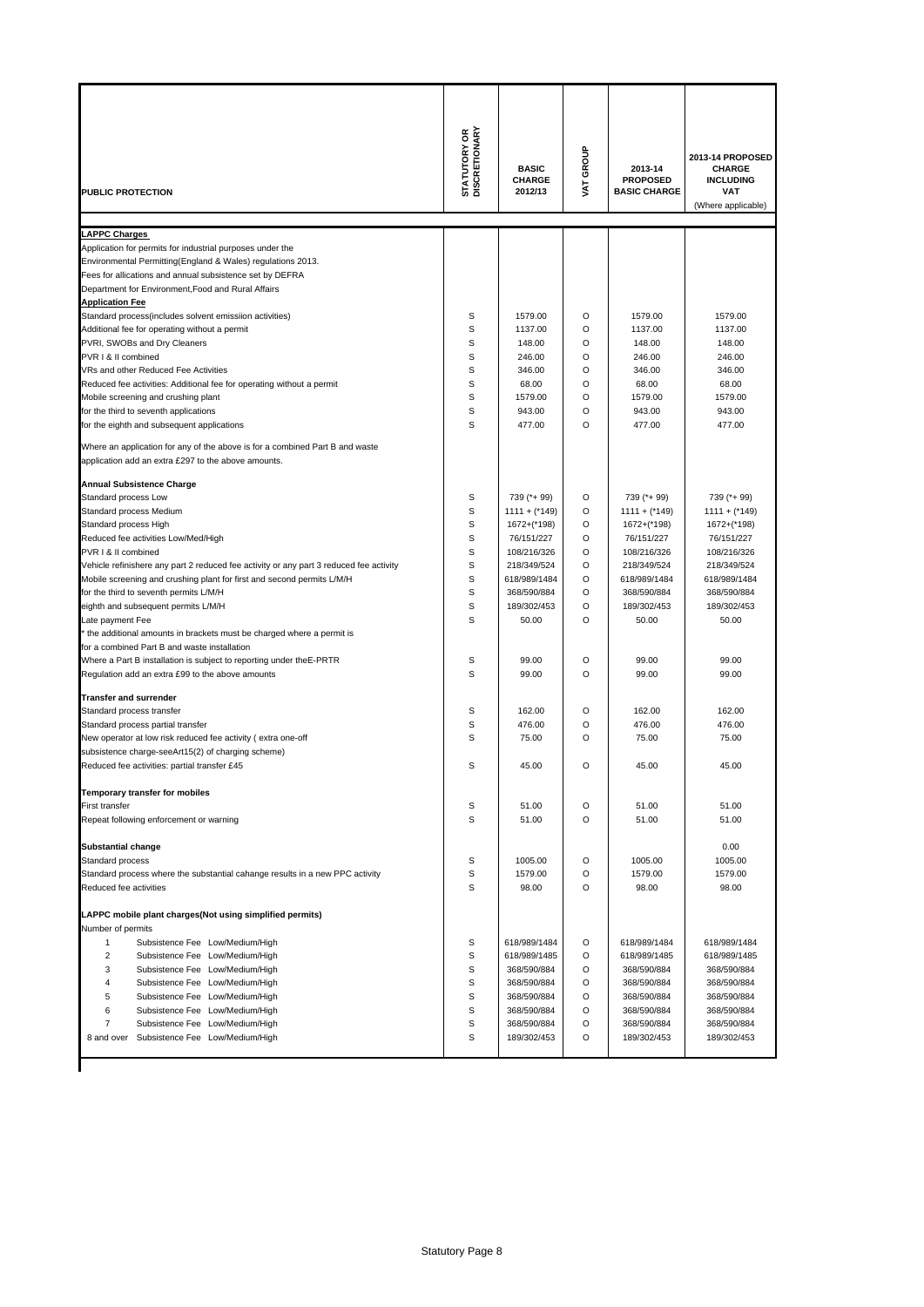| PUBLIC PROTECTION                                                                                                                                                                                                                                                                                                                                                                                                                                                                                                                                                                                                                                                                                                                                                                                                                                                                                                                                                                                           | <b>STATUTORY OR</b><br>DISCRETIONARY           | <b>BASIC</b><br><b>CHARGE</b><br>2012/13                                                              | AT GROUP                                       | 2013-14<br><b>PROPOSED</b><br><b>BASIC CHARGE</b>                                                     | 2013-14 PROPOSED<br><b>CHARGE</b><br><b>INCLUDING</b><br>VAT<br>(Where applicable)                    |
|-------------------------------------------------------------------------------------------------------------------------------------------------------------------------------------------------------------------------------------------------------------------------------------------------------------------------------------------------------------------------------------------------------------------------------------------------------------------------------------------------------------------------------------------------------------------------------------------------------------------------------------------------------------------------------------------------------------------------------------------------------------------------------------------------------------------------------------------------------------------------------------------------------------------------------------------------------------------------------------------------------------|------------------------------------------------|-------------------------------------------------------------------------------------------------------|------------------------------------------------|-------------------------------------------------------------------------------------------------------|-------------------------------------------------------------------------------------------------------|
| <b>LA-IPPC Charges</b>                                                                                                                                                                                                                                                                                                                                                                                                                                                                                                                                                                                                                                                                                                                                                                                                                                                                                                                                                                                      |                                                | £                                                                                                     |                                                | £                                                                                                     | £                                                                                                     |
| NB - every subsistence charge in the table below includes<br>the additional £99 charge to cover LA extra costs in dealing<br>with reporting under the E-PRTR Reugulation                                                                                                                                                                                                                                                                                                                                                                                                                                                                                                                                                                                                                                                                                                                                                                                                                                    |                                                |                                                                                                       |                                                |                                                                                                       |                                                                                                       |
| <b>Application</b><br>Additional fee for operating without a permit<br>Annual Subsistence LOW<br>Annual Subsistence MEDIUM<br>Annual Subsistence HIGH<br>Late Payment Fee<br>Substantial Variation<br>Transfer<br><b>Partial Transafer</b><br>Surrender<br><b>NB</b><br>Subsistence charges can be paid in four equal quarterly instalments paid on<br>1st April, 1st July, 1st October and 1st January. Where paid quarterly the total<br>amount payable to the local authority will be increased by £36.<br>Reduced fee activities are; Service Stations, Vehicle Refinishers, Dry<br>Cleaners and Small Waste Oil Burners under 0.4MW<br>Newspaper advertisements<br>Newspaper adverts may be required under EPR at the discretion of the LA as<br>part of the consultation process when considering an application (see Chapter<br>9 of the General Guidance Manual). This will be undertaken and paid for by<br>the LA and the charging scheme contains a provision for the LA to recoup its<br>costs. | S<br>s<br>S<br>s<br>s<br>S<br>S<br>s<br>S<br>S | 3218.00<br>1137.00<br>1384.00<br>1541.00<br>2233.00<br>50.00<br>1309.00<br>225.00<br>668.00<br>668.00 | O<br>O<br>O<br>O<br>O<br>O<br>O<br>O<br>O<br>O | 3218.00<br>1137.00<br>1384.00<br>1541.00<br>2233.00<br>50.00<br>1309.00<br>225.00<br>668.00<br>668.00 | 3218.00<br>1137.00<br>1384.00<br>1541.00<br>2233.00<br>50.00<br>1309.00<br>225.00<br>668.00<br>668.00 |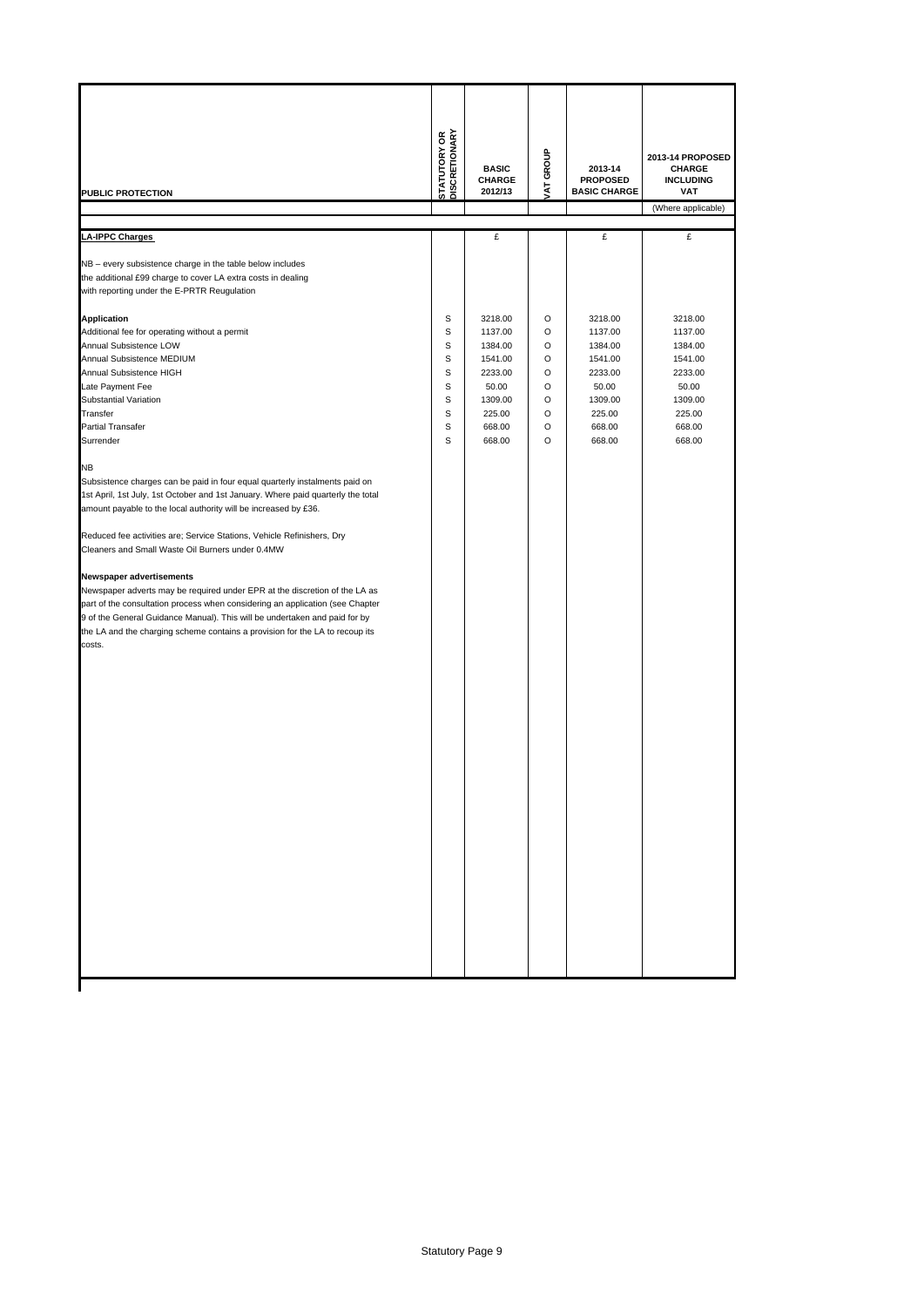| PLANNING & TRANSPORTATION                                                                                                                                                                                                                                                                                                                                                              | <b>STATUTORY OR<br/>DISCRETIONARY</b> | <b>BASIC</b><br><b>CHARGE</b><br>2012/13                                                                                                               | VAT GROUP | 2013-14 PROPOSED<br><b>BASIC CHARGE</b>                                                                                                                | 2013-14 PROPOSED<br><b>CHARGE</b><br><b>INCLUDING</b><br><b>VAT</b><br>(Where applicable)                                                              |
|----------------------------------------------------------------------------------------------------------------------------------------------------------------------------------------------------------------------------------------------------------------------------------------------------------------------------------------------------------------------------------------|---------------------------------------|--------------------------------------------------------------------------------------------------------------------------------------------------------|-----------|--------------------------------------------------------------------------------------------------------------------------------------------------------|--------------------------------------------------------------------------------------------------------------------------------------------------------|
| <b>LICENCES</b>                                                                                                                                                                                                                                                                                                                                                                        |                                       | £                                                                                                                                                      |           | £                                                                                                                                                      | £                                                                                                                                                      |
| Consideration of an application<br>by any person for permission to deposit, or cause to be<br>deposited, a skip on any highway pursuant to Section139(1)<br>and (2) of the 1980 Act.                                                                                                                                                                                                   | S                                     | 16.50<br>for the first 7 days<br>then £5 a day<br>thereafter                                                                                           | Z         | 16.50<br>for the first 7 days<br>then £5 a day<br>thereafter                                                                                           | 16.50<br>for the first 7 days<br>then £5 a day<br>thereafter                                                                                           |
| Consideration of an application<br>for a licence in writing to erect or retain on or over a<br>highway any scaffolding or other structure, in connection<br>with any building, or demolition or the alteration, repair,<br>maintenance or cleaning of any building which obstructs the<br>highway pursuant to Section 169(1) and (2) of the 1980 Act.                                  | S                                     | 55.00<br>plus returnable<br>deposit (£100 min)<br>on satisfactory<br>completion.                                                                       | Z         | 55.00<br>plus returnable<br>deposit (£100 min)<br>on satisfactory<br>completion.                                                                       | 55.00<br>plus returnable<br>deposit (£100 min)<br>on satisfactory<br>completion.                                                                       |
| Consideration of an application<br>for consent temporarily to deposit building materials, rubbish<br>or other things in a street that is a highway maintainable at<br>the public expense or to make a temporary excavation<br>in it, and the undertaking of site inspections to monitor<br>compliance with such consent pursuant to Section 171(1),(2)<br>(4) and (5) of the 1980 Act. | S<br>S                                | 55.00<br>to deposit building<br>materials<br>82.00<br>for temporary<br>excavation<br>Returnable<br>deposit(£100 min)<br>on satisfactory<br>completion. | Z<br>Z    | 55.00<br>to deposit building<br>materials<br>82.00<br>for temporary<br>excavation<br>Returnable<br>deposit(£100 min)<br>on satisfactory<br>completion. | 55.00<br>to deposit building<br>materials<br>82.00<br>for temporary<br>excavation<br>Returnable<br>deposit(£100 min)<br>on satisfactory<br>completion. |
| Consideration of an application<br>for consent for the obligation to erect a hoarding or fence<br>in accordance with Section 172(1) of the 1980 Act to be<br>dispensed with pursuant to sub-section (2) of that Section.                                                                                                                                                               | S                                     | 55.00<br>plus returnable<br>deposit(£100 min)<br>on satisfactory<br>completion.                                                                        | Z         | 55.00<br>plus returnable<br>deposit(£100 min)<br>on satisfactory<br>completion.                                                                        | 55.00<br>plus returnable<br>deposit(£100 min)<br>on satisfactory<br>completion.                                                                        |
| Anything done in connection with site<br>inspections to monitor compliance with duties imposed by<br>Section 172(3) and by Section 173(1) of the 1980 Act on a<br>person who has erected a hoarding or fence.                                                                                                                                                                          | S                                     | Actual costs<br>plus<br>administration                                                                                                                 | Z         | Actual costs<br>plus<br>administration                                                                                                                 | Actual costs<br>plus<br>administration                                                                                                                 |
| Consideration of an application for<br>consent under Section 179(1) of the 1980 Act to construct<br>works to which that Section applies under any part of the street                                                                                                                                                                                                                   | S                                     | Actual costs<br>plus<br>administration                                                                                                                 | Z         | Actual costs<br>plus<br>administration                                                                                                                 | Actual costs<br>plus<br>administration                                                                                                                 |
| Consideration of an application for<br>consent to make an opening in the footway of a street as an<br>entrance to a cellar or vault there under pursuant to Section<br>180(1) of the 1980 Act.                                                                                                                                                                                         | S                                     | Actual costs<br>plus<br>administration                                                                                                                 | Ζ         | Actual costs<br>plus<br>administration                                                                                                                 | Actual costs<br>plus<br>administration                                                                                                                 |
| Consideration of an application for<br>consent to carry out any works in a street to provide means<br>for the admission of light to premises situated under, or<br>abutting on, the street pursuant to Section 180(2) of the 1980<br>Act.                                                                                                                                              | S                                     | Actual costs<br>plus<br>administration                                                                                                                 | Ζ         | Actual costs<br>plus<br>administration                                                                                                                 | Actual costs<br>plus<br>administration                                                                                                                 |
| FOOTNOTE.<br>The 1980 Act means the Highway Act 1980 and amendments<br>or additions thereto, the 1984 Act means the Road Traffic<br>Regulations Act 1984 and amendments or additional thereto.                                                                                                                                                                                         |                                       |                                                                                                                                                        |           |                                                                                                                                                        |                                                                                                                                                        |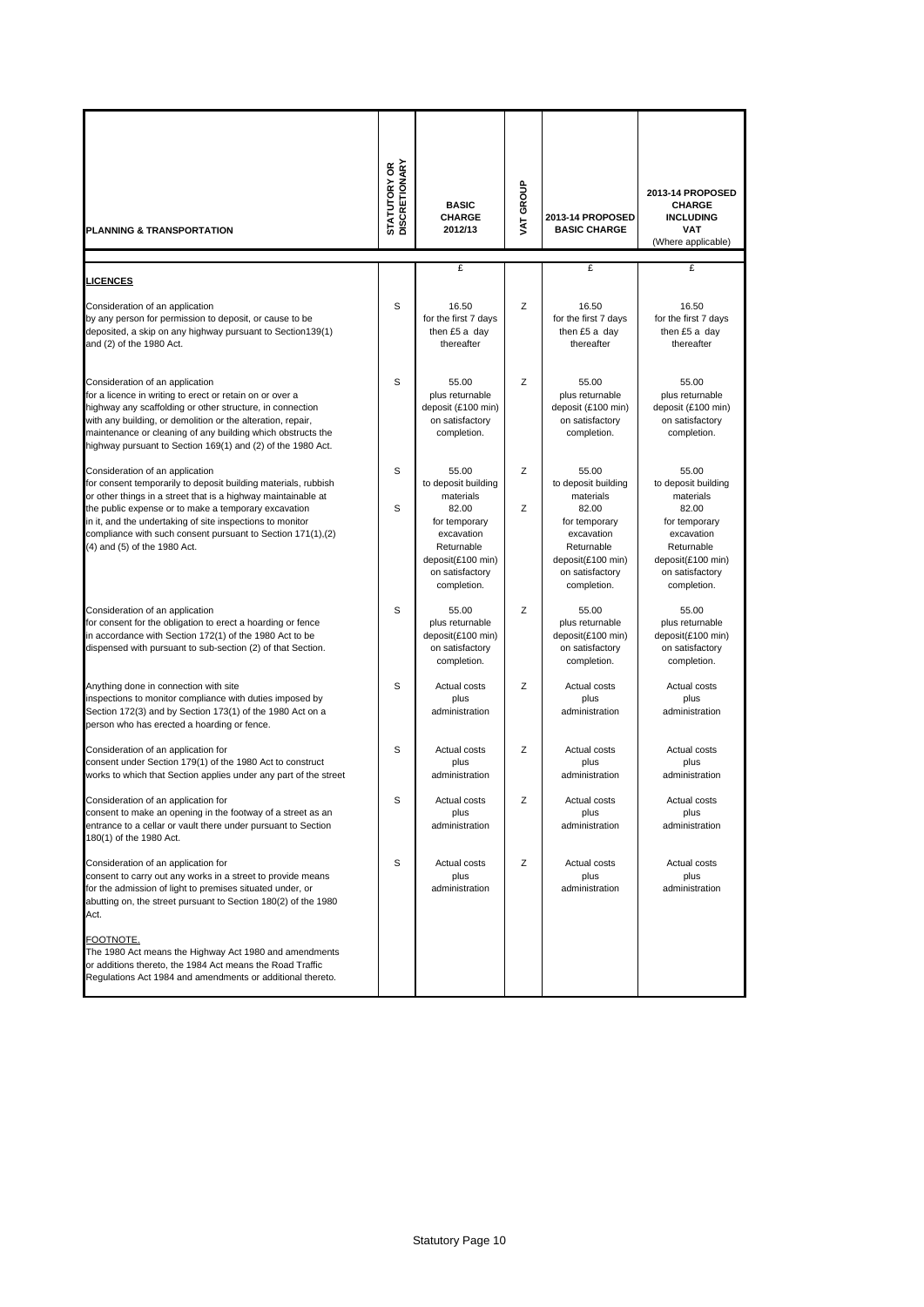| PLANNING & TRANSPORTATION                                                                                                                                                                                                                                                                                                                             | <b>STATUTORY OR</b><br>DISCRETIONARY | <b>BASIC</b><br><b>CHARGE</b><br>2012/13 | VAT GROUP   | 2013-14<br><b>PROPOSED</b><br><b>BASIC CHARGE</b> | 2013-14<br><b>PROPOSED</b><br><b>CHARGE</b><br><b>INCLUDING</b><br>VAT<br>(Where applicable) |
|-------------------------------------------------------------------------------------------------------------------------------------------------------------------------------------------------------------------------------------------------------------------------------------------------------------------------------------------------------|--------------------------------------|------------------------------------------|-------------|---------------------------------------------------|----------------------------------------------------------------------------------------------|
|                                                                                                                                                                                                                                                                                                                                                       |                                      | £                                        |             | £                                                 | £                                                                                            |
| <b>Travel Plans</b>                                                                                                                                                                                                                                                                                                                                   |                                      |                                          |             |                                                   |                                                                                              |
| Monitoring of Travel Plans (Based on a 5 year monitoring period)<br>Small developments<br>Large developments<br>Large developments where two or more land-uses on-site exceed<br>the DfT thresholds, or the development in total is double the threshold                                                                                              | S<br>S<br>S                          | 700.00<br>2000.00<br>3000.00             | Ζ<br>Ζ<br>Ζ | 700.00<br>2000.00<br>3000.00                      | 700.00<br>2000.00<br>3000.00                                                                 |
|                                                                                                                                                                                                                                                                                                                                                       |                                      |                                          |             |                                                   |                                                                                              |
| <u>RIGHTS OF WAY</u>                                                                                                                                                                                                                                                                                                                                  |                                      |                                          |             |                                                   |                                                                                              |
| <b>FOOTPATHS:</b><br>Cost of advertising etc. per order                                                                                                                                                                                                                                                                                               | S                                    | 643.70                                   | S           | 643.70                                            | 772.44                                                                                       |
| (a) The charge relates to advertising and administrative costs,<br>payable in advance.                                                                                                                                                                                                                                                                |                                      |                                          |             |                                                   |                                                                                              |
| (b) If the order is withdrawn, following objections, 50% of the<br>charge will be refunded.                                                                                                                                                                                                                                                           |                                      |                                          |             |                                                   |                                                                                              |
| (c) A separate agreement for Public Diversion Orders under the<br>Highways Act 1980 Section 119 (5) may be made which may<br>incur additional costs as necessary.                                                                                                                                                                                     |                                      |                                          |             |                                                   |                                                                                              |
| (d) Additional costs may be payable in the event of a public enquiry<br>under the Highways Act 1980 Section 302 and / or Local<br>Government Act 1972 Section 250                                                                                                                                                                                     |                                      |                                          |             |                                                   |                                                                                              |
| <b>HIGHWAYS</b>                                                                                                                                                                                                                                                                                                                                       |                                      |                                          |             |                                                   |                                                                                              |
| Anything done by a local traffic authority in consequence<br>of a request to revoke or amend an order under Section 6,32(1)<br>(b) or 45 of the 1984 Act so that a particular length of road<br>may cease to be a place where vehicles may be parked<br>in accordance with the order.                                                                 | S                                    | 935.00                                   | $\circ$     | 935.00                                            | 935.00                                                                                       |
| Anything done by a local traffic authority in connection with<br>or in consequence of a request to vary an order under<br>Section 1,6,9 or 14 of the 1984 Act so as to create an<br>exemption or exclusion from a prohibition or restriction imposed<br>by the Order on the stopping, parking waiting, loading or<br>unloading of vehicles on a road. | S                                    | 935.00                                   | O           | 935.00                                            | 935.00                                                                                       |
| Anything done by a local traffic authority in connection with<br>or in consequence of the making of an order under Section<br>14(1) or the giving of a notice under Section 14(2) of the<br>1984 Act for the reason mentioned in Section 14(1)(a).                                                                                                    | S                                    | 495.00                                   | O           | 495.00                                            | 495.00                                                                                       |
|                                                                                                                                                                                                                                                                                                                                                       |                                      |                                          |             |                                                   |                                                                                              |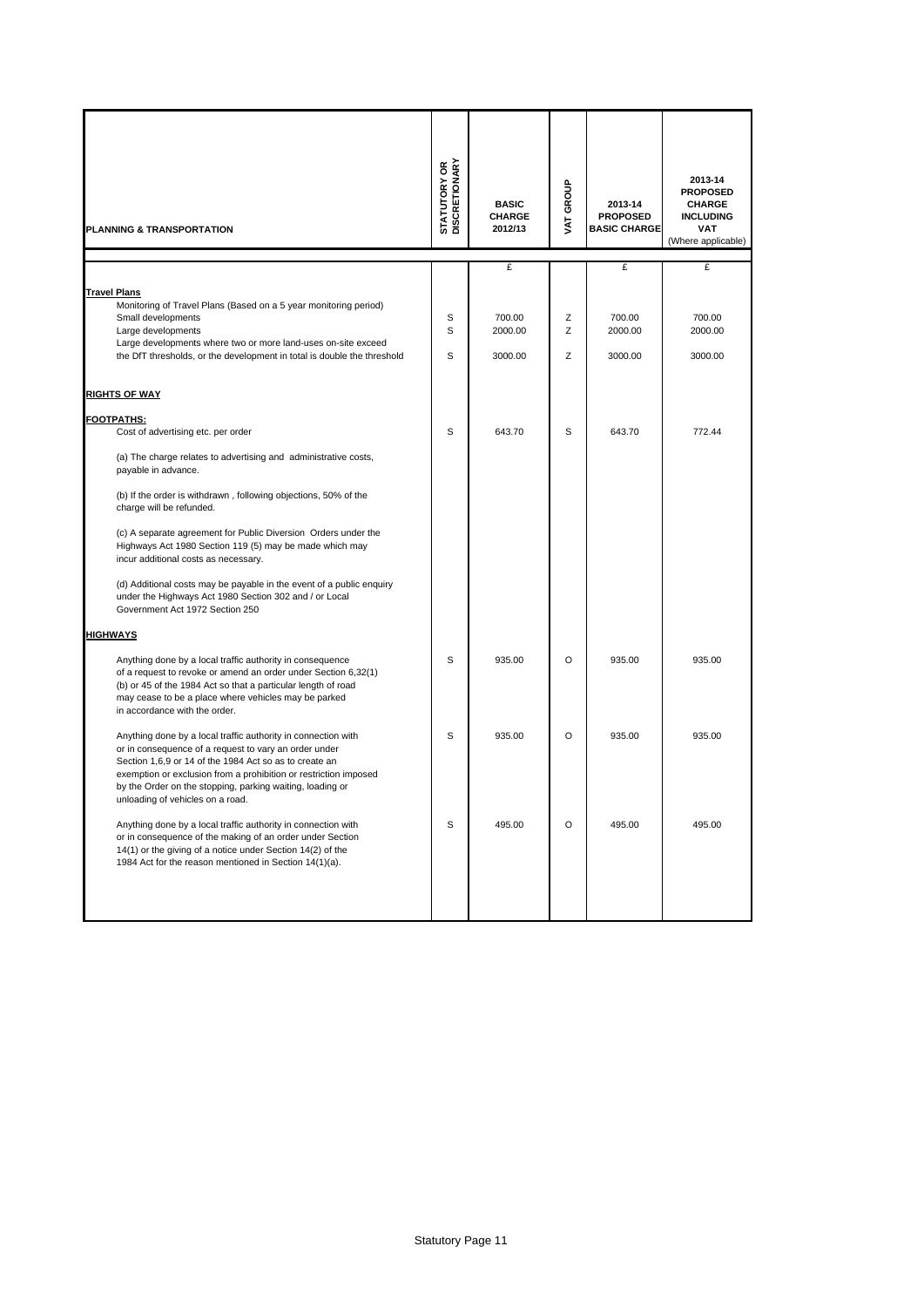|                                                                                                                                                                                                                                                                                                                                                                                                                                                                                                                                                                                                                                                                                                                                          | <b>STATUTORY OR<br/>DISCRETIONARY</b> | <b>BASIC</b>                                                                          | VAT GROUP | 2013-14                                                                               | 2013-14 PROPOSED<br><b>CHARGE</b>                                                     |
|------------------------------------------------------------------------------------------------------------------------------------------------------------------------------------------------------------------------------------------------------------------------------------------------------------------------------------------------------------------------------------------------------------------------------------------------------------------------------------------------------------------------------------------------------------------------------------------------------------------------------------------------------------------------------------------------------------------------------------------|---------------------------------------|---------------------------------------------------------------------------------------|-----------|---------------------------------------------------------------------------------------|---------------------------------------------------------------------------------------|
| <b>PLANNING &amp; TRANSPORTATION</b>                                                                                                                                                                                                                                                                                                                                                                                                                                                                                                                                                                                                                                                                                                     |                                       | <b>CHARGE</b><br>2012/13                                                              |           | <b>PROPOSED BASIC</b><br><b>CHARGE</b>                                                | <b>INCLUDING</b><br><b>VAT</b><br>(Where applicable)                                  |
|                                                                                                                                                                                                                                                                                                                                                                                                                                                                                                                                                                                                                                                                                                                                          |                                       | £                                                                                     |           | £                                                                                     | £                                                                                     |
| Anything done by a local traffic authority in connection with<br>or in consequence of an order made or to be made by them<br>under Section 16A of the 1984 Act.                                                                                                                                                                                                                                                                                                                                                                                                                                                                                                                                                                          | S                                     | 495.00                                                                                | $\circ$   | 495.00                                                                                | 495.00                                                                                |
| Anything done by a local authority in connection with or<br>in consequence of a request to the Authority, the Chief Officer<br>of Police or any other person specified by or under an order<br>made under Section 49(4) of the 1984 Act to suspend the<br>use of a parking place or any part of it.                                                                                                                                                                                                                                                                                                                                                                                                                                      | S                                     | 495.00                                                                                | O         | 495.00                                                                                | 495.00                                                                                |
| Consideration by a local authority of a request that, under<br>Section 65(1) of the 1984 Act, it cause or permit a traffic<br>sign (not being a sign which fulfils the conditions<br>specified in Section 65(3A)(i) and (ii) to be placed on or<br>near a road to indicate the route to specified land or premises.                                                                                                                                                                                                                                                                                                                                                                                                                      | S                                     | Actual cost plus<br>Administration<br>subject to a<br>minimum charge<br>charge of £34 | $\circ$   | Actual cost plus<br>Administration<br>subject to a<br>minimum charge<br>charge of £34 | Actual cost plus<br>Administration<br>subject to a<br>minimum charge<br>charge of £34 |
| The placing by a local traffic authority of a traffic sign pursuant<br>to Section 65(1) of the 1984 Act in accordance with a request<br>of the kind referred to in the preceding paragraph.<br>The issue by a County Council, District Council, passenger<br>transport authority or passenger transport executive in<br>England, a County Council or County Borough Council in Wales,<br>to a person eligible to receive travel concessions under a<br>scheme established under Section 93 of the<br>Transport Act 1985,of<br>(a) any permit or other document as evidence of entitlement<br>to receive travel concessions; or<br>(b) a duplicate by a London Borough Council or the<br>Common Council of the City of London of a travel | S                                     | Actual costs<br>plus<br>administration                                                | O         | Actual costs<br>plus<br>administration                                                | Actual costs<br>plus<br>administration                                                |
| concession permit pursuant to section 52(4) of the London<br>Regional Transport Act 1984 or pursuant to section 53(2)(b)<br>of that Act in accordance with arrangements under<br>section 50(1).<br>Wide load arrangements.                                                                                                                                                                                                                                                                                                                                                                                                                                                                                                               | S                                     | Actual costs plus<br>administration                                                   | $\circ$   | Actual costs plus<br>administration                                                   | Actual costs plus<br>administration                                                   |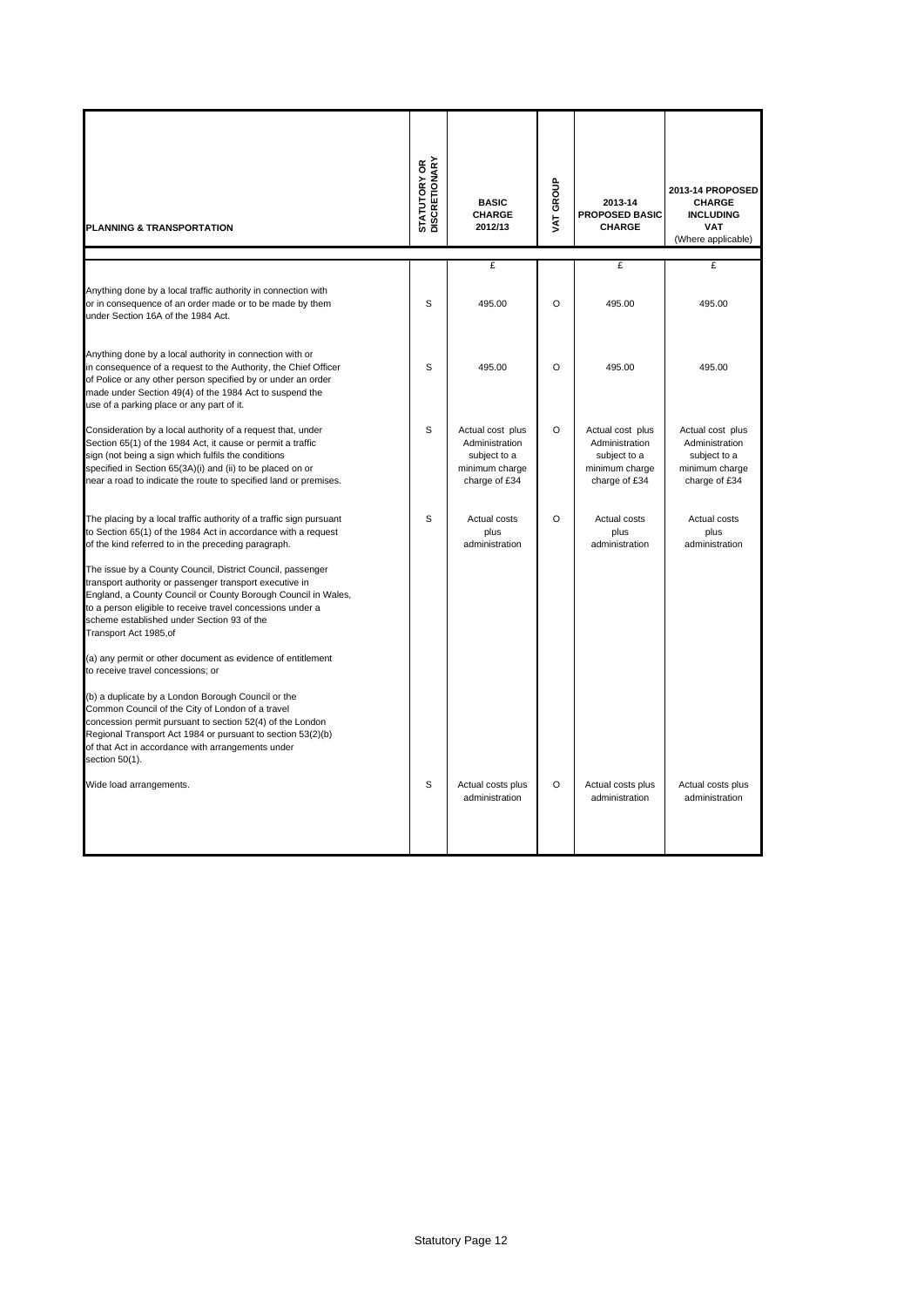| PLANNING & TRANSPORTATION                                                                                                                                                                                                                                                 | <b>STATUTORY OR</b><br>DISCRETIONARY | <b>BASIC</b><br><b>CHARGE</b><br>2012/13                                                                                                                                                                    | <b>VAT GROUP</b> | 2013-14 PROPOSED BASIC<br><b>CHARGE</b>                                                                                                                                                                     | 2013-14 PROPOSED CHARGE<br><b>INCLUDING</b><br>VAT                                                                                                                                                          |
|---------------------------------------------------------------------------------------------------------------------------------------------------------------------------------------------------------------------------------------------------------------------------|--------------------------------------|-------------------------------------------------------------------------------------------------------------------------------------------------------------------------------------------------------------|------------------|-------------------------------------------------------------------------------------------------------------------------------------------------------------------------------------------------------------|-------------------------------------------------------------------------------------------------------------------------------------------------------------------------------------------------------------|
|                                                                                                                                                                                                                                                                           |                                      |                                                                                                                                                                                                             |                  |                                                                                                                                                                                                             | (Where applicable)                                                                                                                                                                                          |
|                                                                                                                                                                                                                                                                           |                                      | £                                                                                                                                                                                                           |                  | £                                                                                                                                                                                                           | £                                                                                                                                                                                                           |
| New Adoptable Residential Estate Road with standard<br>Bellmouth Section 38 (Fee is for checking drawings and<br>supervision of works)                                                                                                                                    | S                                    | Up to £30,000 min<br>£1,500 fee Up to £1 million<br>- 8.0% of cost Values in excess<br>of £1million - 5.0% of cost                                                                                          | O                | Up to £30,000 min<br>£1,500 fee Up to £1 million<br>- 8.0% of cost Values in<br>excess<br>of £1million - 5.0% of cost                                                                                       | Up to £30,000 min<br>£1,500 fee Up to £1 million<br>- 8.0% of cost Values in excess<br>of £1 million - 5.0% of cost                                                                                         |
| New Adoptable Residential Estate Road with standard<br>Bellmouth Section 278 (Fee is for checking drawings<br>and supervision of works).                                                                                                                                  | S                                    | Min £1,500 fee. Less than<br>£100,000 -<br>9% of cost. Greater than<br>£100,000 -<br>8% of cost. Hoarding deposit**<br>£100 per sqm<br>of highway enclosed, hoarding<br>fee 10%<br>of deposit, minimum £500 | $\circ$          | Min £1,500 fee. Less than<br>£100,000 -<br>9% of cost. Greater than<br>£100,000 -<br>8% of cost. Hoarding deposit**<br>£100 per sqm<br>of highway enclosed, hoarding<br>fee 10%<br>of deposit, minimum £500 | Min £1,500 fee. Less than<br>£100,000 -<br>9% of cost. Greater than<br>£100,000 -<br>8% of cost. Hoarding deposit**<br>£100 per sqm<br>of highway enclosed, hoarding fee<br>10%<br>of deposit, minimum £500 |
| Residential Estate Road Bellmouth to private drive, access to<br>distributor roads or higher category by Section 278 agreement<br>(Fee is for checking drawings and supervision of works)<br>Lower category roads serving 5 units -<br>Section 184 crossover application. | S                                    | Min £1,500 fee. Less than<br>£100.000 -<br>9% of cost. Greater than<br>£100,000 -<br>8% of cost. Hoarding deposit**<br>£100 per sqm<br>of highway enclosed, hoarding<br>fee 10%<br>of deposit, minimum £500 | $\Omega$         | Min £1,500 fee. Less than<br>£100.000 -<br>9% of cost. Greater than<br>£100,000 -<br>8% of cost. Hoarding deposit**<br>£100 per sqm<br>of highway enclosed, hoarding<br>fee 10%<br>of deposit, minimum £500 | Min £1,500 fee. Less than<br>£100,000 -<br>9% of cost. Greater than<br>£100,000 -<br>8% of cost. Hoarding deposit**<br>£100 per sqm<br>of highway enclosed, hoarding fee<br>10%<br>of deposit, minimum £500 |
| Flat only development's; no adoptable road<br>(Fee is for checking drawings and supervision of works)                                                                                                                                                                     | S                                    | Section 278 only. Minimum fee<br>of £1,500 -<br>8.5% of cost. Hoarding<br>deposit** £100 per<br>sqm of highway enclosed,<br>hoarding fee<br>10% of deposit                                                  | O                | Section 278 only. Minimum fee<br>of £1,500 -<br>8.5% of cost. Hoarding<br>deposit** £100 per<br>sqm of highway enclosed,<br>hoarding fee<br>10% of deposit                                                  | Section 278 only. Minimum fee of<br>£1,500 -<br>8.5% of cost. Hoarding deposit**<br>£100 per<br>sqm of highway enclosed,<br>hoarding fee<br>10% of deposit                                                  |
| Commercial access; no adoptable road<br>(Fee is for checking drawings and supervision of works)                                                                                                                                                                           | S                                    | Section 278 only. Minimum fee<br>of £1,500 -<br>8.5% of cost. Hoarding<br>deposit** £100 per<br>sqm of highway enclosed,<br>hoarding fee<br>10% of deposit                                                  | O                | Section 278 only. Minimum fee<br>of £1,500 -<br>8.5% of cost. Hoarding<br>deposit** £100 per<br>sqm of highway enclosed,<br>hoarding fee<br>10% of deposit                                                  | Section 278 only. Minimum fee of<br>£1,500 -<br>8.5% of cost. Hoarding deposit**<br>£100 per<br>sqm of highway enclosed,<br>hoarding fee<br>10% of deposit                                                  |
| Commercial access; with adoptable distributor road<br>(Fee is for checking drawings and supervision of works)                                                                                                                                                             | S                                    | Up to £30,000 min<br>£1,500 fee Up to £1 million<br>- 8.0% of cost Values in excess<br>of £1 million - 5.0% of cost                                                                                         | O                | Up to £30,000 min<br>£1,500 fee Up to £1 million<br>- 8.0% of cost Values in<br>excess<br>of £1 million - 5.0% of cost                                                                                      | Up to £30,000 min<br>£1,500 fee Up to £1million<br>- 8.0% of cost Values in excess<br>of £1 million - 5.0% of cost                                                                                          |
| Commercial access; with adoptable distributor road<br>Section 278 agreement<br>(Fee is for checking drawings and supervision of works)                                                                                                                                    | S                                    | Minimum fee of £1,500 -<br>8.5% of cost. Hoarding<br>deposit** £100 per<br>sqm of highway enclosed,<br>hoarding fee<br>10% of deposit                                                                       | $\circ$          | Minimum fee of £1,500 -<br>8.5% of cost. Hoarding<br>deposit** £100 per<br>sqm of highway enclosed,<br>hoarding fee<br>10% of deposit                                                                       | Minimum fee of £1,500 -<br>8.5% of cost. Hoarding deposit**<br>£100 per<br>sqm of highway enclosed,<br>hoarding fee<br>10% of deposit                                                                       |
| Temporary Construction Access Licence.                                                                                                                                                                                                                                    | s                                    | <b>POA</b>                                                                                                                                                                                                  | O                | POA                                                                                                                                                                                                         | <b>POA</b>                                                                                                                                                                                                  |
| Crane oversail licence (temporary during construction).<br>Applicable when cranes operate over the public highway.                                                                                                                                                        | S                                    | <b>POA</b>                                                                                                                                                                                                  | O                | <b>POA</b>                                                                                                                                                                                                  | <b>POA</b>                                                                                                                                                                                                  |
| Sign oversail Licence (Permanent). Applicable when<br>signs are located in a position where they<br>overhang the public highway.                                                                                                                                          | S                                    | <b>POA</b>                                                                                                                                                                                                  | O                | <b>POA</b>                                                                                                                                                                                                  | <b>POA</b>                                                                                                                                                                                                  |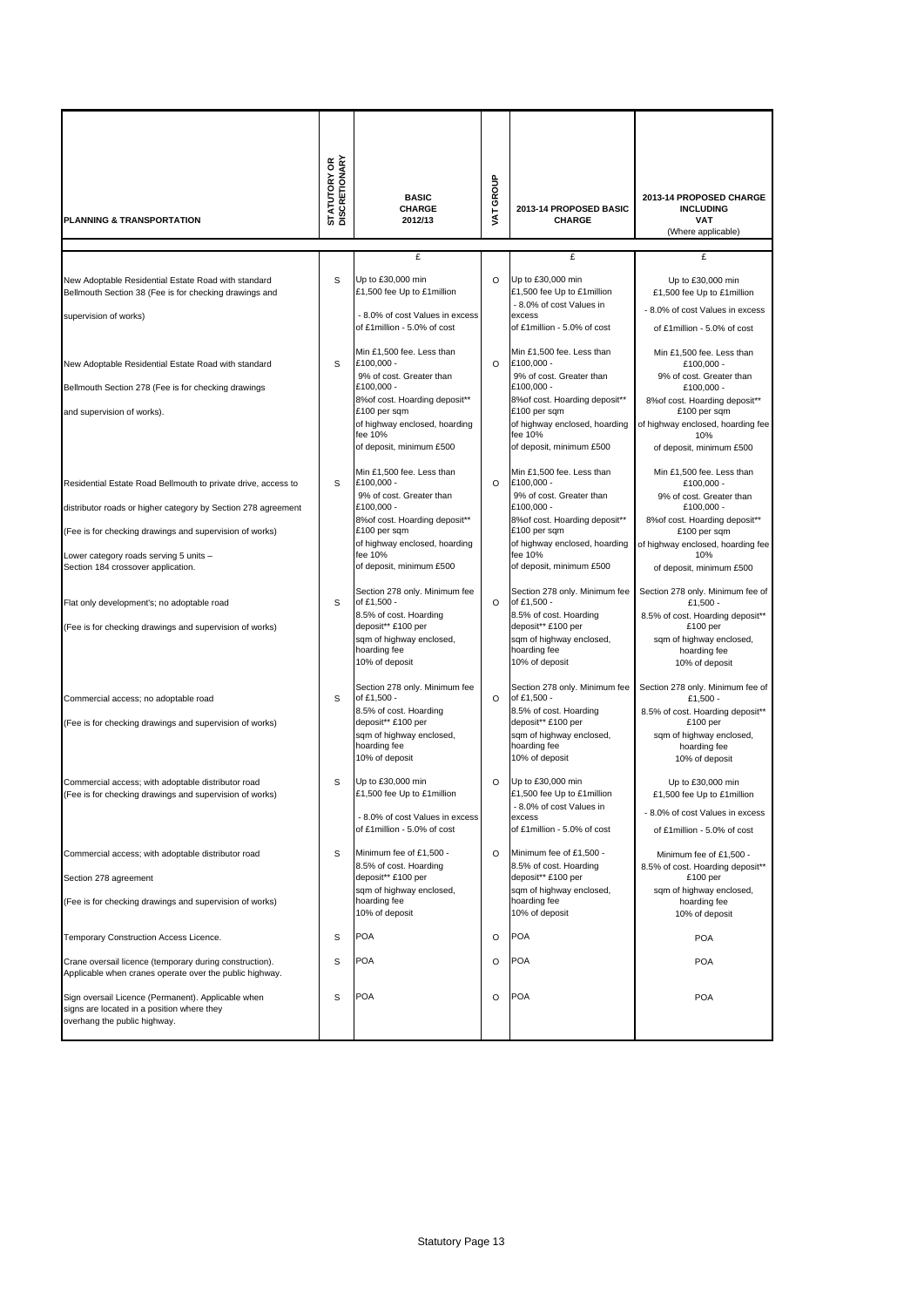## **Fees and Charges Booklet**

## **2013-2014**

# **CONTENTS**

## **Part B Discretionary Charges**

|                         | <b>Finance &amp; Corporate Governance</b>          |                    |
|-------------------------|----------------------------------------------------|--------------------|
|                         | <b>Legal and Democratic Services</b>               | Pages 1 - 3        |
| <b>Transformation</b>   |                                                    |                    |
|                         | <b>Business Services</b>                           | Page 4             |
| <b>People Services</b>  |                                                    |                    |
|                         | Learning & Universal Outcomes                      | Pages 5 - 7        |
|                         | <b>Community Libraries &amp; Cultural Services</b> | <b>Pages 8-12</b>  |
|                         | <b>Public Protection</b>                           | <b>Pages 13-19</b> |
|                         | Strategic Commissioning & Resource                 | Page 20            |
|                         | <b>Planning and Transportation</b>                 | Pages 21 - 24      |
| <b>Environment</b>      |                                                    | Pages 25-27        |
|                         | <b>Childrens Care and Targeted Outcomes</b>        | Pages 28-29        |
| <b>Housing Services</b> |                                                    | Page 30            |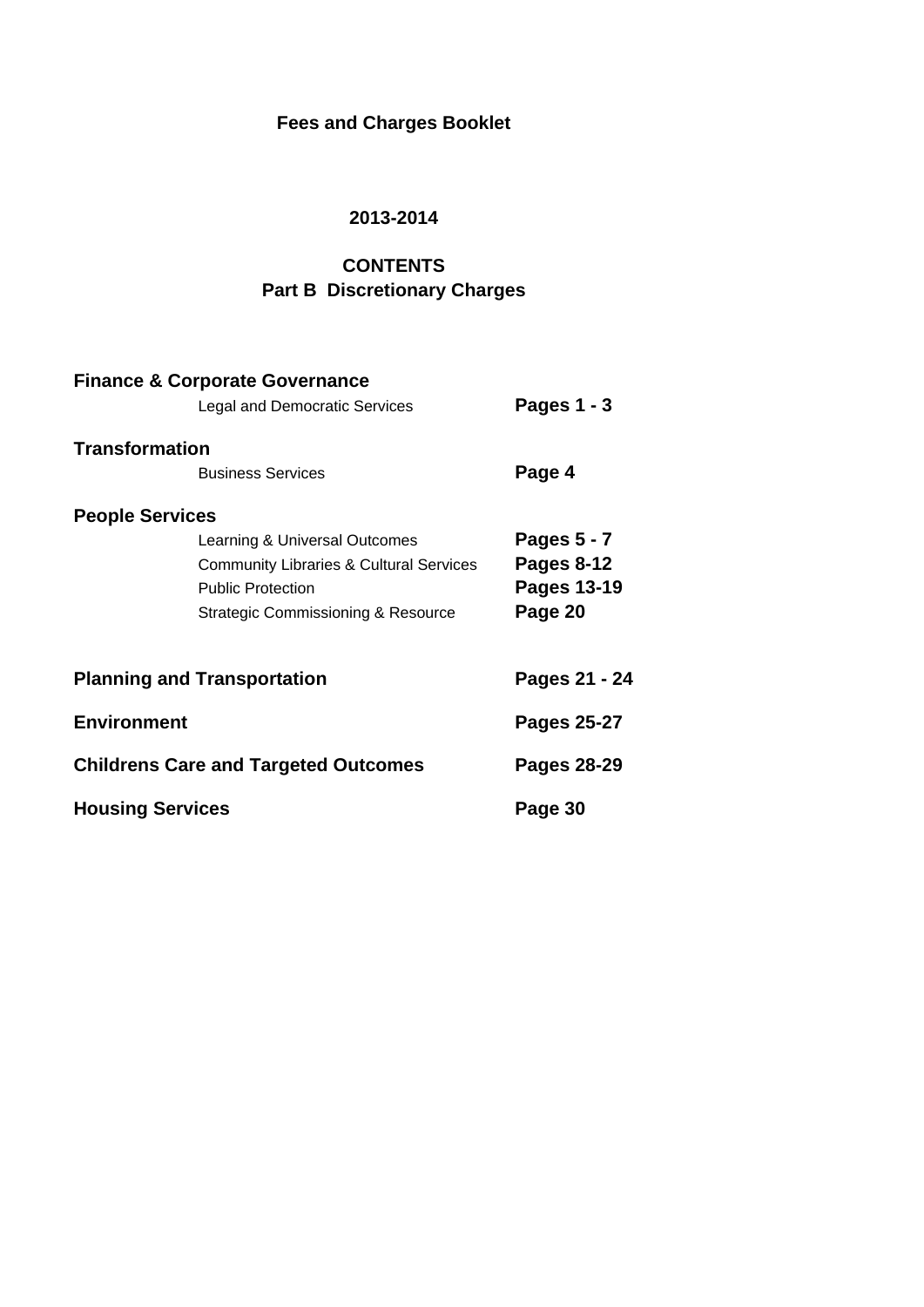| <b>LEGAL AND DEMOCRATIC SERVICES</b>                          | <b>STATUTORY OR</b><br>DISCRETIONARY | <b>BASIC</b><br><b>CHARGE</b><br>2012/13                                         | VAT GROUP | 2013-14<br><b>PROPOSED BASIC</b><br><b>CHARGE</b>                             | 2013-14 PROPOSED<br><b>CHARGE</b><br><b>INCLUDING</b><br><b>VAT</b><br>(Where applicable) |
|---------------------------------------------------------------|--------------------------------------|----------------------------------------------------------------------------------|-----------|-------------------------------------------------------------------------------|-------------------------------------------------------------------------------------------|
|                                                               |                                      | £                                                                                |           | £                                                                             | £                                                                                         |
| <b>MISCELLANEOUS</b><br>Licences to assign Leasehold Premises | D                                    | 450.90                                                                           | $\circ$   | 464.40                                                                        | 464.40                                                                                    |
| Authorised Guarantee Agreement                                | D                                    | 419.00                                                                           | $\Omega$  | 431.60                                                                        | 431.60                                                                                    |
| Shop Leases                                                   | D                                    | 625.90                                                                           | $\Omega$  | 644.70                                                                        | 644.70                                                                                    |
| Sale of Land                                                  | D                                    | If under £1,000<br>min charge £350,<br>then incremental<br>depending on<br>value | Ε         | If under £1,000 min<br>charge £350, then<br>incremental<br>depending on value | If under £1,000 min<br>charge £350, then<br>incremental depending<br>on value             |
| Sale of Garden Land/Additional Land                           | D                                    | 612.10                                                                           | E         | 630.50                                                                        | 630.50                                                                                    |
| Copy of Lease                                                 | D                                    | 77.50                                                                            | S         | 79.80                                                                         | 95.80                                                                                     |
| Commercial Lease Assignment                                   | D                                    | 564.40                                                                           | E         | 581.30                                                                        | 581.30                                                                                    |
| <b>Commercial Lease Grant</b>                                 | D                                    | 612.10                                                                           | E         | 630.50                                                                        | 630.50                                                                                    |
| <b>Commercial Licences</b>                                    | D                                    | 438.25-621.85                                                                    | E         | 451.40-640.50                                                                 | 451.40-640.50                                                                             |
| Deed of Covenants                                             | D                                    | 406.30                                                                           | E         | 418.50                                                                        | 418.50                                                                                    |
| Landlords Licence                                             | D                                    | 477.40                                                                           | $\Omega$  | 491.70                                                                        | 491.70                                                                                    |
| Licence of Alteration                                         | D                                    | 612.10                                                                           | $\circ$   | 630.50                                                                        | 630.50                                                                                    |
| Notice of Assignment                                          | D                                    | 71.10                                                                            | $\circ$   | 73.20                                                                         | 73.20                                                                                     |
| Notice of Charge                                              | D                                    | 71.10                                                                            | $\circ$   | 73.20                                                                         | 73.20                                                                                     |
| <b>Retrospective Consent</b>                                  | D                                    | 104.00                                                                           | $\circ$   | 107.10                                                                        | 107.10                                                                                    |
| Right to Buy Engrossment                                      | D                                    | 63.65                                                                            | $\circ$   | 65.60                                                                         | 65.60                                                                                     |
| Legal charge re drafting of document for:-                    |                                      |                                                                                  |           |                                                                               |                                                                                           |
| Section 106 (Complex)                                         | D                                    | 1,500.00                                                                         | $\Omega$  | 1545.00                                                                       | 1545.00                                                                                   |
| <b>Rent Reviews</b>                                           | D                                    | 189.52-249.90                                                                    | O         | 195.20 - 257.40                                                               | 195.20 - 257.40                                                                           |
|                                                               |                                      |                                                                                  |           |                                                                               |                                                                                           |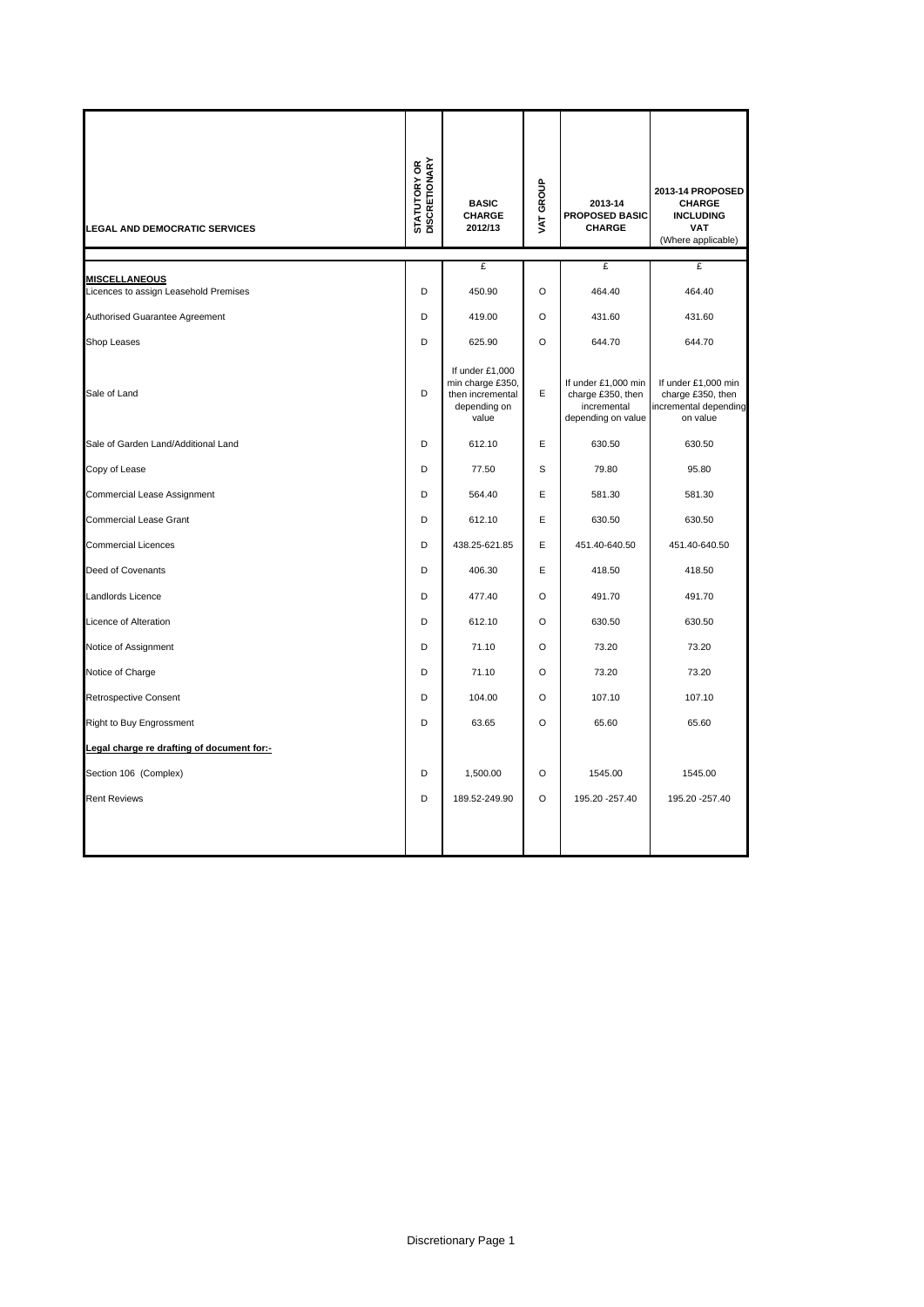| <b>LEGAL AND DEMOCRATIC SERVICES</b>                                                               | <b>STATUTORY OR<br/>DISCRETIONARY</b> | <b>BASIC</b><br>CHARGE<br>2012/13 | VAT GROUP           | 2013-14<br>PROPOSED BASIC<br>CHARGE | 2013-14 PROPOSED<br><b>CHARGE</b><br><b>INCLUDING</b><br><b>VAT</b><br>(Where applicable) |
|----------------------------------------------------------------------------------------------------|---------------------------------------|-----------------------------------|---------------------|-------------------------------------|-------------------------------------------------------------------------------------------|
| Easements                                                                                          | D                                     | £<br>741.60                       | $\circ$             | £<br>763.80                         | £<br>763.80                                                                               |
| Surrenders                                                                                         | D                                     | 483.80                            | O                   | 498.30                              | 498.30                                                                                    |
| Deed of Variation                                                                                  | D                                     | 483.80                            | O                   | 498.30                              | 498.30                                                                                    |
| Transfer of Open Spaces                                                                            | D                                     | 672.00                            | $\circ$             | 692.20                              | 692.20                                                                                    |
| Wayleave Agreement                                                                                 | D                                     | 277.00                            | $\circ$             | 285.30                              | 285.30                                                                                    |
| <b>COUNCIL HOUSE SALES</b>                                                                         |                                       |                                   |                     |                                     |                                                                                           |
| Transfer prints<br>Lease prints                                                                    | D<br>D                                | 38.00<br>60.90                    | $\circ$<br>$\Omega$ | 39.10<br>62.70                      | 39.10<br>62.70                                                                            |
| <b>Registration Fees</b><br>Ownership Changes Leaseholds Houses & Flats                            | D                                     | 39.80                             | $\circ$             | 41.00                               | 41.00                                                                                     |
| Transfer of Equity approval and seal                                                               | D                                     | 63.60                             | $\circ$             | 65.50                               | 65.50                                                                                     |
| Stat charge discharge - discount 3 year period                                                     | D                                     | 61.75                             | $\Omega$            | 63.60                               | 63.60                                                                                     |
| Letter of Postponement concerning authorized works on<br>properties with statutory discount charge | D                                     | 59.50                             | $\circ$             | 61.30                               | 61.30                                                                                     |
| Leasehold Enquiries - Maintenance and rent details,<br>insurance etc.                              | D                                     | 139.25                            | $\circ$             | 143.40                              | 143.40                                                                                    |
| Copy of Landlord's Offer Notice Full<br>Copy of Landlord's Offer Notice Part                       | D<br>D                                | 31.21<br>12.79                    | S<br>S              | 32.10<br>13.20                      | 38.50<br>15.80                                                                            |
| Fee for Application to buy garage                                                                  | D                                     | 67.71                             | S                   | 69.70                               | 83.60                                                                                     |
| Copy of Service Charge Certificate                                                                 | D                                     | 27.08                             | S                   | 27.90                               | 33.50                                                                                     |
| Copy of Insurance Policy                                                                           | D                                     | 40.67                             | S                   | 41.90                               | 50.30                                                                                     |
|                                                                                                    |                                       |                                   |                     |                                     |                                                                                           |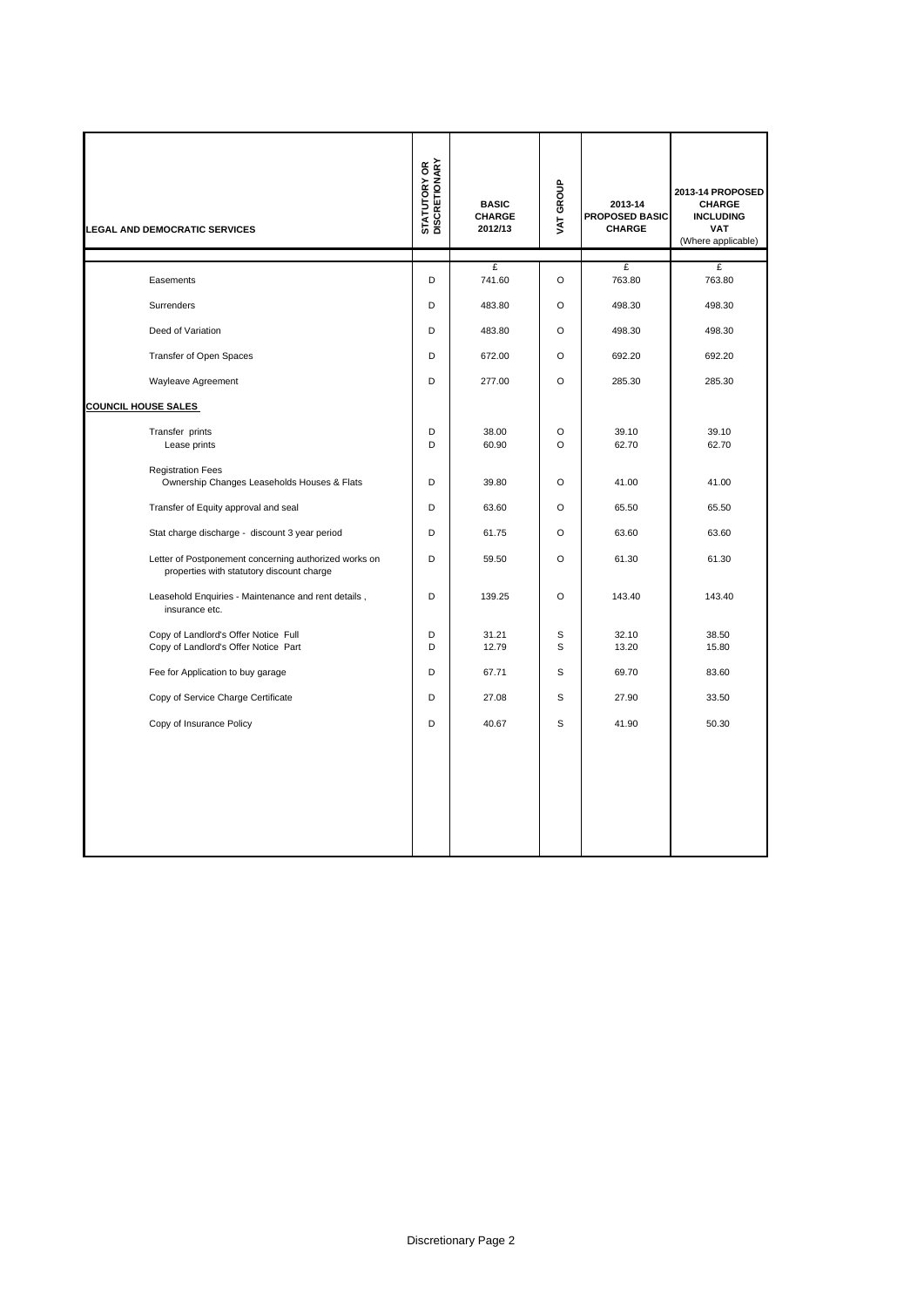| <b>LEGAL AND DEMOCRATIC SERVICES</b>                                                                                                                                                                                                                                                                                                                                              | <b>STATUTORY OR<br/>DISCRETIONARY</b> | <b>BASIC</b><br><b>CHARGE</b><br>2012/13 | VAT GROUP              | 2013-14<br><b>PROPOSED BASIC</b><br><b>CHARGE</b> | 2013-14 PROPOSED<br><b>CHARGE</b><br><b>INCLUDING</b><br><b>VAT</b><br>(Where applicable) |
|-----------------------------------------------------------------------------------------------------------------------------------------------------------------------------------------------------------------------------------------------------------------------------------------------------------------------------------------------------------------------------------|---------------------------------------|------------------------------------------|------------------------|---------------------------------------------------|-------------------------------------------------------------------------------------------|
|                                                                                                                                                                                                                                                                                                                                                                                   |                                       | £                                        |                        | £                                                 | £                                                                                         |
| <b>REGISTRATION</b><br><b>STATUTORY</b><br><b>DISCRETIONARY</b><br>Certificates issued by Superintendent Registrar<br>Standard Certificate of Birth - 24 hour service<br>Standard Certificate of Death - 24 hour service<br>Standard Certificate of Marriage - 24 hour service<br>Short Certificate of Birth - 24 hour service<br>Certificates issued by Superintendent Registrar | D<br>D<br>D<br>D                      | 15.00<br>15.00<br>15.00<br>15.00         | O<br>O<br>O<br>O       | 15.50<br>15.50<br>15.50<br>15.50                  | 15.50<br>15.50<br>15.50<br>15.50                                                          |
| Standard Certificate of Birth - 2 hour service<br>Standard Certificate of Death - 2 hour service<br>Standard Certificate of Marriage - 2 hour service<br>Short Certificate of Birth - 2 hour service                                                                                                                                                                              | D<br>D<br>D<br>D                      | 25.00<br>25.00<br>25.00<br>25.00         | $\circ$<br>O<br>O<br>O | 25.00<br>25.00<br>25.00<br>25.00                  | 25.00<br>25.00<br>25.00<br>25.00                                                          |
| Fees for Superintendent Registrar attendance at approved premises<br>for Marriage/Civil Partnership<br>Monday - Friday<br>Saturday<br>Sunday, Bank or Public Holiday                                                                                                                                                                                                              | D<br>D<br>D                           | 350.00<br>390.00<br>430.00               | O<br>O<br>O            | 370.00<br>405.00<br>460.00                        | 370.00<br>405.00<br>460.00                                                                |
| Fees for Superintendent Registrar attendance at Register Office for<br>Naming Ceremonies/Renewal of Vows/Commitment Ceremony<br>(Civil Ceremonies Ltd Partnership)<br>Saturday<br>Fees for Superintendent Registrar attendance at Approved Premise for                                                                                                                            | D                                     | 200.00                                   | $\circ$                | 210.00                                            | 210.00                                                                                    |
| Naming Ceremonies/Renewal of Vows/Commitment Ceremony<br>(Civil Ceremonies Ltd Partnership)<br>Monday - Friday<br>Saturday<br>Sunday                                                                                                                                                                                                                                              | D<br>D<br>D                           | 230.00<br>260.00<br>290.00               | O<br>O<br>O            | 250.00<br>280.00<br>310.00                        | 250.00<br>280.00<br>310.00                                                                |
| <b>Approved Premises Regulations</b><br>application for approval<br>request for review                                                                                                                                                                                                                                                                                            | D<br>D                                | 1,857.10<br>585.30                       | O<br>O                 | 1912.80<br>602.90                                 | 1912.80<br>602.90                                                                         |
| Hawthorne Suite - Thameside<br>Monday - Friday<br>Saturday                                                                                                                                                                                                                                                                                                                        | D<br>D                                | 150.00<br>190.00                         | O<br>O                 | 165.00<br>195.00                                  | 165.00<br>195.00                                                                          |
| Private Citizenship Ceremony<br>Monday - Saturday                                                                                                                                                                                                                                                                                                                                 | D                                     | 120.00                                   | $\circ$                | 130.00                                            | 130.00                                                                                    |
| <b>REGISTER OF ELECTIONS</b>                                                                                                                                                                                                                                                                                                                                                      |                                       |                                          |                        |                                                   |                                                                                           |
| Register of Electors - Certificate of Residency, per elector, per year                                                                                                                                                                                                                                                                                                            | D                                     | 12.50                                    | Ε                      | 12.88                                             | 13.00                                                                                     |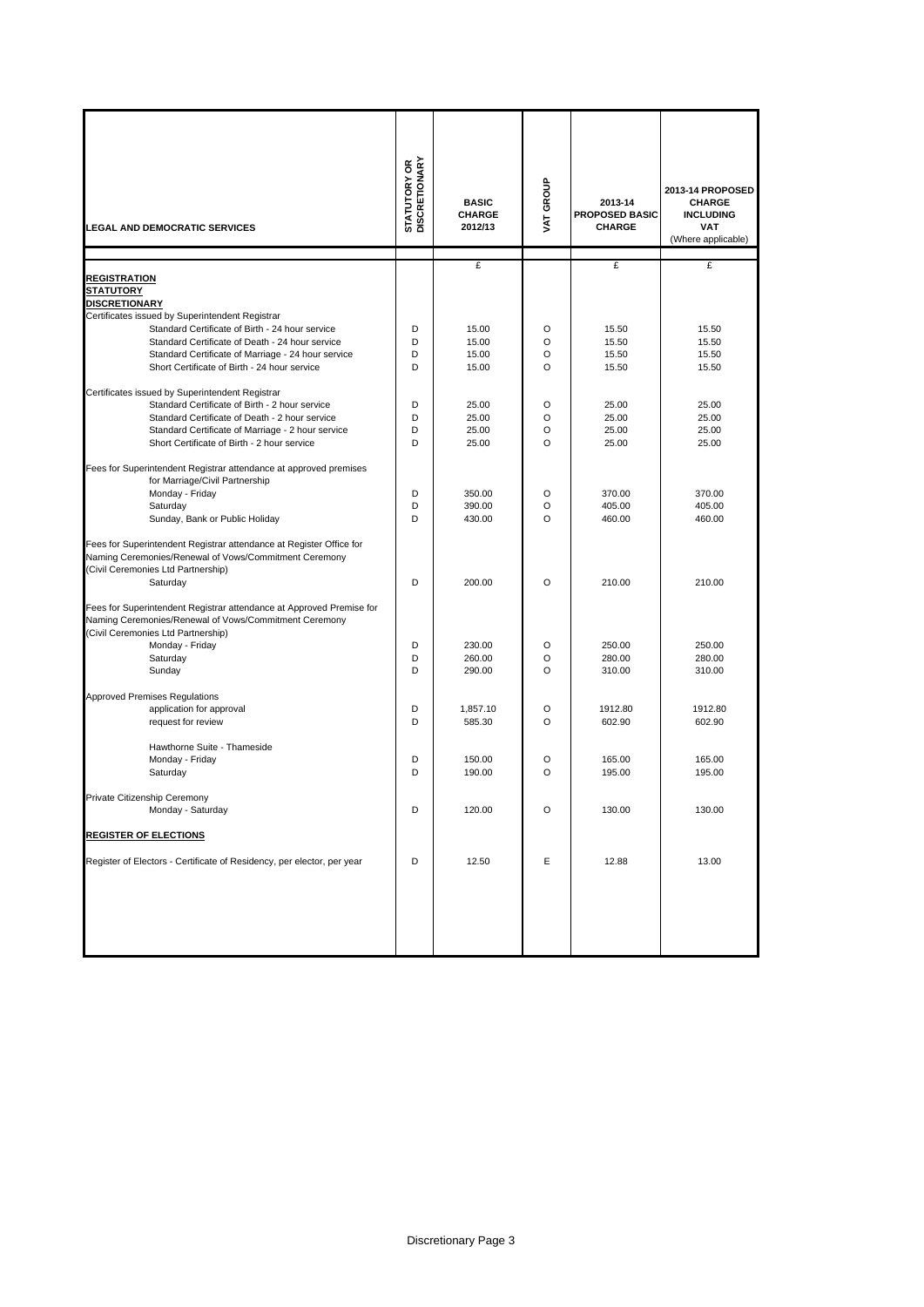| <b>BUSINESS SERVICES</b>                 | <b>STATUTORY OR<br/>DISCRETIONARY</b> | <b>BASIC</b><br><b>CHARGE</b><br>2012/13 | VAT GROUP | 2013-14<br><b>PROPOSED</b><br><b>BASIC CHARGE</b> | 2013-14 PROPOSED<br><b>CHARGE</b><br><b>INCLUDING</b><br><b>VAT</b><br>(Where applicable) |
|------------------------------------------|---------------------------------------|------------------------------------------|-----------|---------------------------------------------------|-------------------------------------------------------------------------------------------|
|                                          |                                       | £                                        |           | £                                                 |                                                                                           |
|                                          |                                       |                                          |           |                                                   | £                                                                                         |
| <b>MISCELLANEOUS</b>                     |                                       |                                          |           |                                                   |                                                                                           |
| Use of Council Chamber & Committee Rooms |                                       |                                          |           |                                                   |                                                                                           |
| Per Hour                                 | D                                     | 26.00                                    | E         | 27.00                                             | 27.00                                                                                     |
| Half Day                                 | D                                     | 83.00                                    | E         | 85.00                                             | 85.00                                                                                     |
| Full Day<br>Weekend - per hour           | D<br>D                                | 155.00<br>48.00                          | E<br>E    | 160.00<br>49.00                                   | 160.00<br>49.00                                                                           |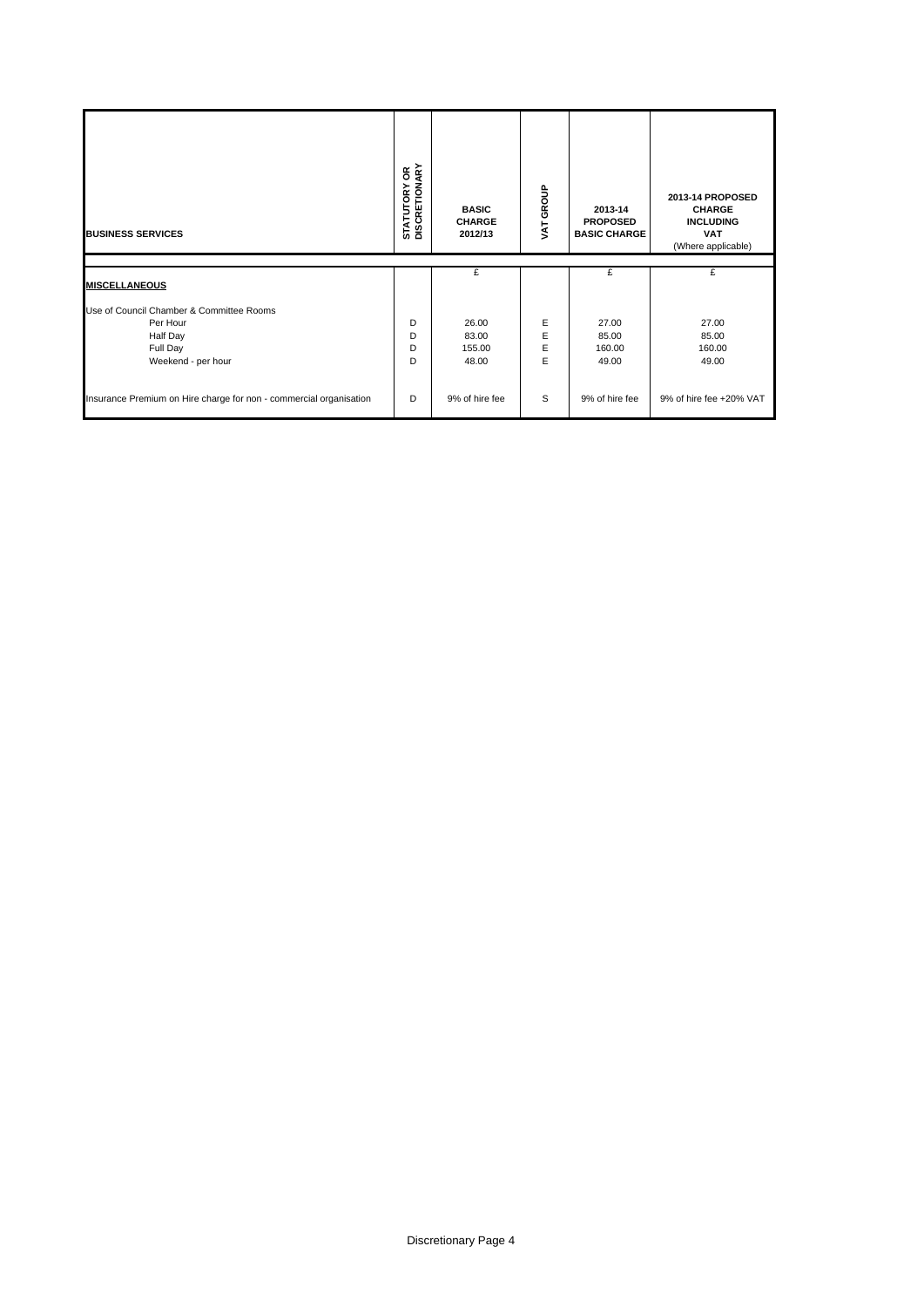| <b>LEARNING &amp; UNIVERSAL OUTCOMES</b>                                                               | <b>STATUTORY OR<br/>DISCRETIONARY</b> | <b>BASIC</b><br>CHARGE<br>2012/13 | VAT GROUP   | 2013-14<br>PROPOSED BASIC<br><b>CHARGE</b> | 2013-14<br><b>PROPOSED</b><br><b>CHARGE</b><br><b>INCLUDING</b><br><b>VAT</b><br>(Where applicable) |                                        |
|--------------------------------------------------------------------------------------------------------|---------------------------------------|-----------------------------------|-------------|--------------------------------------------|-----------------------------------------------------------------------------------------------------|----------------------------------------|
|                                                                                                        |                                       | £                                 |             | £                                          | £                                                                                                   |                                        |
| <b>Thurrock Play Service</b><br>Per session                                                            | D                                     | 12.00                             | Е           | 12.00                                      | 12.00                                                                                               |                                        |
|                                                                                                        |                                       |                                   |             |                                            |                                                                                                     |                                        |
| <b>Nursery Places</b>                                                                                  | D                                     |                                   | Е           |                                            |                                                                                                     |                                        |
| Full placement costs per week<br><b>Pre School Sessions</b>                                            |                                       | 195.00                            |             | 201.00                                     | 201.00                                                                                              |                                        |
| per 3 hour session                                                                                     | D                                     | 12.00                             | Е           | 12.00                                      | 12.00                                                                                               |                                        |
| <b>After School Club</b>                                                                               |                                       |                                   |             |                                            |                                                                                                     |                                        |
| Per session                                                                                            | D                                     | 12.00                             | Е           | 12.00                                      | 12.00                                                                                               |                                        |
| <b>Holiday Club</b>                                                                                    |                                       |                                   |             |                                            |                                                                                                     |                                        |
| Per Day                                                                                                | D                                     | 30.00                             | E           | 31.00                                      | 31.00                                                                                               |                                        |
| <b>GRANGEWATERS OUTDOOR EDUCATION CENTRE</b>                                                           |                                       |                                   |             |                                            |                                                                                                     |                                        |
| <b>Group Activity Sessions</b>                                                                         |                                       |                                   |             |                                            |                                                                                                     |                                        |
| 2 hour session for up to 10 participants                                                               | D                                     | 105.00                            | S           | N/A                                        | N/A                                                                                                 |                                        |
| <b>Activity Package</b>                                                                                |                                       |                                   |             |                                            |                                                                                                     |                                        |
| 1 x 2 hour session - Peak Rate<br>1 x 2 hour session - Off Peak Rate<br>2 x 2 hour session - Peak Rate | D<br>D<br>D                           |                                   | S<br>S<br>S | 11.00<br>9.50<br>21.00                     | 13.20<br>11.40<br>25.20                                                                             | <b>New</b><br><b>New</b><br><b>New</b> |
| 2 x 2 hour session - Off Peak Rate                                                                     | D                                     |                                   | S           | 18.00                                      | 21.60                                                                                               | <b>New</b>                             |
| 3 x 2 hour session - Peak Rate                                                                         | D                                     |                                   | s           | 30.00                                      | 36.00                                                                                               | <b>New</b>                             |
| 3 x 2 hour session - Off Peak Rate<br>Minimum group size 10 participants                               | D                                     |                                   | S           | 25.00                                      | 30.00                                                                                               | <b>New</b>                             |
| <b>Individual Tuition</b>                                                                              |                                       |                                   |             |                                            |                                                                                                     |                                        |
| Kayaking, archery, climbing, canoeing and dinghy sailing<br>- 1 hour                                   | D                                     | 42.00                             | S           | N/A                                        | N/A                                                                                                 |                                        |
| - 2 hours                                                                                              | D                                     | 80.00                             | S           | N/A                                        | N/A                                                                                                 |                                        |
| <b>Equipment Included</b>                                                                              |                                       |                                   |             |                                            |                                                                                                     |                                        |
| Private Tuition Package                                                                                |                                       |                                   |             |                                            |                                                                                                     |                                        |
| Kayak, Canoe, Dinghy Sailing, Archery or Climbing lesson-Max 3 people<br>- 1 hour                      | D                                     |                                   | S           | 50.00                                      | 60.00                                                                                               | <b>New</b>                             |
| - 2 hour                                                                                               | D                                     |                                   | S           | 90.00                                      | 108.00                                                                                              | <b>New</b>                             |
| Celebration Package - Per Celebration event                                                            |                                       |                                   |             |                                            |                                                                                                     |                                        |
| Up to ten participants<br>2 hour session - under 18                                                    | D                                     | 126.00                            | s           | 130.00                                     | 156.00                                                                                              |                                        |
| 3 hour session - under 18                                                                              | D                                     | 174.00                            | s           | 175.00                                     | 210.00                                                                                              |                                        |
| 4 hour session - under 18                                                                              | D                                     | 220.00                            | S           | 220.00                                     | 264.00                                                                                              |                                        |
| School holiday Programme                                                                               |                                       |                                   |             |                                            |                                                                                                     |                                        |
| Cost per person                                                                                        | D                                     | 30.00                             | S           | N/A                                        | N/A                                                                                                 |                                        |
| School holiday Package<br>Per person aged 8 to 16 years of age                                         |                                       |                                   |             |                                            |                                                                                                     |                                        |
| Per Day                                                                                                | D                                     |                                   | s           | 30.00                                      | 36.00                                                                                               | New                                    |
| Per five day week                                                                                      | D                                     |                                   | S           | 120.00                                     | 144.00                                                                                              | <b>New</b>                             |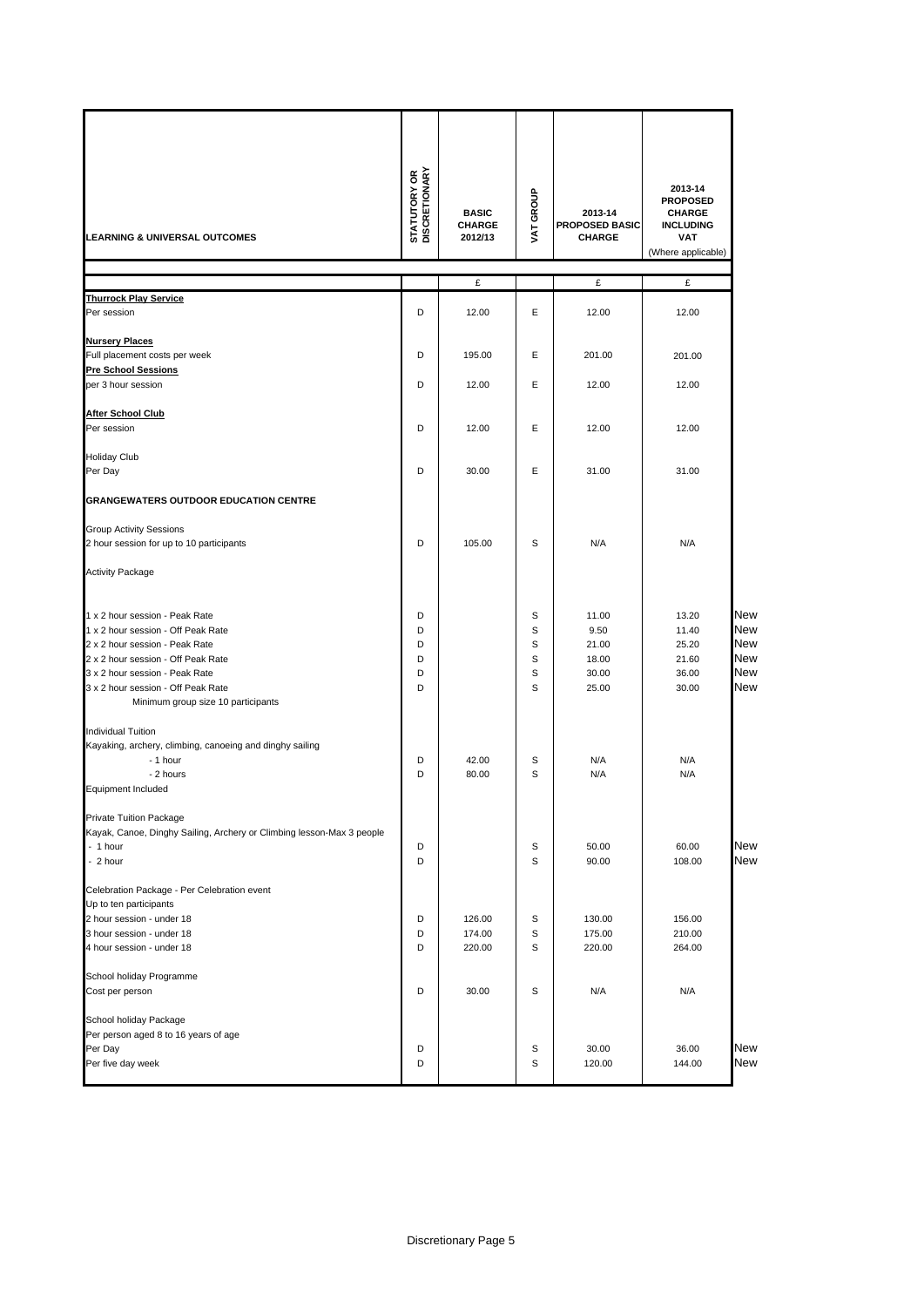| <b>LEARNING &amp; UNIVERSAL OUTCOMES</b>                            | <b>STATUTORY OR</b><br>DISCRETIONARY | <b>BASIC</b><br><b>CHARGE</b><br>2012/13 | GROUP<br>VAT. | 2013-14<br><b>PROPOSED BASIC</b><br><b>CHARGE</b> | 2013-14 PROPOSED<br><b>CHARGE</b><br><b>INCLUDING</b><br><b>VAT</b><br>(Where applicable) |            |
|---------------------------------------------------------------------|--------------------------------------|------------------------------------------|---------------|---------------------------------------------------|-------------------------------------------------------------------------------------------|------------|
|                                                                     |                                      |                                          |               |                                                   |                                                                                           |            |
|                                                                     |                                      | £                                        |               | £                                                 | £                                                                                         |            |
| <b>Corporate Sessions</b>                                           |                                      |                                          |               |                                                   |                                                                                           |            |
| Per person without catering                                         |                                      |                                          |               |                                                   |                                                                                           |            |
| Half day                                                            | D                                    | 50.00                                    | S             | N/A                                               | N/A                                                                                       |            |
| Full day                                                            | D                                    | 90.00                                    | S             | N/A                                               | N/A                                                                                       |            |
|                                                                     |                                      |                                          |               |                                                   |                                                                                           |            |
| Corporate Package                                                   |                                      |                                          |               |                                                   |                                                                                           |            |
| Per person (excluding catering) per day                             |                                      |                                          |               |                                                   |                                                                                           |            |
| - 2 hour                                                            | D                                    |                                          | S             | 40.00                                             | 48.00                                                                                     | <b>New</b> |
| - 4 hour                                                            | D                                    |                                          | S             | 70.00                                             | 84.00                                                                                     | New        |
| - 6 hour                                                            | D                                    |                                          | S             | 100.00                                            | 120.00                                                                                    | <b>New</b> |
| Catering and accommodation rates are variable dependant on level of |                                      |                                          |               |                                                   |                                                                                           |            |
| service required - Quotes will be provided                          |                                      |                                          |               |                                                   |                                                                                           |            |
| Mobile Climbing wall                                                |                                      |                                          |               |                                                   |                                                                                           |            |
| Up to 3 hours                                                       | D                                    | 275.00                                   | S             | N/A                                               | N/A                                                                                       |            |
| Full day                                                            | D                                    | 500.00                                   | S             | N/A                                               | N/A                                                                                       |            |
|                                                                     |                                      |                                          |               |                                                   |                                                                                           |            |
| Mobile Climbing wall Package                                        |                                      |                                          |               |                                                   |                                                                                           |            |
| Up to 3 hours activity (Instuctors on site Max 4 hours)             | D                                    |                                          | S             | 270.00                                            | 324.00                                                                                    | New        |
| 3 to 6 hours activity (Instructors on site Max 7 hours)             | D                                    |                                          | S             | 500.00                                            | 600.00                                                                                    | New        |
| Additional staff hours on site - per hour                           | D                                    |                                          | S             | 60.00                                             | 72.00                                                                                     | <b>New</b> |
|                                                                     |                                      |                                          |               |                                                   |                                                                                           |            |
| Accommodation Package                                               |                                      |                                          |               |                                                   |                                                                                           | New        |
| per person for 24hours - one birth in a 10 berth cabin or tent      | D                                    |                                          | S             | 14.00                                             | 16.80                                                                                     |            |
| (One supervising adult free with each ten paying guests)            |                                      |                                          |               |                                                   |                                                                                           |            |
| Catering Package                                                    |                                      |                                          |               |                                                   |                                                                                           |            |
| Per person for breakfast, packed lunch and evening meal             | D                                    |                                          | s             | 18.00                                             | 21.60                                                                                     | <b>New</b> |
| (One supervising adult free with each ten paying guests)            |                                      |                                          |               |                                                   |                                                                                           |            |
| Additional meals:                                                   |                                      |                                          |               |                                                   |                                                                                           |            |
| Breakfast per person                                                | D                                    |                                          | S             | 5.50                                              | 6.60                                                                                      | <b>New</b> |
| Packed Lunch per person                                             | D                                    |                                          | S             | 5.00                                              | 6.00                                                                                      | <b>New</b> |
| Evening Meal per person                                             | D                                    |                                          | S             | 7.50                                              | 9.00                                                                                      | New        |
| Residential cost including 6 hours activities, full catering        |                                      |                                          |               |                                                   |                                                                                           |            |
| and residential accommodation = minimum number 10                   |                                      |                                          |               |                                                   |                                                                                           |            |
| Per person for 1 night to be multiplied for further                 | D                                    | 59.50                                    | S             | N/A                                               | N/A                                                                                       |            |
| nights                                                              |                                      |                                          |               |                                                   |                                                                                           |            |
|                                                                     |                                      |                                          |               |                                                   |                                                                                           |            |
| As above but self catering                                          | D                                    | 48.50                                    | S             | N/A                                               | N/A                                                                                       |            |
| As above but self catering and no activities                        | D                                    | 17.00                                    | S             | N/A                                               | N/A                                                                                       |            |
|                                                                     |                                      |                                          |               |                                                   |                                                                                           |            |
| As above but with catering and no activities                        | D                                    | 28.00                                    | S             | N/A                                               | N/A                                                                                       |            |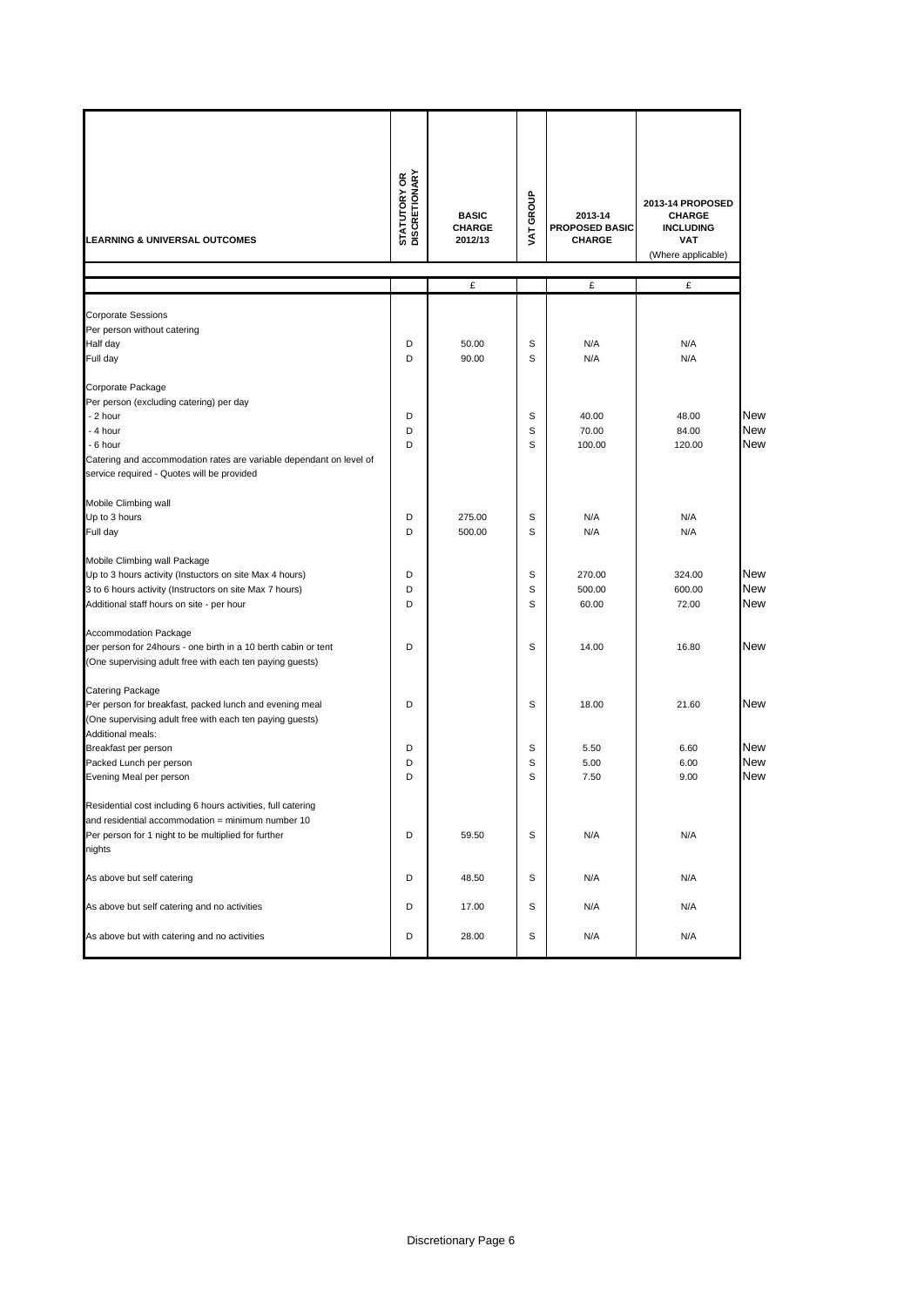|                                                                                                                           | <b>STATUTORY OR</b><br>DISCRETIONARY |                                          |           | 2013-14                                          | 2013-14<br><b>PROPOSED</b>                      |            |
|---------------------------------------------------------------------------------------------------------------------------|--------------------------------------|------------------------------------------|-----------|--------------------------------------------------|-------------------------------------------------|------------|
| <b>LEARNING &amp; UNIVERSAL OUTCOMES</b>                                                                                  |                                      | <b>BASIC</b><br><b>CHARGE</b><br>2012/13 | VAT GROUP | <b>PROPOSED</b><br><b>BASIC</b><br><b>CHARGE</b> | <b>CHARGE</b><br><b>INCLUDING</b><br><b>VAT</b> |            |
|                                                                                                                           |                                      |                                          |           |                                                  | (Where applicable)                              |            |
|                                                                                                                           |                                      | £                                        |           | £                                                | £                                               |            |
| <b>Meeting Room Hire Fees Without Catering</b><br>Classroom Half Day                                                      | D                                    | 32.00                                    | E         | 33.00                                            | 33.00                                           |            |
| Classroom Full Day                                                                                                        | D                                    | 53.00                                    | E         | 55.00                                            | 55.00                                           |            |
| Large meeting room Half Day                                                                                               | D                                    | 63.00                                    | E         | 65.00                                            | 65.00                                           |            |
| Large meeting room Full Day                                                                                               | D                                    | 105.00                                   | E         | 108.00                                           | 108.00                                          |            |
| <b>Courses - Per Session Cost</b>                                                                                         |                                      |                                          |           |                                                  |                                                 |            |
| RYA National Sailing Scheme Start Sailing Level 1                                                                         | D                                    | 175.00                                   | E         | N/A                                              | N/A                                             |            |
| RYA National Sailing Scheme Start Sailing Level 2                                                                         | D                                    | 175.00                                   | E         | N/A                                              | N/A                                             |            |
| RYA National Powerboat Cert Level 2                                                                                       | D                                    | 175.00                                   | E         | N/A                                              | N/A                                             |            |
| RYA National Sailing Scheme Advanced Module Seamanship Skills                                                             | D                                    | 175.00                                   | E         | N/A                                              | N/A                                             |            |
| RYA Powerboat Safety Boat                                                                                                 | D                                    | 190.00                                   | E         | N/A                                              | N/A                                             |            |
| <b>Equipment Included</b>                                                                                                 |                                      |                                          |           |                                                  |                                                 |            |
| RYA Youth Sailing Scheme Stage 1                                                                                          | D                                    | 135.00                                   | E         | N/A                                              | N/A                                             |            |
| RYA Youth Sailing Scheme Stage 2                                                                                          | D                                    | 135.00                                   | E         | N/A                                              | N/A                                             |            |
| RYA Youth Sailing Scheme Stages 1 & 2 Combined                                                                            | D                                    | 155.00                                   | E         | N/A                                              | N/A                                             |            |
| RYA Youth Sailing Scheme Stage 3                                                                                          | D                                    | 135.00                                   | E         | N/A                                              | N/A                                             |            |
| RYA Youth Sailing Scheme Stage 4                                                                                          | D                                    | 135.00                                   | E         | N/A                                              | N/A                                             |            |
| <b>Equipment Included</b>                                                                                                 |                                      |                                          |           |                                                  |                                                 |            |
| B.C.U.Canoeing Beginners 1&2 Star<br><b>Equipment Included</b>                                                            | D                                    | 135.00                                   | E         | N/A                                              | N/A                                             |            |
| <b>Accredited Course Package</b>                                                                                          |                                      |                                          |           |                                                  |                                                 |            |
| Adult two day course (RYA Dinghy Sailing, RYA Powerboat*,                                                                 |                                      |                                          |           |                                                  |                                                 |            |
| RYA Safety Boat*, BCU 1 and 2 star Paddlesports) per person                                                               | D                                    | N/A                                      | E         | 140.00                                           | 140.00                                          | NEW        |
| (* Powerboat courses have a fuel surcharge per person)                                                                    | D                                    | N/A                                      | E         | 35.00                                            | 35.00                                           | NEW        |
| Youth two day course (RYA Dinghy Sailing, RYA Powerboat*,                                                                 |                                      |                                          |           |                                                  |                                                 |            |
| RYA Safety Boat*, BCU 1 and 2 star Paddlesports) per person                                                               | D                                    | N/A                                      | E         | 75.00                                            | 75.00                                           | <b>NEW</b> |
| (* Powerboat courses have a fuel surcharge per person)                                                                    | D                                    | N/A                                      | E         | 35.00                                            | 35.00                                           | <b>NEW</b> |
| <b>Family Sessions</b>                                                                                                    |                                      |                                          |           |                                                  |                                                 |            |
| 2 hours for up to 9 people                                                                                                | D                                    | 85.00                                    | E         | 88.00                                            | 88.00                                           |            |
| <b>Equipment Included</b>                                                                                                 |                                      |                                          |           |                                                  |                                                 |            |
| <b>Charges for Schools and Groups</b>                                                                                     |                                      |                                          |           |                                                  |                                                 |            |
| Centre charges per group 10 including                                                                                     | D                                    | 105.00                                   | E         | N/A                                              | N/A                                             |            |
| Leaders per 2 hour session for schools and voluntary groups                                                               |                                      |                                          |           |                                                  |                                                 |            |
| Youth Groups                                                                                                              |                                      |                                          |           |                                                  |                                                 |            |
| <b>Equipment included</b>                                                                                                 |                                      |                                          |           |                                                  |                                                 |            |
| SCHOOLS - for other charges, please contact direct                                                                        |                                      |                                          |           |                                                  |                                                 |            |
| School meal charges - Pupils                                                                                              | D                                    | 1.70                                     | O         | 1.80                                             | 1.80                                            |            |
| School meal charges - Teachers & Visitors                                                                                 | D                                    | 1.92                                     | S         | 2.02                                             | 2.42                                            |            |
|                                                                                                                           |                                      |                                          |           |                                                  |                                                 |            |
| <b>ADULT EDUCATION:</b>                                                                                                   | D                                    |                                          |           |                                                  |                                                 |            |
| Charges for the service are set out in the Adult Education<br>Prospectus published at the beginning of the academic year. |                                      |                                          |           |                                                  |                                                 |            |
| For more information on courses and charges please contact:                                                               |                                      |                                          |           |                                                  |                                                 |            |
| Grays 01375 372476                                                                                                        |                                      |                                          |           |                                                  |                                                 |            |
| Stanford 01375 673616                                                                                                     |                                      |                                          |           |                                                  |                                                 |            |
|                                                                                                                           |                                      |                                          |           |                                                  |                                                 |            |
|                                                                                                                           |                                      |                                          |           |                                                  |                                                 |            |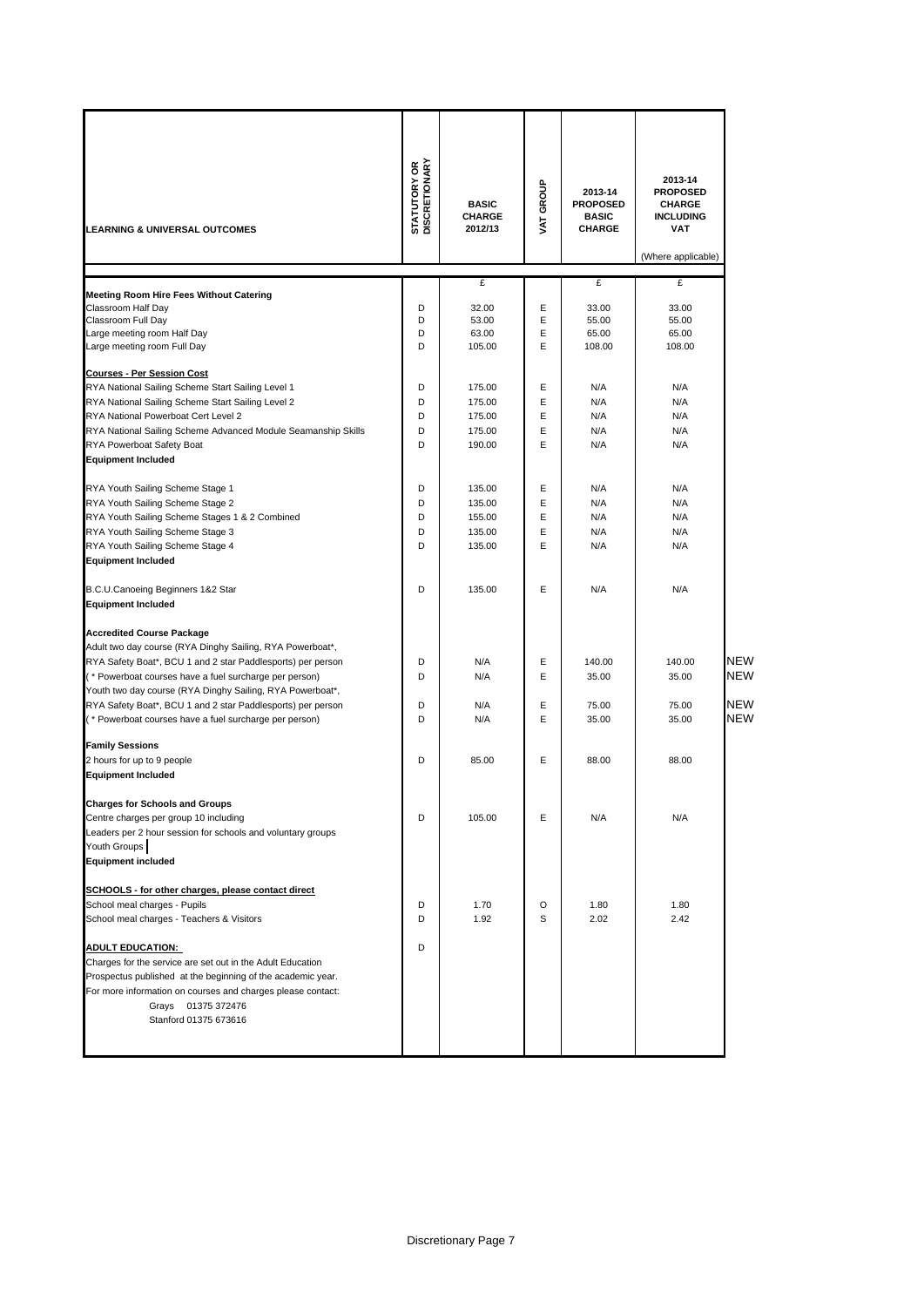| COMMUNITY LIBRARIES and CULTURAL SERVICES                                                                                                                                                                                                                                                                                                                                                                      | <b>STATUTORY OR<br/>DISCRETIONARY</b> | <b>BASIC</b><br><b>CHARGE</b><br>2012/13                     | VAT GROUP                                              | 2013-14<br>PROPOSED BASIC<br><b>CHARGE</b>                   | 2013-14 PROPOSED<br><b>CHARGE</b><br><b>INCLUDING</b><br><b>VAT</b><br>(Where applicable) |
|----------------------------------------------------------------------------------------------------------------------------------------------------------------------------------------------------------------------------------------------------------------------------------------------------------------------------------------------------------------------------------------------------------------|---------------------------------------|--------------------------------------------------------------|--------------------------------------------------------|--------------------------------------------------------------|-------------------------------------------------------------------------------------------|
| <b>LIBRARIES</b>                                                                                                                                                                                                                                                                                                                                                                                               |                                       | £                                                            |                                                        | £                                                            | £                                                                                         |
| <b>FINES</b>                                                                                                                                                                                                                                                                                                                                                                                                   |                                       |                                                              |                                                        |                                                              |                                                                                           |
| Books:<br>Day1<br>Day 2<br>Day 3<br>Day 4<br>Day 5<br>Day 6<br>Day 7<br>(The fines will be charged on the days which the library is open)<br>Maximum charge (8 weeks) *<br>* This maximum charge limits the extent of a fine payable for late<br>return of a single item. A renewal constitutes a new loan.<br>NOTE:<br>Books borrowed on children's and young adult tickets - exempt<br><b>RECORDED SOUND</b> | D<br>D<br>D<br>D<br>D<br>D<br>D<br>D  | 0.10<br>0.20<br>0.30<br>0.40<br>0.50<br>0.60<br>0.70<br>5.60 | O<br>O<br>$\circ$<br>O<br>O<br>O<br>$\circ$<br>$\circ$ | 0.10<br>0.20<br>0.30<br>0.40<br>0.50<br>0.60<br>0.70<br>5.60 | 0.10<br>0.20<br>0.30<br>0.40<br>0.50<br>0.60<br>0.70<br>5.60                              |
| Compact Disc Hire - 1 week loan                                                                                                                                                                                                                                                                                                                                                                                | D                                     | 1.00                                                         | O                                                      | 1.00                                                         | 1.00                                                                                      |
| All spoken word for children (tape or CD)<br>Spoken Word on CD - 3 week loan<br>Playaways - 3 week loan<br>LANGUAGE COURSES<br>Single item for 3 weeks<br>Multiple sets for 12 weeks                                                                                                                                                                                                                           | D<br>D<br>D<br>D<br>D                 | free<br>1.80<br>1.80<br>1.00<br>3.00                         | O<br>O<br>O<br>O<br>O                                  | free<br>1.80<br>1.80<br>1.00<br>3.00                         | free<br>1.80<br>1.80<br>1.00<br>3.00                                                      |
| <b>NOTE</b><br>People who are blind, partially sighted or who have<br>difficulty in reading print due to physical learning disabilities<br>do not pay fines or hire or request charges for recorded sound<br><b>DVD</b><br>TV & Feature Films Hire<br>Each item / week<br>Overdue: item / week<br>Maximum charge - 8 weeks                                                                                     | D<br>D<br>D                           | 2.20<br>2.20<br>17.60                                        | O<br>O<br>$\circ$                                      | 2.00<br>2.00<br>16.00                                        | 2.00<br>2.00<br>16.00                                                                     |
| Children's DVD Hire<br>Each item / week<br>Overdue: item / week<br>Maximum charge - 8 weeks                                                                                                                                                                                                                                                                                                                    | D<br>D<br>D                           | 2.20<br>2.20<br>17.60                                        | O<br>O<br>O                                            | 2.00<br>2.00<br>16.00                                        | 2.00<br>2.00<br>16.00                                                                     |
| Non Fiction DVD Hire<br>Each item / week<br>Overdue: item / week<br>Maximum charge - 8 weeks<br>NOTE: Deaf and hard of hearing people do not pay fines on<br>hire or request charges for sub-titled videos.                                                                                                                                                                                                    | D<br>D<br>D                           | 2.20<br>2.20<br>17.60                                        | O<br>O<br>O                                            | 2.00<br>2.00<br>16.00                                        | 2.00<br>2.00<br>16.00                                                                     |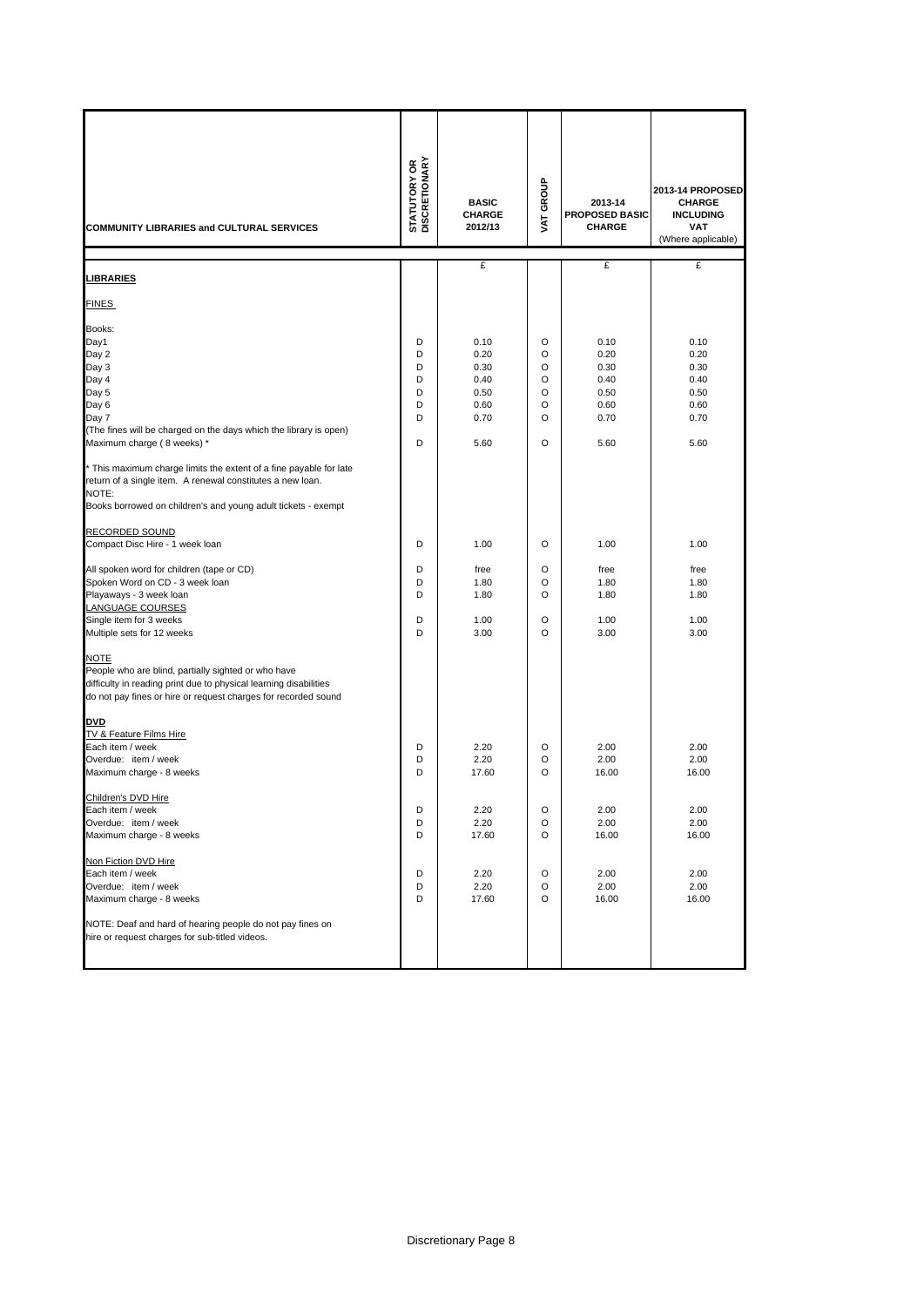|                                                                                                                                                                                                                                      | <b>STATUTORY OR<br/>DISCRETIONARY</b> | <b>BASIC</b>             | VAT GROUP   | 2013-14                                | 2013-14<br><b>PROPOSED</b><br><b>CHARGE</b>          |            |
|--------------------------------------------------------------------------------------------------------------------------------------------------------------------------------------------------------------------------------------|---------------------------------------|--------------------------|-------------|----------------------------------------|------------------------------------------------------|------------|
| <b>COMMUNITY LIBRARIES and CULTURAL SERVICES</b>                                                                                                                                                                                     |                                       | <b>CHARGE</b><br>2012/13 |             | <b>PROPOSED BASIC</b><br><b>CHARGE</b> | <b>INCLUDING</b><br><b>VAT</b><br>(Where applicable) |            |
|                                                                                                                                                                                                                                      |                                       |                          |             |                                        |                                                      |            |
|                                                                                                                                                                                                                                      |                                       | £                        |             | £                                      | £                                                    |            |
| <b>MUSIC SETS AND PLAY SETS</b><br>Music Set Hire                                                                                                                                                                                    |                                       |                          |             |                                        |                                                      |            |
|                                                                                                                                                                                                                                      | D                                     | 0.40                     | O           | 0.40                                   | 0.40                                                 |            |
| Vocal scores (per item)<br>Sheets - per set                                                                                                                                                                                          | D                                     | 3.35                     | $\Omega$    | 3.35                                   | 3.35                                                 |            |
| Chamber music (3 or more parts)                                                                                                                                                                                                      | D                                     | 3.35                     | O           | 3.35                                   | 3.35                                                 |            |
| Orchestral set                                                                                                                                                                                                                       | D                                     | 6.50                     | O           | 6.50                                   | 6.50                                                 |            |
| Play Sets Hire (3-15 copies)                                                                                                                                                                                                         | D                                     | 2.60                     | $\circ$     | 2.60                                   | 2.60                                                 |            |
|                                                                                                                                                                                                                                      |                                       |                          |             |                                        |                                                      |            |
| <b>BORROWERS' LOST TICKETS</b>                                                                                                                                                                                                       |                                       |                          |             |                                        |                                                      |            |
| Adult - First Loss                                                                                                                                                                                                                   | D                                     | 1.60                     | O           | 1.60                                   | 1.60                                                 |            |
| - Second and subsequent loss                                                                                                                                                                                                         | D                                     | 1.60                     | $\circ$     | 1.60                                   | 1.60                                                 |            |
| CHILDREN'S LOST TICKETS                                                                                                                                                                                                              |                                       |                          |             |                                        |                                                      |            |
|                                                                                                                                                                                                                                      | D                                     |                          | $\mathbf 0$ | 1st Free                               | 1st Free                                             | <b>NEW</b> |
|                                                                                                                                                                                                                                      |                                       |                          |             | 2nd 1.60                               | 2nd 1.60                                             | <b>NEW</b> |
| <b>SALES</b>                                                                                                                                                                                                                         |                                       |                          |             |                                        |                                                      |            |
| Adult fiction - hardback                                                                                                                                                                                                             | D                                     | 0.65                     | Z           | 0.65                                   | 0.65                                                 |            |
| Adult fiction - paperback                                                                                                                                                                                                            | D                                     | 0.20                     | Z           | 0.20                                   | 0.20                                                 |            |
| Adult non fiction - hardback                                                                                                                                                                                                         | D                                     | 1.00                     | Z           | 1.00                                   | 1.00                                                 |            |
| Adult non fiction - paperback                                                                                                                                                                                                        | D                                     | 0.50                     | Z           | 0.50                                   | 0.50                                                 |            |
| Children's - hardback                                                                                                                                                                                                                | D                                     | 0.60                     | Z           | 0.60                                   | 0.60                                                 |            |
| Children's - paperback                                                                                                                                                                                                               | D                                     | 0.20                     | Z           | 0.20                                   | 0.20                                                 |            |
| CD's                                                                                                                                                                                                                                 | D                                     | 2.17                     | S           | 2.17                                   | 2.60                                                 |            |
| Cassettes - per cassette                                                                                                                                                                                                             | D                                     | 0.25                     | S           | 0.25                                   | 0.30                                                 |            |
| DVD's                                                                                                                                                                                                                                | D                                     | 2.00                     | S           | 2.00                                   | 2.40                                                 |            |
| DAMAGED AND LOST ITEMS<br>Replacement cost or publication price for books and other<br>materials during the first year. Thereafter, 10% reduction<br>for each year to a minimum of 50% or the following<br>whichever is the greater. |                                       |                          |             |                                        |                                                      |            |
| Books for which no current value can be traced :                                                                                                                                                                                     |                                       |                          |             |                                        |                                                      |            |
| Adult books                                                                                                                                                                                                                          | D                                     |                          | O           | 25.00                                  | 25.00                                                |            |
| Children's books                                                                                                                                                                                                                     | D                                     |                          | $\circ$     | 15.00                                  | 15.00                                                |            |
| Adult fiction - hardback                                                                                                                                                                                                             | D                                     | 19.45                    | $\circ$     | N/A                                    | N/A                                                  |            |
| Adult fiction - paperback                                                                                                                                                                                                            | D                                     | 7.55                     | O           | N/A                                    | N/A                                                  |            |
| Adult non - fiction - hardback                                                                                                                                                                                                       | D                                     | 23.70                    | $\circ$     | N/A                                    | N/A                                                  |            |
| Adult non - fiction - paperback                                                                                                                                                                                                      | D                                     | 8.60                     | $\circ$     | N/A                                    | N/A                                                  |            |
| Children's fiction - hardback                                                                                                                                                                                                        | D                                     | 13.00                    | $\circ$     | N/A                                    | N/A                                                  |            |
| Children's fiction - paperback                                                                                                                                                                                                       | D                                     | 5.45                     | O           | N/A                                    | N/A                                                  |            |
| Children's non - fiction - hardback                                                                                                                                                                                                  | D                                     | 13.00                    | $\circ$     | N/A                                    | N/A                                                  |            |
| Children's non - fiction - paperback                                                                                                                                                                                                 | D                                     | 7.55                     | O<br>O      | N/A                                    | N/A                                                  |            |
| Children's boardbacks                                                                                                                                                                                                                | D                                     | 0.00                     |             | N/A                                    | N/A                                                  |            |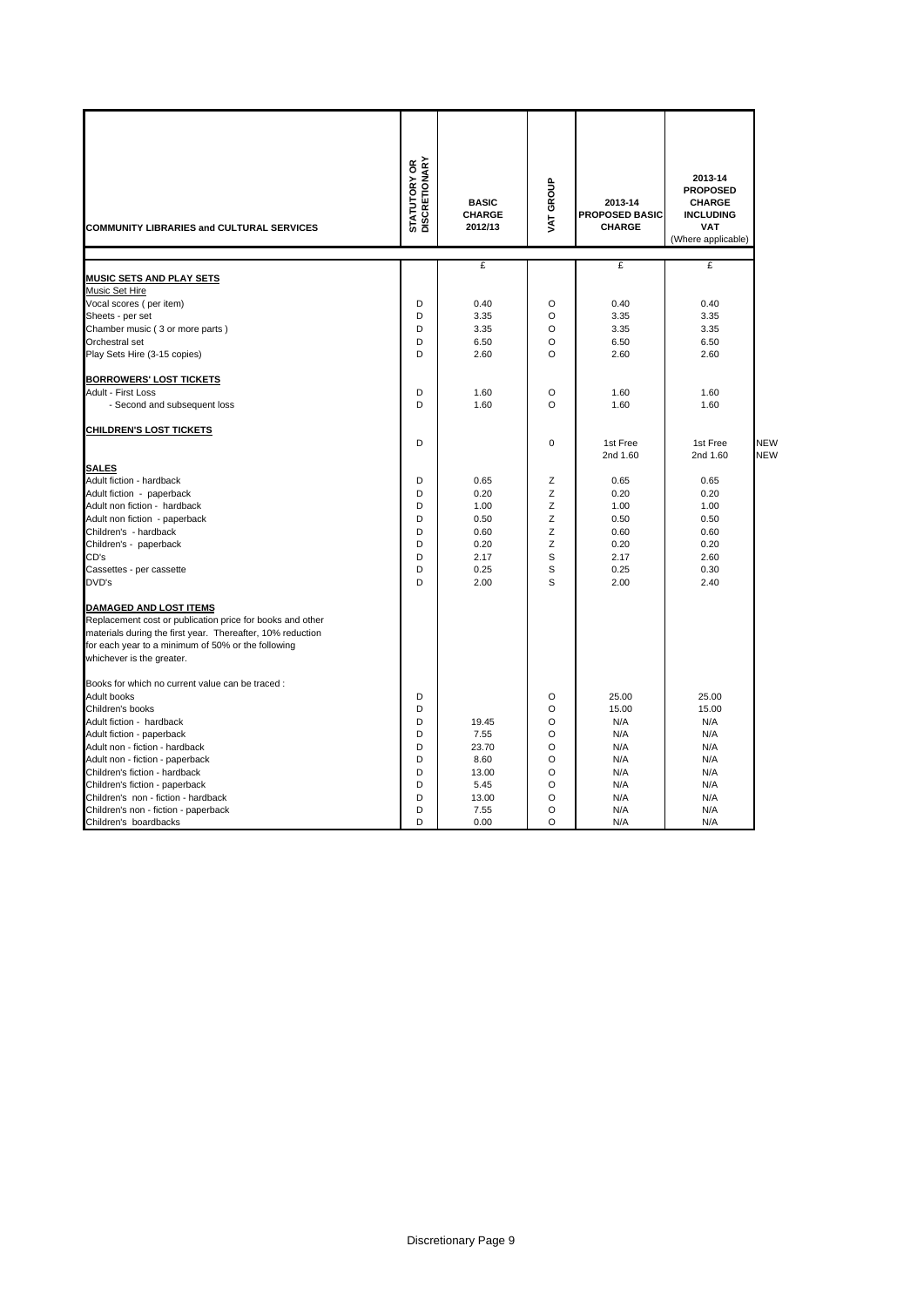| COMMUNITY LIBRARIES and CULTURAL SERVICES                                                                  | <b>STATUTORY OR<br/>DISCRETIONARY</b> | <b>BASIC</b><br><b>CHARGE</b><br>2012/13 | VAT GROUP | 2013-14<br><b>PROPOSED BASIC</b><br><b>CHARGE</b> | 2013-14 PROPOSED<br><b>CHARGE</b><br><b>INCLUDING</b><br><b>VAT</b><br>(Where applicable) |
|------------------------------------------------------------------------------------------------------------|---------------------------------------|------------------------------------------|-----------|---------------------------------------------------|-------------------------------------------------------------------------------------------|
|                                                                                                            |                                       | £                                        |           | £                                                 | £                                                                                         |
| Other items for which no price can be traced:<br>Video Fiction                                             |                                       |                                          | O         |                                                   | N/A                                                                                       |
| Video Non-Fiction                                                                                          | D<br>D                                | 13.50<br>13.50                           | O         | N/A<br>N/A                                        | N/A                                                                                       |
| <b>Compact Disks</b>                                                                                       | D                                     | 11.15                                    | O         | N/A                                               | N/A                                                                                       |
| Cassette                                                                                                   | D                                     |                                          | O         | N/A                                               | N/A                                                                                       |
| DVD'S                                                                                                      | D                                     | 6.70<br>22.15                            | O         | N/A                                               | N/A                                                                                       |
|                                                                                                            | D                                     |                                          |           |                                                   |                                                                                           |
| Video children's Fiction                                                                                   |                                       | 13.50                                    | O         | N/A                                               | N/A                                                                                       |
| <b>LOST COMPACT DISC CASSETTE INSERTS/</b>                                                                 |                                       |                                          |           |                                                   |                                                                                           |
| <b>CASES AND BOOK WALLETS</b>                                                                              |                                       |                                          |           |                                                   |                                                                                           |
| Compact Disc/CD ROM or Cassette Insert                                                                     | D                                     | <b>Full Cost</b>                         | O         | <b>Full Cost</b>                                  | Full Cost                                                                                 |
| Compact Disc/CD Rom Case                                                                                   | D                                     | 1.20                                     | O         | 1.24                                              | 1.24                                                                                      |
| <b>Cassette Case</b>                                                                                       | D                                     | 0.65                                     | O         | 0.67                                              | 0.67                                                                                      |
| Video - case                                                                                               | D                                     | 1.20                                     | O         | 1.24                                              | 1.24                                                                                      |
| Video - insert                                                                                             | D                                     | Full Cost                                | O         | Full Cost                                         | Full Cost                                                                                 |
| <b>Book wallets</b>                                                                                        | D                                     | 0.65                                     | O         | 0.67                                              | 0.67                                                                                      |
| <b>DVD</b> insert                                                                                          | D                                     | Full Cost                                | O         | Full Cost                                         | <b>Full Cost</b>                                                                          |
| <b>DVD Case</b>                                                                                            | D                                     | 1.20                                     | O         | 1.24                                              | 1.24                                                                                      |
| <b>PHOTOCOPIERS</b>                                                                                        |                                       |                                          |           |                                                   |                                                                                           |
| Single copy A4 size - Monochrome                                                                           | D                                     | 0.04                                     | S         | 0.10                                              | 0.12                                                                                      |
| Single copy A3 size - Monochrome                                                                           | D                                     | 0.08                                     | S         | 0.15                                              | 0.18                                                                                      |
| Single copy A4 size - Colour                                                                               | D                                     | 0.83                                     | S         | 1.00                                              | 1.20                                                                                      |
| Single copy A3 size - Colour                                                                               | D                                     | 1.25                                     | S         | 1.25                                              | 1.50                                                                                      |
|                                                                                                            |                                       |                                          |           |                                                   |                                                                                           |
| <b>MICROFILM PRINTS</b><br>per page                                                                        | D                                     | 0.25                                     | S         | 0.30                                              | 0.36                                                                                      |
|                                                                                                            |                                       |                                          |           |                                                   |                                                                                           |
| <b>FAX</b>                                                                                                 |                                       |                                          |           |                                                   |                                                                                           |
| Outgoing                                                                                                   |                                       |                                          |           |                                                   |                                                                                           |
| First page: UK                                                                                             | D                                     | 0.83                                     | S         | 1.00                                              | 1.20                                                                                      |
| Additional page                                                                                            | D                                     | 0.42                                     | S         | 0.50                                              | 0.60                                                                                      |
| First page: Europe                                                                                         | D                                     | 1.67                                     | S         | 2.50                                              | 3.00                                                                                      |
| Additional page                                                                                            | D                                     | 0.83                                     | S         | 1.00                                              | 1.20                                                                                      |
| First page: Elsewhere                                                                                      | D                                     | 1.67                                     | S         | 3.00                                              | 3.60                                                                                      |
| Additional page:                                                                                           | D                                     | 0.83                                     | S         | 1.50                                              | 1.80                                                                                      |
| Libraries located within shopping centres where fax                                                        |                                       |                                          |           |                                                   |                                                                                           |
| charges are cheaper may match the charge of the lowest<br>competitor (in agreement with the group manager) |                                       |                                          |           |                                                   |                                                                                           |
|                                                                                                            |                                       |                                          |           |                                                   |                                                                                           |
| Incoming                                                                                                   |                                       |                                          |           |                                                   |                                                                                           |
| Each                                                                                                       | D                                     | 0.83                                     | S         | 1.00                                              | 1.20                                                                                      |
| <b>INTERNET AND WORD PROCESSING</b>                                                                        |                                       |                                          |           |                                                   |                                                                                           |
| Use of the Internet                                                                                        |                                       | <b>FREE</b>                              |           | FREE                                              | FREE                                                                                      |
| Word Processing:                                                                                           |                                       |                                          |           |                                                   |                                                                                           |
| Black and white                                                                                            | D                                     | 0.17                                     | S         | 0.20                                              | 0.24                                                                                      |
| Colour                                                                                                     | D                                     | 0.17                                     | S         | 0.20                                              | 0.24                                                                                      |
|                                                                                                            |                                       |                                          |           |                                                   |                                                                                           |
| <b>CD-ROM PRINT-OUTS:</b>                                                                                  |                                       |                                          |           |                                                   |                                                                                           |
| Black and white                                                                                            | D                                     | 0.17                                     | S         | 0.20                                              | 0.24                                                                                      |
| Colour                                                                                                     | D                                     | 0.17                                     | S         | 0.20                                              | 0.24                                                                                      |
|                                                                                                            |                                       |                                          |           |                                                   |                                                                                           |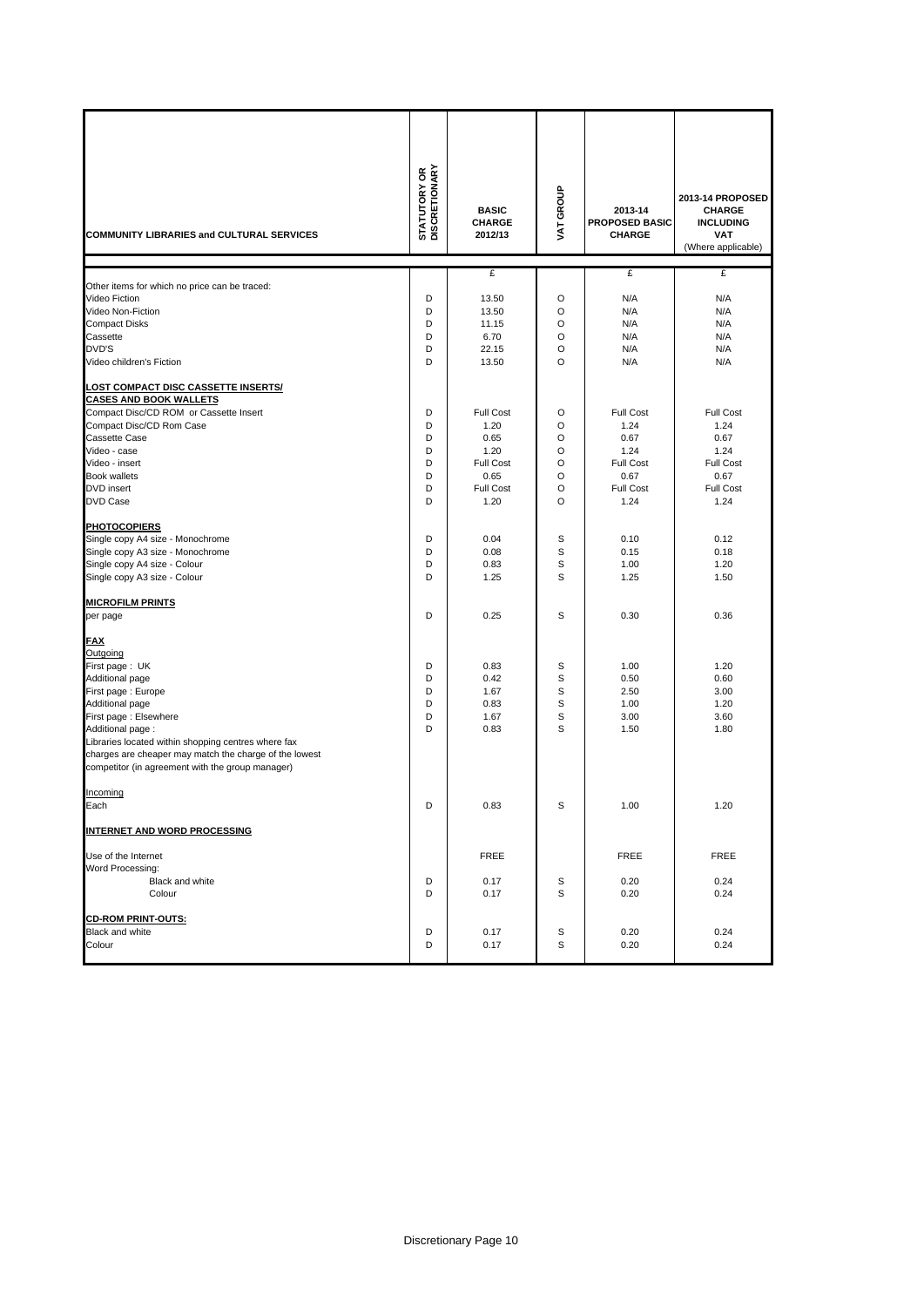| COMMUNITY LIBRARIES and CULTURAL SERVICES                                                                     | <b>STATUTORY OR<br/>DISCRETIONARY</b> | <b>BASIC</b><br>CHARGE<br>2012/13 | VAT GROUP   | 2013-14<br>PROPOSED BASIC<br><b>CHARGE</b> | 2013-14 PROPOSED<br><b>CHARGE</b><br><b>INCLUDING</b><br><b>VAT</b><br>(Where applicable) |
|---------------------------------------------------------------------------------------------------------------|---------------------------------------|-----------------------------------|-------------|--------------------------------------------|-------------------------------------------------------------------------------------------|
|                                                                                                               |                                       | £                                 |             | £                                          | £                                                                                         |
| <b>PRINT-OUTS/DISC COPIES FROM LIBRARY</b><br>DATABASES (e.g. Clubs and Societies)                            | D                                     | 0.17                              | S           | 0.20                                       | 0.24                                                                                      |
| <b>EXHIBITIONS</b>                                                                                            |                                       |                                   |             |                                            |                                                                                           |
| <b>Display Screens</b>                                                                                        |                                       |                                   |             |                                            |                                                                                           |
| Deposit (non refundable)                                                                                      | D                                     | 111.67                            | $\mathbf S$ | 115.00                                     | 138.00                                                                                    |
| Weekly hire per set                                                                                           | D                                     | 65.83                             | S           | 68.00                                      | 81.60                                                                                     |
|                                                                                                               |                                       |                                   | S           | N/A                                        |                                                                                           |
| <b>Exhibition Space</b>                                                                                       |                                       |                                   |             |                                            |                                                                                           |
| Exhibition of works or crafts by individual artists and craftsmen                                             | D                                     | 25% commission                    | Ε           | 25% commission                             |                                                                                           |
| <b>PREMISES HIRE</b><br>Commercial organisations and public meetings held<br>by political parties<br>Per hour |                                       | or minimum hire                   |             | or minimum hire                            |                                                                                           |
| Under 24 sq.m.                                                                                                | D                                     | 32.00                             | Ε           | 33.00                                      | 33.00                                                                                     |
| 24 - 70 sq.m.                                                                                                 |                                       | Negotiable<br>Negotiable          |             | Negotiable<br>Negotiable                   | Negotiable                                                                                |
| Over 70 sq.m.                                                                                                 |                                       |                                   |             |                                            | Negotiable                                                                                |
| Other organisations and non-public meetings of<br>political parties                                           |                                       |                                   |             |                                            |                                                                                           |
| Under 24 sq.m.                                                                                                | D                                     | 6.70                              | Ε           | 6.90                                       | 6.90                                                                                      |
| 24 - 70 sq.m.<br>Over 70 sq.m.                                                                                | D<br>D                                | 10.00<br>13.50                    | E<br>Ε      | 10.30<br>13.90                             | 10.30<br>13.90                                                                            |
|                                                                                                               |                                       |                                   |             |                                            |                                                                                           |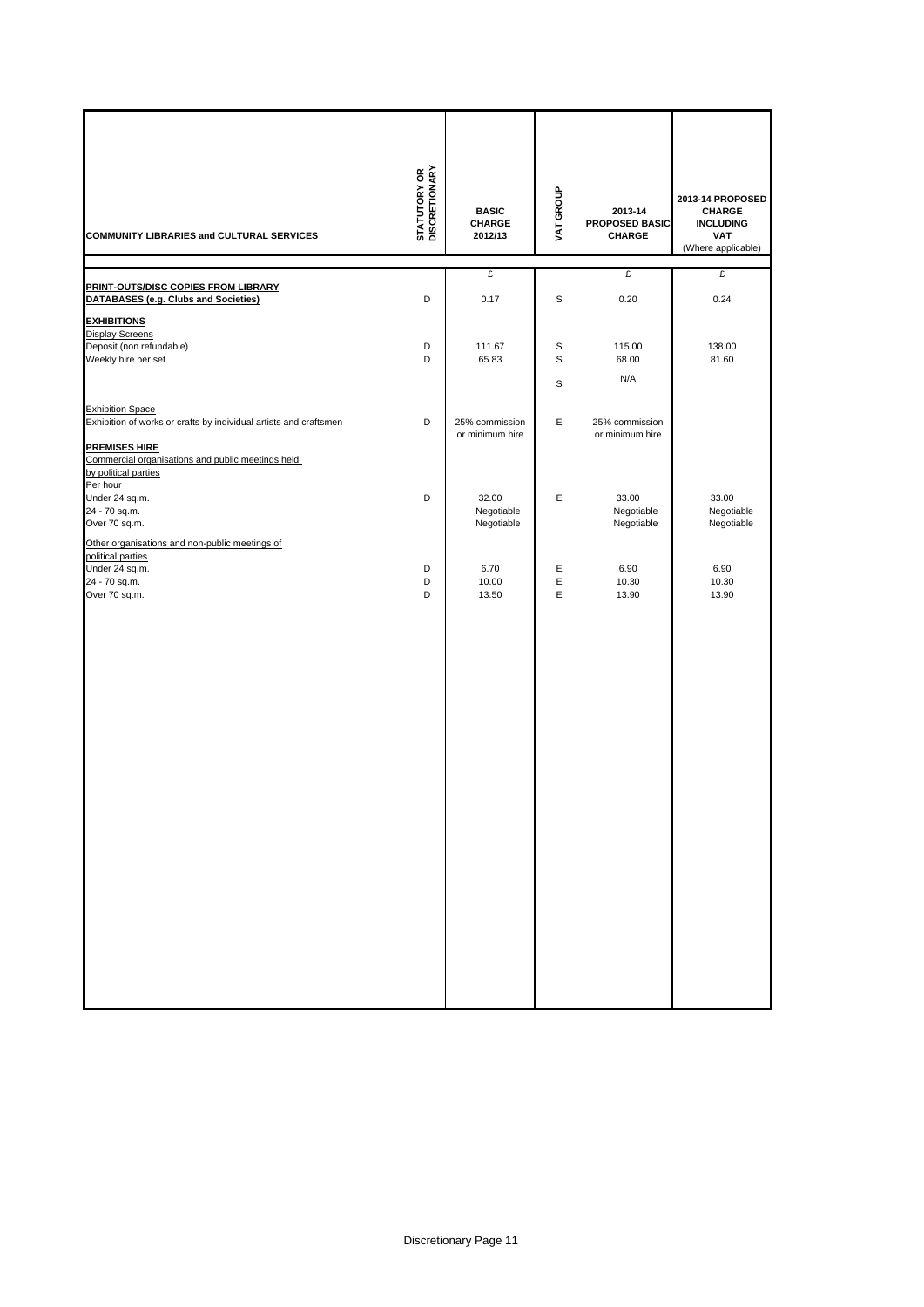| <b>COMMUNITY LIBRARIES and CULTURAL SERVICES</b>                                                                                                                                                                                                                                                          | <b>STATUTORY OR</b><br>DISCRETIONARY | <b>BASIC</b><br><b>CHARGE</b><br>2012/13 | VAT GROUP | 2013-14<br><b>PROPOSED</b><br><b>BASIC CHARGE</b> | 2013-14<br><b>PROPOSED</b><br><b>CHARGE</b><br><b>INCLUDING</b><br><b>VAT</b><br>(Where applicable) |
|-----------------------------------------------------------------------------------------------------------------------------------------------------------------------------------------------------------------------------------------------------------------------------------------------------------|--------------------------------------|------------------------------------------|-----------|---------------------------------------------------|-----------------------------------------------------------------------------------------------------|
|                                                                                                                                                                                                                                                                                                           |                                      | £                                        | £         | £                                                 | £                                                                                                   |
| THAMESIDE THEATRE AND CENTRAL COMPLEX<br>The Thameside Theatre operates 3 tariffs dependant on the status of the hirer<br>Tariff 1 Thurrock based non profit organisations, members<br>of Thurrock Arts Council and Thurrock Schools and Colleges<br>Standard Fee per Hour 09.00 to 18.00<br>Mon to Thurs | D                                    | 50.00                                    | Ε         | 51.50                                             | 51.50                                                                                               |
| Fri                                                                                                                                                                                                                                                                                                       | D                                    | 65.00                                    | E         | 67.00                                             | 67.00                                                                                               |
| Sat                                                                                                                                                                                                                                                                                                       | D                                    | 81.00                                    | Ε         | 83.40                                             | 83.40                                                                                               |
| Sun                                                                                                                                                                                                                                                                                                       | D                                    | 105.00                                   | E         | 108.00                                            | 108.00                                                                                              |
|                                                                                                                                                                                                                                                                                                           |                                      |                                          |           |                                                   |                                                                                                     |
| Standard Fee per period 18.00 to 23.00<br>Mon to Thurs                                                                                                                                                                                                                                                    | D                                    | 221.00                                   | E         | 228.00                                            | 228.00                                                                                              |
| Fri                                                                                                                                                                                                                                                                                                       | D                                    | 406.00                                   | E         | 418.00                                            | 418.00                                                                                              |
| Sat                                                                                                                                                                                                                                                                                                       | D                                    | 533.00                                   | E         | 549.00                                            | 549.00                                                                                              |
|                                                                                                                                                                                                                                                                                                           |                                      |                                          |           |                                                   |                                                                                                     |
| Additional Hours after 23.00<br>Mon to Thurs                                                                                                                                                                                                                                                              | D                                    | 116.00                                   | Ε         | 120.00                                            | 120.00                                                                                              |
| Fri                                                                                                                                                                                                                                                                                                       | D                                    | 146.00                                   | E         | 150.00                                            | 150.00                                                                                              |
| Sat                                                                                                                                                                                                                                                                                                       | D                                    | 213.00                                   | E         | 219.00                                            | 219.00                                                                                              |
| Sun                                                                                                                                                                                                                                                                                                       | D                                    | 240.00                                   | E         | 247.00                                            | 247.00                                                                                              |
| Insurance @ 9 % is applicable on these prices                                                                                                                                                                                                                                                             |                                      |                                          |           |                                                   |                                                                                                     |
|                                                                                                                                                                                                                                                                                                           |                                      |                                          |           |                                                   |                                                                                                     |
| Tariff 2 Thurrock based commercial organisations<br>Mon to Thurs                                                                                                                                                                                                                                          | D                                    | 114.00                                   | Ε         | 117.00                                            | 114.00                                                                                              |
| Fri                                                                                                                                                                                                                                                                                                       | D                                    | 121.00                                   | E         | 125.00                                            | 121.00                                                                                              |
| Sat                                                                                                                                                                                                                                                                                                       | D                                    | 124.00                                   | Ε         | 128.00                                            | 124.00                                                                                              |
| Sun                                                                                                                                                                                                                                                                                                       | D                                    | 202.00                                   | E         | 208.00                                            | 202.00                                                                                              |
|                                                                                                                                                                                                                                                                                                           |                                      |                                          |           |                                                   |                                                                                                     |
| Standard Fee per period 18.00 to 23.00<br>Mon to Thurs                                                                                                                                                                                                                                                    | D                                    | 377.00                                   | Ε         | 388.00                                            | 377.00                                                                                              |
| Fri                                                                                                                                                                                                                                                                                                       | D                                    | 635.00                                   | E         | 654.00                                            | 635.00                                                                                              |
| Sat                                                                                                                                                                                                                                                                                                       | D                                    | 839.00                                   | E         | 864.00                                            | 839.00                                                                                              |
|                                                                                                                                                                                                                                                                                                           |                                      |                                          |           |                                                   |                                                                                                     |
| Additional Hours after 23.00<br>Mon to Thurs                                                                                                                                                                                                                                                              | D                                    | 162.00                                   | Ε         | 167.00                                            | 162.00                                                                                              |
| Fri                                                                                                                                                                                                                                                                                                       | D                                    | 185.00                                   | E         | 190.00                                            | 185.00                                                                                              |
| Sat                                                                                                                                                                                                                                                                                                       | D                                    | 241.00                                   | E         | 248.00                                            | 241.00                                                                                              |
| Sun                                                                                                                                                                                                                                                                                                       | D                                    | 323.00                                   | E         | 333.00                                            | 323.00                                                                                              |
| Insurance @ 9 % is applicable on these prices                                                                                                                                                                                                                                                             |                                      |                                          |           |                                                   |                                                                                                     |
| Tariff 3 Commercial organisations from outside Thurrock                                                                                                                                                                                                                                                   |                                      |                                          |           |                                                   |                                                                                                     |
| Mon to Thurs                                                                                                                                                                                                                                                                                              | υ                                    | 132.00                                   | ᄇ         | 137.00                                            | 132.00                                                                                              |
| Fri                                                                                                                                                                                                                                                                                                       | D                                    | 135.00                                   | Ε         | 139.00                                            | 139.00                                                                                              |
| Sat                                                                                                                                                                                                                                                                                                       | D                                    | 146.00                                   | Ε         | 150.00                                            | 150.00                                                                                              |
| Sun                                                                                                                                                                                                                                                                                                       | D                                    | 221.00                                   | Ε         | 228.00                                            | 221.00                                                                                              |
| Standard Fee per period 18.00 to 23.00                                                                                                                                                                                                                                                                    |                                      |                                          |           |                                                   |                                                                                                     |
| Mon to Thurs                                                                                                                                                                                                                                                                                              | D                                    | 484.00                                   | Ε         | 499.00                                            | 484.00                                                                                              |
| Fri                                                                                                                                                                                                                                                                                                       | D                                    | 774.00                                   | Ε         | 797.00                                            | 774.00                                                                                              |
| Sat                                                                                                                                                                                                                                                                                                       | D                                    | 1054.00                                  | Ε         | 1085.00                                           | 1054.00                                                                                             |
| Additional Hours after 23.00                                                                                                                                                                                                                                                                              |                                      |                                          |           |                                                   |                                                                                                     |
| Mon to Thurs                                                                                                                                                                                                                                                                                              | D                                    | 178.00                                   | Ε         | 183.00                                            | 178.00                                                                                              |
| Fri                                                                                                                                                                                                                                                                                                       | D                                    | 199.00                                   | Ε         | 205.00                                            | 199.00                                                                                              |
| Sat<br>Sun                                                                                                                                                                                                                                                                                                | D<br>D                               | 334.00<br>371.00                         | Ε<br>Ε    | 344.00<br>382.00                                  | 334.00<br>371.00                                                                                    |
| Insurance @ 9 % is applicable on these prices                                                                                                                                                                                                                                                             |                                      |                                          |           |                                                   |                                                                                                     |
|                                                                                                                                                                                                                                                                                                           |                                      |                                          |           |                                                   |                                                                                                     |
| <b>Performance Surcharge</b><br>Where an audience is present a one off surcharge will be applied to                                                                                                                                                                                                       | D                                    | 71.67                                    | S         | 75.00                                             | 90.00                                                                                               |
| cover the cost of the box office, kiosk, bar and staff)                                                                                                                                                                                                                                                   |                                      |                                          |           |                                                   |                                                                                                     |
| Bank Holidays are charged at 200% of whichever tariff applies.                                                                                                                                                                                                                                            |                                      |                                          |           |                                                   |                                                                                                     |
| Venue details on www.thurrock.gov.uk/theatre.                                                                                                                                                                                                                                                             |                                      |                                          |           |                                                   |                                                                                                     |
| Discounts of 30% available for hire in excess of one week                                                                                                                                                                                                                                                 |                                      |                                          |           |                                                   |                                                                                                     |
| Thameside Theatre Telephone for further details                                                                                                                                                                                                                                                           |                                      |                                          |           |                                                   |                                                                                                     |
| 0845-300-5264 or Thurrock Council Extension 4981                                                                                                                                                                                                                                                          |                                      |                                          |           |                                                   |                                                                                                     |
| <b>MUSEUM</b>                                                                                                                                                                                                                                                                                             |                                      |                                          |           |                                                   |                                                                                                     |
| Sale of museum merchandise, cost as determined by                                                                                                                                                                                                                                                         |                                      |                                          |           |                                                   |                                                                                                     |
| Heritage Officer in consultation<br>with the Director of Finance and Corporate Governance                                                                                                                                                                                                                 |                                      |                                          |           |                                                   |                                                                                                     |
|                                                                                                                                                                                                                                                                                                           |                                      |                                          |           |                                                   |                                                                                                     |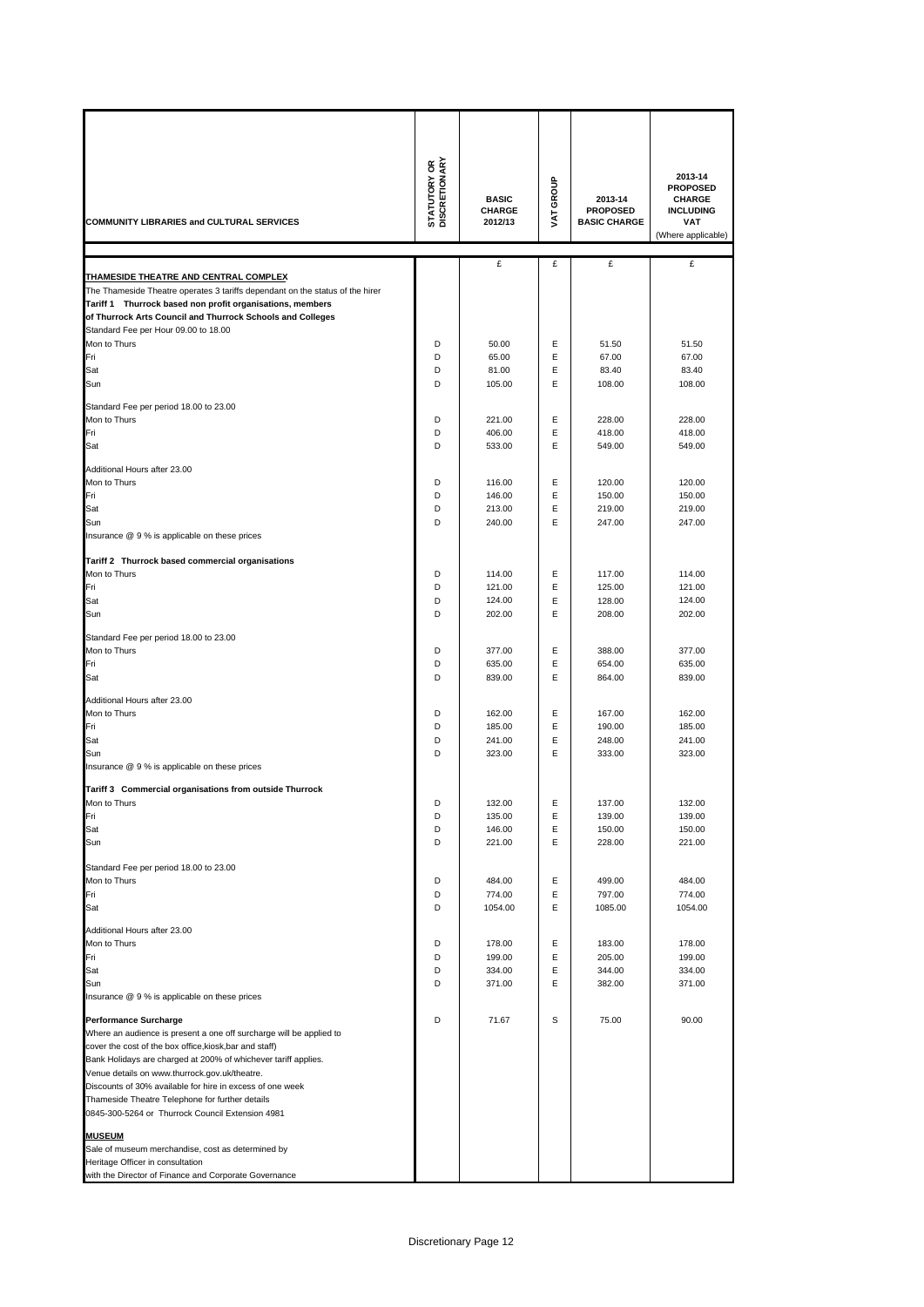| <b>PUBLIC PROTECTION</b>                                                                                                                                                                                                                                                                                                                         | <b>STATUTORY OR<br/>DISCRETIONARY</b> | <b>BASIC</b><br><b>CHARGE</b><br>2012/13                           | VAT GROUP                       | 2013-14<br><b>PROPOSED BASIC</b><br><b>CHARGE</b>                  | 2013-14 PROPOSED<br><b>CHARGE</b><br><b>INCLUDING</b><br><b>VAT</b><br>(Where applicable) |
|--------------------------------------------------------------------------------------------------------------------------------------------------------------------------------------------------------------------------------------------------------------------------------------------------------------------------------------------------|---------------------------------------|--------------------------------------------------------------------|---------------------------------|--------------------------------------------------------------------|-------------------------------------------------------------------------------------------|
|                                                                                                                                                                                                                                                                                                                                                  |                                       | £                                                                  |                                 | £                                                                  | £                                                                                         |
| <b>LICENCES</b><br>Vehicle Dismantler                                                                                                                                                                                                                                                                                                            | D                                     | 100.00                                                             | O                               | 100.00                                                             | 100.00                                                                                    |
| OTHER SALES AND SERVICE CHARGES                                                                                                                                                                                                                                                                                                                  |                                       |                                                                    |                                 |                                                                    |                                                                                           |
| Food Export certificates                                                                                                                                                                                                                                                                                                                         | D                                     | 40.00                                                              | Ε                               | 40.00                                                              | 40.00                                                                                     |
| Voluntary Surrender of Foods                                                                                                                                                                                                                                                                                                                     | D                                     | 30.00                                                              | S                               | 30.00                                                              | 35.99                                                                                     |
| Animal-Related Licences<br>All fees are plus the cost of vet visit payable on invoice before<br>the licence is granted                                                                                                                                                                                                                           |                                       |                                                                    |                                 |                                                                    |                                                                                           |
| Animal Boarding Establishment<br>Animal Breeding Establishment<br>Pet Shop<br>Dangerous Wild Animals<br><b>Riding Establishment</b><br>Zoo<br>Performing Animals (Registration)                                                                                                                                                                  | D<br>D<br>D<br>D<br>D<br>D<br>D       | 150.00<br>150.00<br>150.00<br>150.00<br>150.00<br>150.00<br>114.00 | O<br>O<br>O<br>O<br>O<br>O<br>O | 150.00<br>150.00<br>150.00<br>150.00<br>150.00<br>150.00<br>114.00 | 150.00<br>150.00<br>150.00<br>150.00<br>150.00<br>150.00<br>114.00                        |
| Copies of Register entries and Licences                                                                                                                                                                                                                                                                                                          | D                                     | 6.00                                                               | $\circ$                         | 6.00                                                               | 6.00                                                                                      |
| <b>Skin Piercing Registrations</b><br>Registration of acupuncture, tattooing, ear piercing<br>and electrolysis                                                                                                                                                                                                                                   | D                                     | 120.00                                                             | O                               | 120.00                                                             | 120.00                                                                                    |
| Note: Charge originally statutory - now discretionary                                                                                                                                                                                                                                                                                            |                                       |                                                                    |                                 |                                                                    |                                                                                           |
| <b>Street Trading Consents</b><br>Class A static vehicle 4-7 days per week inc. trading 17.00-05.00<br>Class A static vehicle 1-3 days per week inc. trading 17.00-05.00<br>Class A static vehicle 1-7 days per week 07.00-17.00 only<br>Class A daily rate for street trading<br>Class B vehicle mobile around borough during its trading hours | D<br>D<br>D<br>D<br>D                 | 2,600.00<br>1,545.00<br>1,545.00<br>100.00<br>1,000.00             | O<br>O<br>O<br>O<br>$\circ$     | 2,600.00<br>1,545.00<br>1,545.00<br>100.00<br>1,000.00             | 2,600.00<br>1,545.00<br>1,545.00<br>100.00<br>1,000.00                                    |
| <b>CONTROL OF DOGS</b><br>Gemini Kennels Fees & Charges                                                                                                                                                                                                                                                                                          |                                       |                                                                    |                                 |                                                                    |                                                                                           |
| Kennelling per day<br>Admin Charge<br>Call Out Charges<br>Weekday 9am - 10pm<br>Weekday 10pm - 9am<br>Weekend 9am - 10am<br>Weekend 10pm - 9am Bank<br>Holidays and other times                                                                                                                                                                  | D<br>D<br>D<br>D<br>D<br>D            | 11.00<br>45.00<br>50.00<br>60.00<br>60.00<br>70.00                 | O<br>O<br>O<br>O<br>O<br>O      | 11.00<br>45.00<br>50.00<br>60.00<br>60.00<br>70.00                 | 11.00<br>45.00<br>50.00<br>60.00<br>60.00<br>70.00                                        |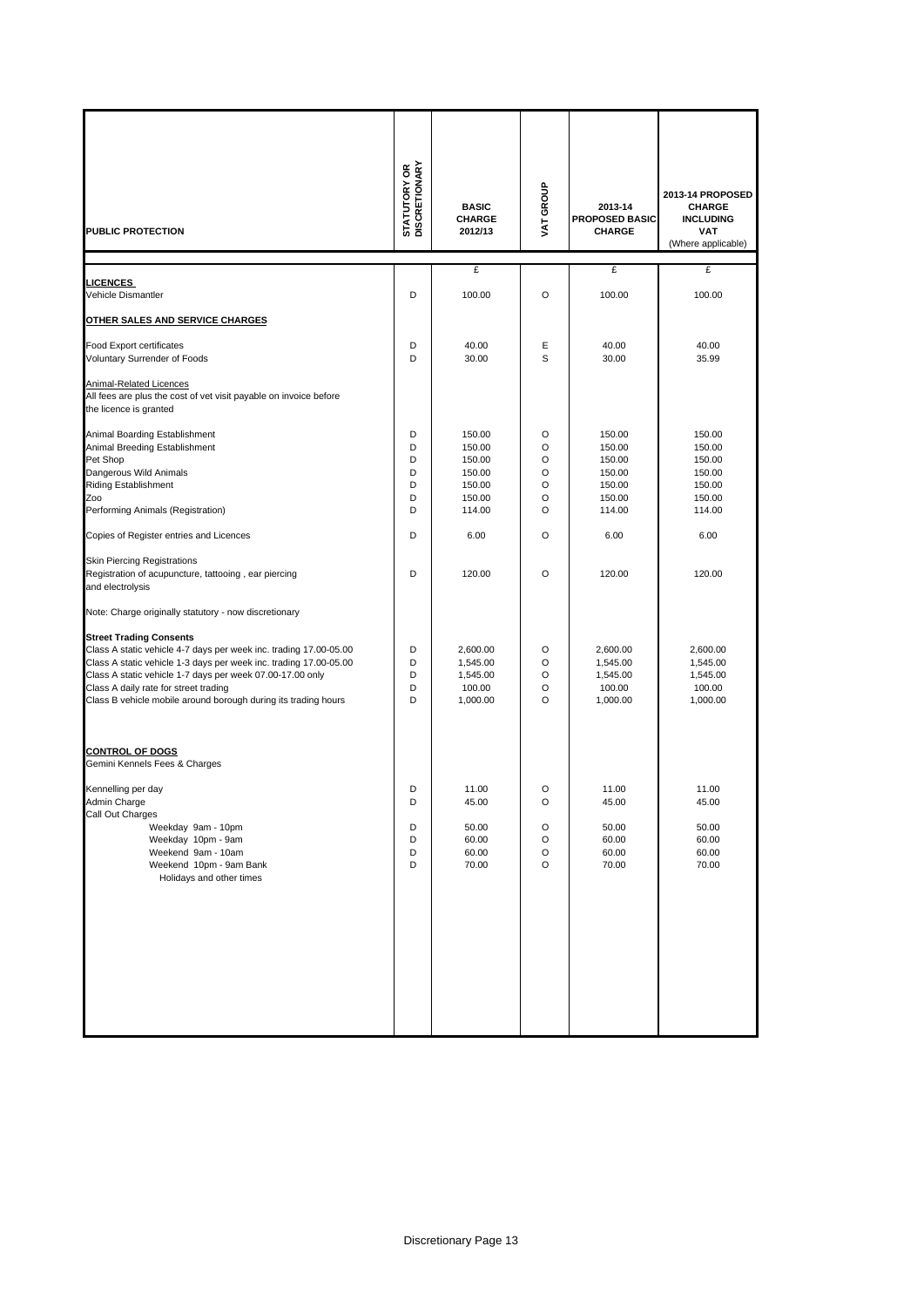| <b>PUBLIC PROTECTION</b>                                    | <b>STATUTORY OR<br/>DISCRETIONARY</b> | <b>BASIC</b><br><b>CHARGE</b><br>2012/13 | VAT GROUP | 2013-14<br><b>PROPOSED BASIC</b><br><b>CHARGE</b> | 2013-14 PROPOSED<br><b>CHARGE</b><br><b>INCLUDING</b><br><b>VAT</b><br>(Where applicable) |
|-------------------------------------------------------------|---------------------------------------|------------------------------------------|-----------|---------------------------------------------------|-------------------------------------------------------------------------------------------|
|                                                             |                                       | £                                        |           | £                                                 | £                                                                                         |
| <b>SEX ESTABLISHMENT LICENCES</b>                           |                                       |                                          |           |                                                   |                                                                                           |
| Application for new licence                                 | D                                     | 3,000.00                                 | O         | 3,000.00                                          | 3000.00                                                                                   |
| Application for renewed licence<br>Application for transfer | D<br>D                                | 2,000.00<br>100.00                       | O<br>O    | 2,000.00<br>100.00                                | 2000.00<br>100.00                                                                         |
|                                                             |                                       |                                          |           |                                                   |                                                                                           |
| <b>HACKNEY CARRIAGE LICENCES</b>                            |                                       |                                          |           |                                                   |                                                                                           |
| <b>Vehicle Licences</b>                                     |                                       |                                          |           |                                                   |                                                                                           |
| Hackney Carriage (HC)                                       | D                                     | 350.00                                   | O         | 350.00                                            | 350.00                                                                                    |
| Private Hire Vehicle (PHV)                                  | D                                     | 325.00                                   | O         | 325.00                                            | 325.00                                                                                    |
| Vehicle Replacement                                         | D                                     | 40.00                                    | O         | 40.00                                             | 40.00                                                                                     |
| Change of Ownership                                         | D                                     | 40.00                                    | O         | 40.00                                             | 40.00                                                                                     |
| <b>Drivers Licences</b>                                     |                                       |                                          |           |                                                   |                                                                                           |
| HC & PH New (combined licence)                              | D                                     | 180.00                                   | O         | 180.00                                            | 180.00                                                                                    |
| HC & PH Renewal (combined licence)                          | D                                     | 150.00                                   | O         | 150.00                                            | 150.00                                                                                    |
| PH New                                                      | D                                     | 120.00                                   | O         | 120.00                                            | 120.00                                                                                    |
| PH Renewal                                                  | D                                     | 100.00                                   | O         | 100.00                                            | 100.00                                                                                    |
| <b>HC New</b>                                               | D                                     | 120.00                                   | O         | 120.00                                            | 120.00                                                                                    |
| <b>HC Renewal</b>                                           | D                                     | 100.00                                   | $\Omega$  | 100.00                                            | 100.00                                                                                    |
| <b>Private Hire Operators</b>                               |                                       |                                          |           |                                                   |                                                                                           |
| Operators having 1 vehicle                                  | D                                     | 100.00                                   | O         | 100.00                                            | 100.00                                                                                    |
| Operators having 2 - 5 vehicles                             | D                                     | 300.00                                   | O         | 300.00                                            | 300.00                                                                                    |
| Operators having 6 - 10 vehicles                            | D                                     | 500.00                                   | O         | 500.00                                            | 500.00                                                                                    |
| Operators having 11 - 20 vehicles                           | D                                     | 800.00                                   | O         | 800.00                                            | 800.00                                                                                    |
| Operators having more than 20 vehicles                      | D                                     | 1,000.00                                 | $\Omega$  | 1,000.00                                          | 1000.00                                                                                   |
| <b>Other Charges</b>                                        |                                       |                                          |           |                                                   |                                                                                           |
| Additional Knowledge test                                   | D                                     | 20.00                                    | O         | 20.00                                             | 20.00                                                                                     |
| Checking and sealing taximeters                             | D                                     | 20.00                                    | O         | 20.00                                             | 20.00                                                                                     |
| <b>Replacement Drivers Badges</b>                           | D                                     | 20.00                                    | O         | 20.00                                             | 20.00                                                                                     |
| Replacement Plate, mounting Bracket & Vehicle ID card       | D                                     | 25.00                                    | O         | 25.00                                             | 25.00                                                                                     |
| Replacement door stickers                                   | D                                     | 5.00                                     | O         | 5.00                                              | 5.00                                                                                      |
|                                                             |                                       |                                          |           |                                                   |                                                                                           |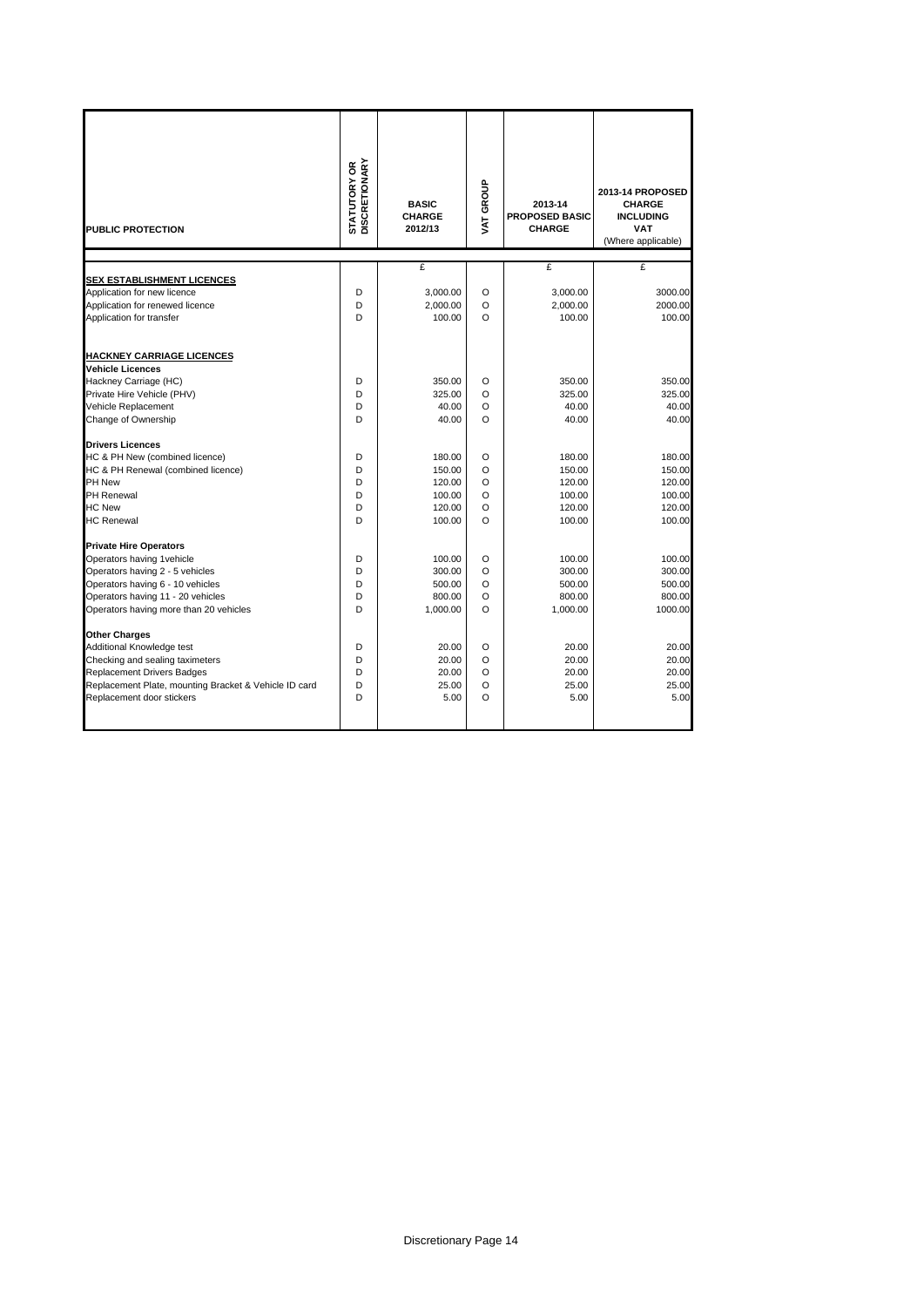| PUBLIC PROTECTION                                                                                                                                                                                                                                                                                                                                                                                                                                                                                       | <b>STATUTORY OR<br/>DISCRETIONARY</b> | <b>BASIC</b><br><b>CHARGE</b><br>2012/13 | VAT GROUP   | 2013-14<br><b>PROPOSED BASIC</b><br><b>CHARGE</b> | 2013-14 PROPOSED<br><b>CHARGE</b><br><b>INCLUDING</b><br><b>VAT</b><br>(Where applicable) |
|---------------------------------------------------------------------------------------------------------------------------------------------------------------------------------------------------------------------------------------------------------------------------------------------------------------------------------------------------------------------------------------------------------------------------------------------------------------------------------------------------------|---------------------------------------|------------------------------------------|-------------|---------------------------------------------------|-------------------------------------------------------------------------------------------|
|                                                                                                                                                                                                                                                                                                                                                                                                                                                                                                         |                                       | £                                        |             | £                                                 | £                                                                                         |
| FEE SCHEDULE FOR THE TESTING AND<br><b>VERIFICATION OF WEIGHING AND MEASURING</b><br><b>EQUIPMENT</b><br>These fees apply to work carried out during normal office hours.<br>We are happy to carry out work outside of these times but an                                                                                                                                                                                                                                                               |                                       |                                          |             |                                                   |                                                                                           |
| additional charge based on the time taken is made.                                                                                                                                                                                                                                                                                                                                                                                                                                                      |                                       |                                          |             |                                                   |                                                                                           |
| B. Special Weighing and Measuring Equipment<br>Weighing and measuring equipment<br>per hour at the place of<br>submission, for the purpose of examination, testing,<br>stamping or other evaluation of the equipment.                                                                                                                                                                                                                                                                                   | D                                     | 65.00<br>Per Officer/hour                | S           | 65.00<br>Per Officer/hour                         | 78.00<br>Per Officer/ hour                                                                |
| These would include:-<br>1. Automatic or totalising weighing machines<br>2. Equipment designed to weigh loads in motion<br>3. Bulk fuel measuring equipment tested following<br>a Regulation 65 or 66 occurrence.<br>4. Equipment tested by means of statistical sampling<br>5. The establishment of calibration curves for templates<br>6. Templets graduated in millimetres<br>7. Testing of other services in pursuance of a community<br>obligation other than E.C.initial or partial verification. |                                       | <b>POA</b>                               |             | <b>POA</b>                                        | <b>POA</b>                                                                                |
| C. Weights<br>Weights exceeding 5kg or not exceeding 500mg, 2CM<br>Other Weights                                                                                                                                                                                                                                                                                                                                                                                                                        | D<br>D                                | <b>POA</b><br><b>POA</b>                 | S<br>S      | <b>POA</b><br><b>POA</b>                          | <b>POA</b><br><b>POA</b>                                                                  |
| D. Measures<br>Linear Measures:<br>Not exceeding 3m, for each scale                                                                                                                                                                                                                                                                                                                                                                                                                                     | D                                     | <b>POA</b>                               | S           | <b>POA</b>                                        | <b>POA</b>                                                                                |
| Capacity Measures :<br>Capacity Measures, without divisions, not exceeding 1 litre<br>Cubic Ballast Measures: (Other than brim measures)<br>Liquid capacity measures for making up and checking quantity                                                                                                                                                                                                                                                                                                | D<br>D                                | <b>POA</b><br><b>POA</b><br>POA          | S<br>S      | <b>POA</b><br><b>POA</b>                          | <b>POA</b><br><b>POA</b>                                                                  |
| packages<br>Templates:<br>Per Scale first item<br>Second & Subsequent Items                                                                                                                                                                                                                                                                                                                                                                                                                             | D<br>D<br>D                           | <b>POA</b><br>POA                        | S<br>S<br>S | <b>POA</b><br><b>POA</b><br><b>POA</b>            | <b>POA</b><br><b>POA</b><br>POA                                                           |
| E. Weighing Instruments<br>a) Non-EC<br>Not Exceeding 1 tonne<br>Exceeding 1 tonne to 10 tonne (2240lb-22400lb)<br>Exceeding 10 tonnes                                                                                                                                                                                                                                                                                                                                                                  | D<br>D<br>D                           | <b>POA</b><br>POA<br><b>POA</b>          | S<br>s<br>S | <b>POA</b><br><b>POA</b><br><b>POA</b>            | <b>POA</b><br><b>POA</b><br><b>POA</b>                                                    |
| b) EC (NAWI)<br>Not Exceeding 1 tonne<br>Exceeding 1 tonne to 10 tonne (2240lb-22400lb)<br>Exceeding 10 tonnes                                                                                                                                                                                                                                                                                                                                                                                          | D<br>D<br>D                           | <b>POA</b><br><b>POA</b><br><b>POA</b>   | S<br>s<br>S | <b>POA</b><br><b>POA</b><br><b>POA</b>            | <b>POA</b><br><b>POA</b><br><b>POA</b>                                                    |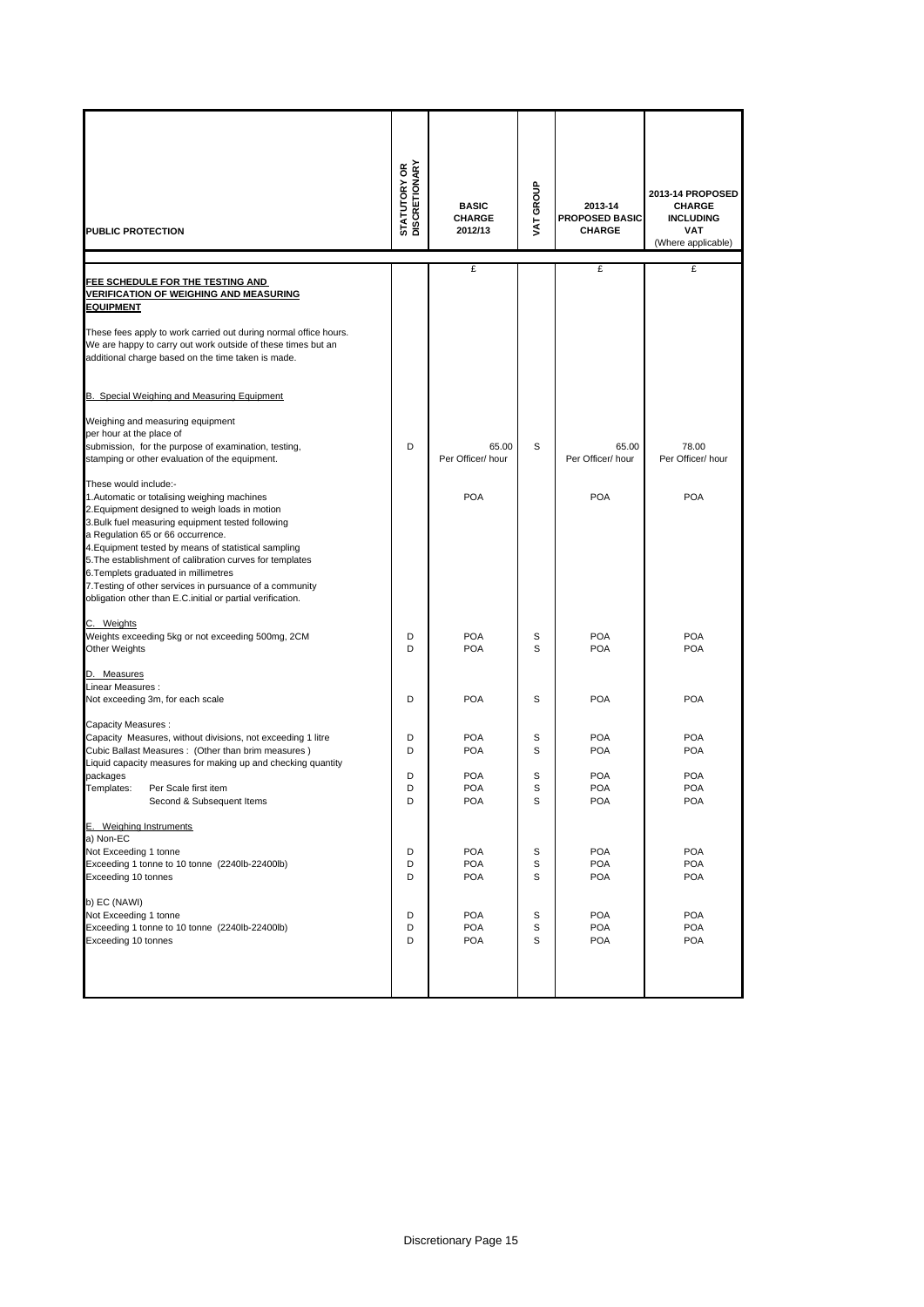| PUBLIC PROTECTION                                                                                                                                                                                                                                                                                                                 | <b>STATUTORY OR<br/>DISCRETIONARY</b> | <b>BASIC</b><br><b>CHARGE</b><br>2012/13                                         | VAT GROUP                  | 2013-14<br>PROPOSED BASIC<br><b>CHARGE</b>                                       | 2013-14 PROPOSED<br><b>CHARGE</b><br><b>INCLUDING</b><br><b>VAT</b><br>(Where applicable) |
|-----------------------------------------------------------------------------------------------------------------------------------------------------------------------------------------------------------------------------------------------------------------------------------------------------------------------------------|---------------------------------------|----------------------------------------------------------------------------------|----------------------------|----------------------------------------------------------------------------------|-------------------------------------------------------------------------------------------|
| When testing instruments incorporation remote display or<br>printing facilities, and where completion of the test requires a<br>second person or a second series of tests by the same<br>person, an additional fee may be based upon the basic fee<br>given above plus a 50% surcharge.                                           |                                       | £                                                                                |                            | £                                                                                | £                                                                                         |
| When supplying specialist equipment (including but not limited to<br>weighbridge test unit, van and test weights, etc) an additional fee<br>may be charged hourly, daily or per appointment, according to<br>circumstance.                                                                                                        |                                       |                                                                                  |                            |                                                                                  |                                                                                           |
| F. Measuring Instruments for Intoxicating Liquor<br>1.Not exceeding 150 ml<br>2.Other                                                                                                                                                                                                                                             | D<br>D                                | <b>POA</b><br><b>POA</b>                                                         | S<br>S                     | <b>POA</b><br><b>POA</b>                                                         | <b>POA</b><br><b>POA</b>                                                                  |
| G. Measuring Instruments for Liquid Fuel and Lubricants<br>Container type (unsubdivided)<br>Single/multi (nozzles)                                                                                                                                                                                                                | D                                     | <b>POA</b>                                                                       | S                          | <b>POA</b>                                                                       | <b>POA</b>                                                                                |
| First Nozzle Tested, per site<br>Each Additional Nozzle Tested                                                                                                                                                                                                                                                                    | D<br>D                                | <b>POA</b><br><b>POA</b>                                                         | S<br>S                     | <b>POA</b><br><b>POA</b>                                                         | <b>POA</b><br><b>POA</b>                                                                  |
| Testing of Peripheral electronic equipment on a separate visit                                                                                                                                                                                                                                                                    | D                                     | <b>POA</b>                                                                       | S                          | <b>POA</b>                                                                       | <b>POA</b>                                                                                |
| Testing of credit card acceptor (per unit, regardless of no. of<br>slots/nozzles/pumps)                                                                                                                                                                                                                                           | D                                     | <b>POA</b>                                                                       | S                          | <b>POA</b>                                                                       | <b>POA</b>                                                                                |
| H.Road Tankers Liquid Fuel (Above 100 Litres)<br>1. Metre measuring systems<br>Wet hose type with two testing liquids<br>Wet hose with three testing liquids<br>Dry hose type with two testing liquids<br>Dry hose with three testing liquids<br>Wet/Dry Hose with two testing liquids<br>Wet/Dry Hose with three testing liquids | D<br>D<br>D<br>D<br>D<br>D            | <b>POA</b><br><b>POA</b><br><b>POA</b><br><b>POA</b><br><b>POA</b><br><b>POA</b> | S<br>S<br>S<br>S<br>S<br>S | <b>POA</b><br><b>POA</b><br><b>POA</b><br><b>POA</b><br><b>POA</b><br><b>POA</b> | <b>POA</b><br><b>POA</b><br><b>POA</b><br><b>POA</b><br><b>POA</b><br><b>POA</b>          |
| Following a regulation 65 to 66 occurrence                                                                                                                                                                                                                                                                                        | D                                     | <b>POA</b>                                                                       | S                          | <b>POA</b>                                                                       | <b>POA</b>                                                                                |
| 2. Dipstick measuring systems<br>(a) Up to 7600 litres (for calibration of each compartment and<br>production of chart)<br>(b) for any compartment over 7600 litres, basic fee plus<br>additional costs at the rate of £59.90 per extra officer/hour<br>(c) Initial/spare dipstick (each)                                         | D<br>D<br>D                           | <b>POA</b><br><b>POA</b><br><b>POA</b>                                           | S<br>S<br>S                | <b>POA</b><br><b>POA</b><br><b>POA</b>                                           | <b>POA</b><br><b>POA</b><br><b>POA</b>                                                    |
| (d) Replacement dipstick (including examination of compartment)                                                                                                                                                                                                                                                                   | D                                     | <b>POA</b>                                                                       | S                          | <b>POA</b>                                                                       | <b>POA</b>                                                                                |
| I. Certificate of Errors<br>For Supplying a certificate containing results of errors found<br>on testing. Certificate supplied request of the submitter; fee applies<br>when no other fee is payable)                                                                                                                             | D                                     | 52.50                                                                            | S                          | 52.50                                                                            | 63.00                                                                                     |
| <b>Other Certificates</b>                                                                                                                                                                                                                                                                                                         | D                                     | 40.00                                                                            | O                          | 40.00                                                                            | 40.00                                                                                     |
| J. Poisons Act Registrations<br>1. Initial Registration<br>2. Re-registration<br>3. Change in details of registration                                                                                                                                                                                                             | D<br>D<br>D                           | 36.00<br>19.00<br>10.00                                                          | O<br>O<br>O                | 36.00<br>19.00<br>10.00                                                          | 36.00<br>19.00<br>10.00                                                                   |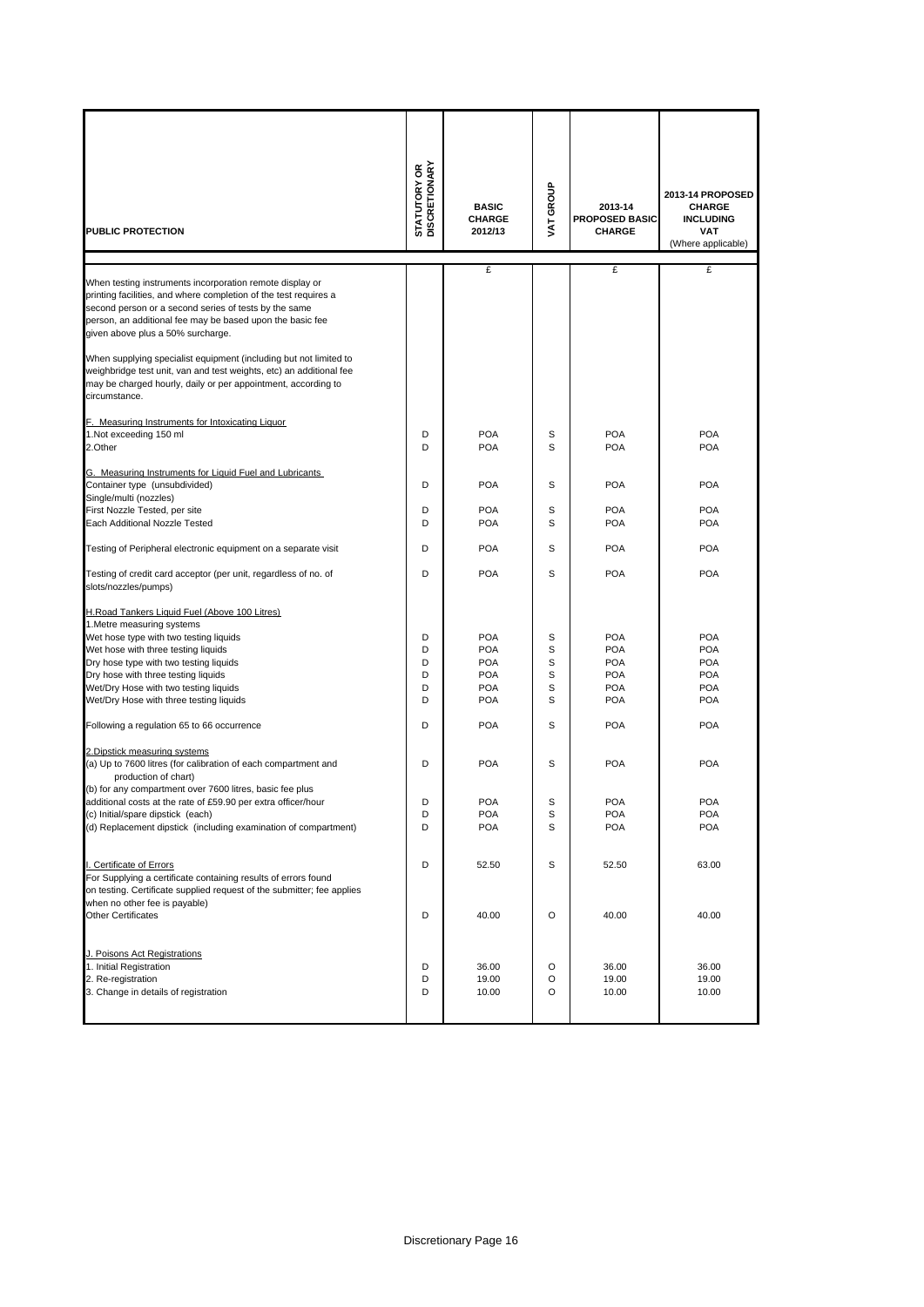| <b>PUBLIC PROTECTION</b>                                                                                                                                                                                                                                                                                             | <b>STATUTORY OR<br/>DISCRETIONARY</b> | <b>BASIC</b><br><b>CHARGE</b><br>2012/13               | VAT GROUP                        | 2013-14<br><b>PROPOSED BASIC</b><br><b>CHARGE</b>      | 2013-14 PROPOSED<br><b>CHARGE</b><br><b>INCLUDING</b><br><b>VAT</b><br>(Where applicable)                                                        |
|----------------------------------------------------------------------------------------------------------------------------------------------------------------------------------------------------------------------------------------------------------------------------------------------------------------------|---------------------------------------|--------------------------------------------------------|----------------------------------|--------------------------------------------------------|--------------------------------------------------------------------------------------------------------------------------------------------------|
|                                                                                                                                                                                                                                                                                                                      |                                       | £                                                      |                                  | £                                                      | £                                                                                                                                                |
| Massage and Special Treatment Licences                                                                                                                                                                                                                                                                               |                                       |                                                        |                                  |                                                        |                                                                                                                                                  |
| Replacement Licence (address change or change of ownership)                                                                                                                                                                                                                                                          | D                                     | 60.00                                                  | $\circ$                          | 60.00                                                  | 60.00                                                                                                                                            |
| Provision of information concerning Health and<br>Safety at work effective from 1st April 1999                                                                                                                                                                                                                       |                                       |                                                        |                                  |                                                        |                                                                                                                                                  |
| Most information will be provided free of charge but the<br>Council reserves the right to make a reasonable charge<br>where significant work needs to be undertaken to<br>answer the query.                                                                                                                          |                                       |                                                        |                                  |                                                        |                                                                                                                                                  |
| (a) Factual Statement / Voluntary Disclosure<br>(postage included)                                                                                                                                                                                                                                                   | D                                     | 65.00                                                  | S                                | 65.00                                                  | 78.00<br>per hour of officer<br>time spent.<br>N.B.Minimum charge<br>will be for one hours<br>work. Part hours<br>are charged as a full<br>hour. |
| (b) Photographs (postage included)                                                                                                                                                                                                                                                                                   | D                                     | 1.50                                                   | S                                | 1.50                                                   | 1.80<br>per photograph plus<br>£10.00 admin.charge                                                                                               |
| Photocopying / copies of Public Registers<br>(c)                                                                                                                                                                                                                                                                     | D                                     | 0.50                                                   | S                                | 0.50                                                   | 0.60<br>per sheet with<br>£3.50 admin charge<br>plus postage                                                                                     |
| <b>Other Environmental Protection Charges</b>                                                                                                                                                                                                                                                                        |                                       |                                                        |                                  |                                                        |                                                                                                                                                  |
| Environmental surveys - Private Companiesper hour<br>Contaminated Land enquiries - Solicitors / Potential Home owners per ho<br>Swimming pool sampling (e-coli etc)per hour<br>Service of notice 10 properties drainage per hour<br>Nuisance and public health EP officers charges per hour<br>High Hedges  Per hour | D<br>D<br>D<br>D<br>D<br>D            | 65.00<br>65.00<br>65.00<br>65.00<br>65.00<br>250 / 500 | O<br>O<br>O<br>$\circ$<br>O<br>O | 65.00<br>65.00<br>65.00<br>65.00<br>65.00<br>250 / 500 | 65.00<br>65.00<br>65.00<br>65.00<br>65.00<br>250 / 500                                                                                           |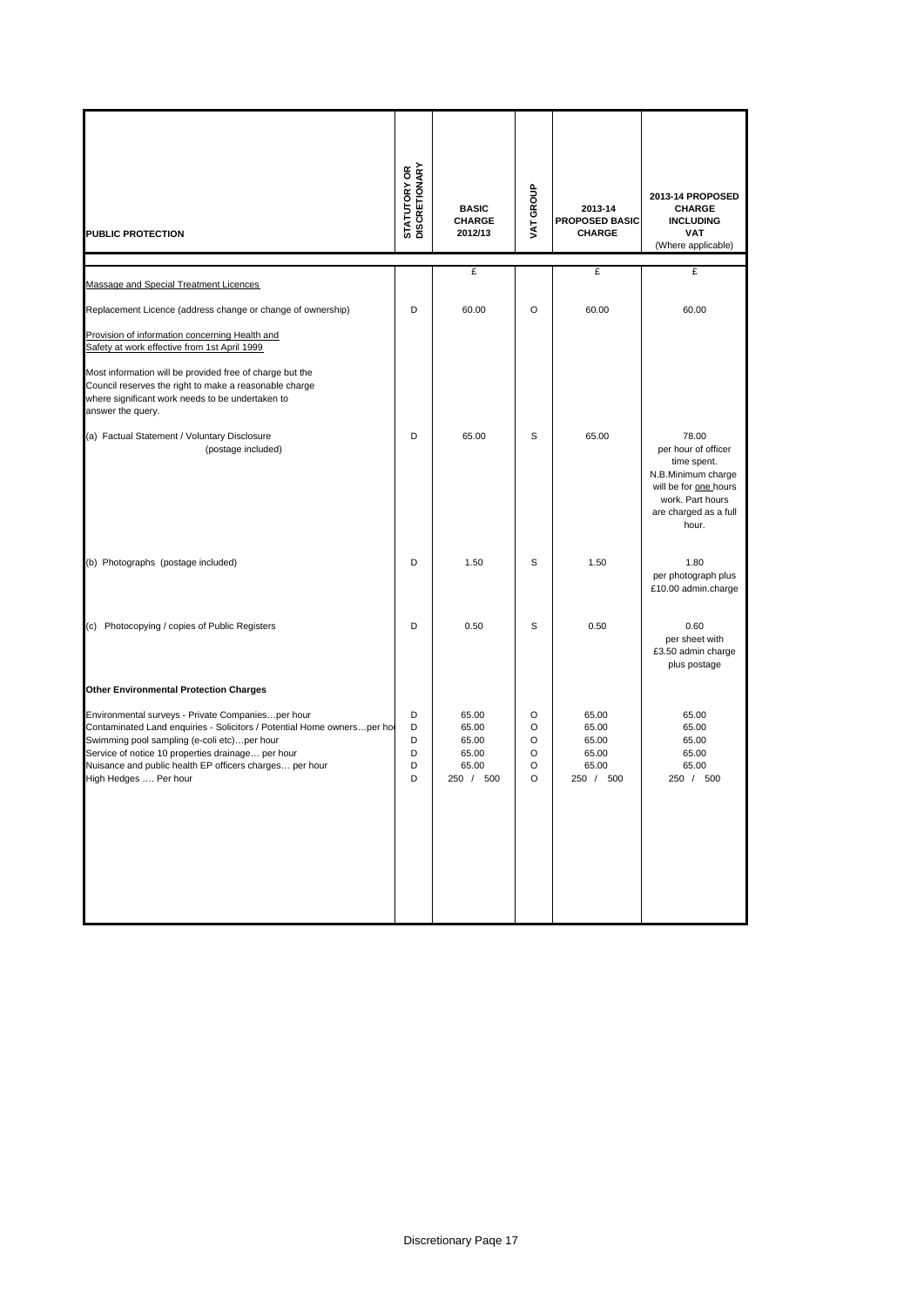| PUBLIC PROTECTION                                                                                                                                                                                                 | <b>STATUTORY OR<br/>DISCRETIONARY</b> | <b>BASIC</b><br><b>CHARGE</b><br>2012/13 | VAT GROUP   | 2013-14<br>PROPOSED BASIC<br><b>CHARGE</b> | 2013-14 PROPOSED<br><b>CHARGE</b><br><b>INCLUDING</b><br><b>VAT</b><br>(Where applicable) |
|-------------------------------------------------------------------------------------------------------------------------------------------------------------------------------------------------------------------|---------------------------------------|------------------------------------------|-------------|--------------------------------------------|-------------------------------------------------------------------------------------------|
|                                                                                                                                                                                                                   |                                       | £                                        |             | £                                          | £                                                                                         |
| <b>ABANDONED VEHICLES</b><br>Unwanted vehicles (not including Caravans) : Where collection and<br>disposal is carried out by the Council's authorized contractor                                                  | D                                     | 35.00                                    | S           | 35.00                                      | 42.00                                                                                     |
| Unwanted Caravans: Where collection and disposal is carried out<br>by the Council's authorized contractor                                                                                                         | D                                     | 150.00                                   | S           | 150.00                                     | 180.00                                                                                    |
| Abandoned vehicles: Where collection and disposal is carried<br>out by the Council's authorised contractor                                                                                                        | D                                     | 150.00                                   | S           | 150.00                                     | 180.00                                                                                    |
| Civic Amenities Act 1967: Abandoned vehicles action under<br>Removal & Disposal of Vehicles Act 1978, amended by<br>Amendment Regulations of 1982<br>Collection                                                   | D                                     | 150.00                                   | S           | 150.00                                     | 180.00                                                                                    |
| Administration charge for removal of vehicle from private property<br>when directed by Management company                                                                                                         | D                                     | 55.00                                    | S           | 55.00                                      | 66.00                                                                                     |
| Disposal:<br>To take vehicle into storage<br>Storage (when taken into safe custody) per day<br>N.B. Items 1-2 Special Conditions apply                                                                            | D<br>D                                | 75.00<br>150.00<br>20.00                 | S<br>S<br>S | 75.00<br>150.00<br>20.00                   | 90.00<br>180.00<br>24.00                                                                  |
| <b>ENFORCEMENT FEES</b>                                                                                                                                                                                           |                                       |                                          |             |                                            |                                                                                           |
| Fly Posting for the inappropriate display of advertising in the<br>Borough without formal permission. Failure to pay the initial fine<br>could result in increased costs<br>early payment reduction becomes £60   | D                                     | 75.00                                    | $\circ$     | 75.00                                      | 75.00                                                                                     |
| Dog Fouling allowing dogs to foul footpath and or green spaces<br>without disposing of same appropriately<br>early payment reduction becomes £60                                                                  | D                                     | 75.00                                    | $\circ$     | 75.00                                      | 75.00                                                                                     |
| Litter. Depositing of litter onland in the open air £75<br>early payment reduction becomes £60                                                                                                                    | D                                     | 75.00                                    | $\Omega$    | 75.00                                      | 75.00                                                                                     |
| Street Litter and Litter control Notices for the removal of the litter<br>from private land and the resolution of littering from private premises.<br>Fixed Penalty Notice of £100 becomes £75 if paid in 10 days | D                                     | 75.00                                    | $\circ$     | 75.00                                      | 75.00                                                                                     |
| Waste Receptacles. If refuse is not properly contained liable to a<br>fixed penalty Notice of £100 becomes £75 if paid within 10 days                                                                             | D                                     | 75.00                                    | O           | 75.00                                      | 75.00                                                                                     |
| Graffiti. Offence of Criminal Damage. Fixed Penalty notice £75                                                                                                                                                    | D                                     | 75.00                                    | $\circ$     | 75.00                                      | 75.00                                                                                     |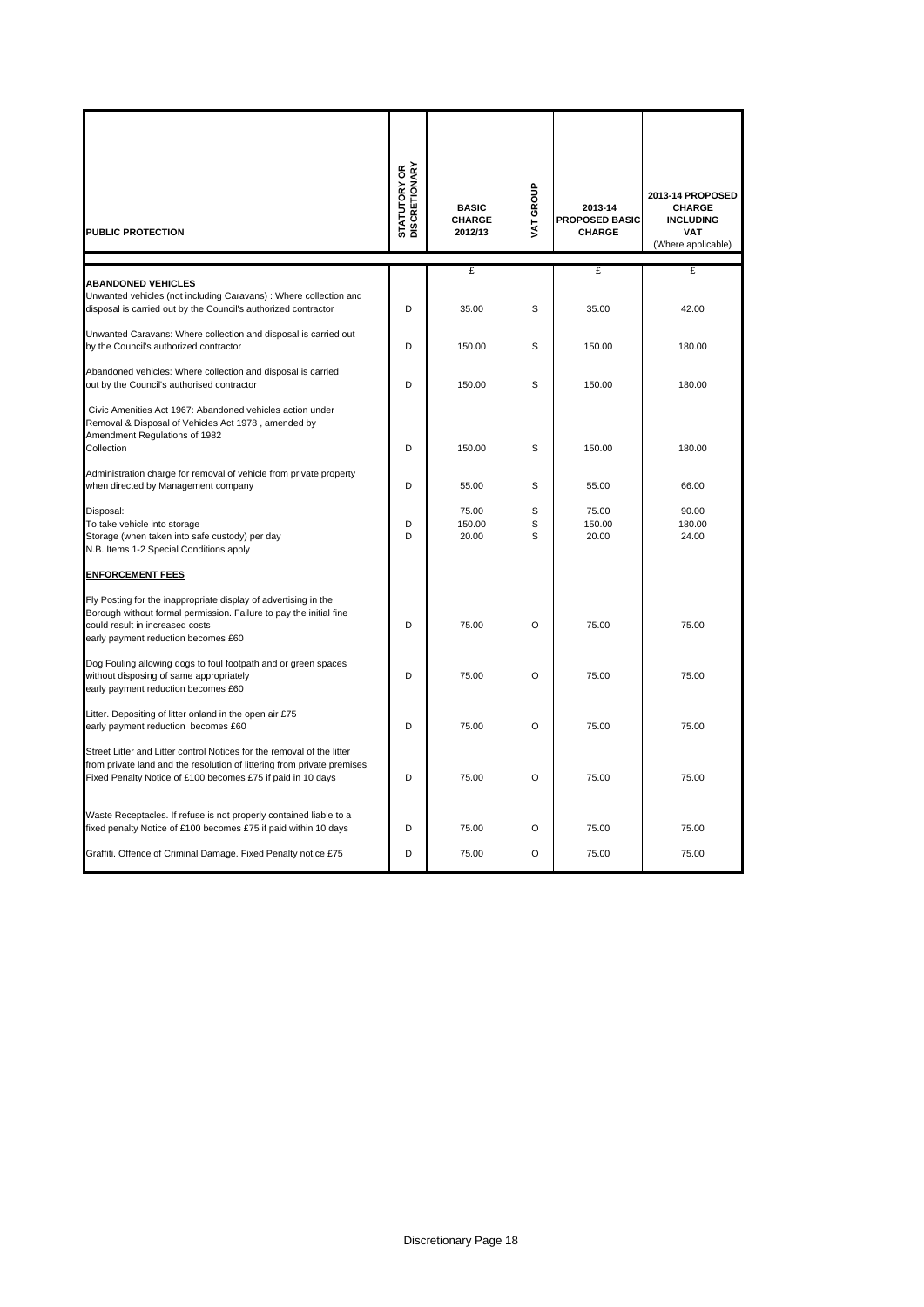|                                                                            | <b>DISCRETIONARY</b><br>STATUTORY OR | <b>BASIC</b><br><b>CHARGE</b> | VAT GROUP | 2013-14<br><b>PROPOSED BASIC</b> | 2013-14<br><b>PROPOSED</b><br><b>CHARGE</b><br><b>INCLUDING</b> |
|----------------------------------------------------------------------------|--------------------------------------|-------------------------------|-----------|----------------------------------|-----------------------------------------------------------------|
| PUBLIC PROTECTION                                                          |                                      | 2012/13                       |           | <b>CHARGE</b>                    | VAT<br>(Where applicable)                                       |
| <b>Gambling Licences</b>                                                   |                                      | £                             |           | £                                | £                                                               |
| Regional casino premises Licence                                           |                                      |                               |           |                                  |                                                                 |
| Application fee in respect of Premises Licence                             | D                                    | 15,000.00                     | O         | 15,000.00                        | 15000.00                                                        |
| <b>Annual Fee</b>                                                          | D                                    | 15,000.00                     | O         | 15,000.00                        | 15000.00                                                        |
| Application fee to vary a licence<br>Application fee to transfer a licence | D<br>D                               | 7,500.00<br>6,500.00          | O<br>O    | 7,500.00<br>6,500.00             | 7500.00<br>6500.00                                              |
| Application fee for reinstatement of a licence                             | D                                    | 6,500.00                      | O         | 6,500.00                         | 6500.00                                                         |
| Application fee in respect of Provisional Statement                        | D                                    | 15,000.00                     | O         | 15,000.00                        | 15000.00                                                        |
| Large casino premises Licence                                              |                                      |                               |           |                                  |                                                                 |
| Application fee in respect of Premises Licence                             | D                                    | 10,000.00                     | O         | 10,000.00                        | 10000.00                                                        |
| <b>Annual Fee</b><br>Application fee to vary a licence                     | D<br>D                               | 10,000.00<br>5,000.00         | O<br>O    | 10,000.00<br>5,000.00            | 10000.00<br>5000.00                                             |
| Application fee to transfer a licence                                      | D                                    | 2.150.00                      | O         | 2,150.00                         | 2150.00                                                         |
| Application fee for reinstatement of a licence                             | D                                    | 2,150.00                      | O         | 2,150.00                         | 2150.00                                                         |
| Application fee in respect of Provisional Statement                        | D                                    | 10,000.00                     | O         | 10,000.00                        | 10000.00                                                        |
| Small casino premises Licence                                              |                                      |                               |           |                                  |                                                                 |
| Application fee in respect of Premises Licence                             | D                                    | 8,000.00                      | O         | 8,000.00                         | 8000.00                                                         |
| <b>Annual Fee</b><br>Application fee to vary a licence                     | D<br>D                               | 5,000.00<br>4,000.00          | O<br>O    | 5,000.00<br>4,000.00             | 5000.00<br>4000.00                                              |
| Application fee to transfer a licence                                      | D                                    | 1,800.00                      | O         | 1,800.00                         | 1800.00                                                         |
| Application fee for reinstatement of a licence                             | D                                    | 1,800.00                      | O         | 1,800.00                         | 1800.00                                                         |
| Application fee in respect of Provisional Statement                        | D                                    | 8,000.00                      | O         | 8,000.00                         | 8000.00                                                         |
| <b>Bingo premises Licence</b>                                              |                                      |                               |           |                                  |                                                                 |
| Application fee in respect of Premises Licence<br>Annual Fee               | D<br>D                               | 3,000.00                      | O<br>O    | 3,000.00                         | 3000.00                                                         |
| Application fee to vary a licence                                          | D                                    | 800.00<br>1,500.00            | O         | 800.00<br>1,500.00               | 800.00<br>1500.00                                               |
| Application fee to transfer a licence                                      | D                                    | 1,000.00                      | O         | 1,000.00                         | 1000.00                                                         |
| Application fee for reinstatement of a licence                             | D                                    | 1,000.00                      | O         | 1,000.00                         | 1000.00                                                         |
| Application fee in respect of Provisional Statement                        | D                                    | 3,000.00                      | O         | 3,000.00                         | 3000.00                                                         |
| <b>Adult Gaming Centre premises Licence</b>                                |                                      |                               |           |                                  |                                                                 |
| Application fee in respect of Premises Licence<br><b>Annual Fee</b>        | D<br>D                               | 1.600.00<br>800.00            | O<br>O    | 1.600.00<br>800.00               | 1600.00<br>800.00                                               |
| Application fee to vary a licence                                          | D                                    | 800.00                        | O         | 800.00                           | 800.00                                                          |
| Application fee to transfer a licence                                      | D                                    | 1,000.00                      | O         | 1,000.00                         | 1000.00                                                         |
| Application fee for reinstatement of a licence                             | D                                    | 1,000.00                      | O         | 1,000.00                         | 1000.00                                                         |
| Application fee in respect of Provisional Statement                        | D                                    | 1,600.00                      | O         | 1,600.00                         | 1600.00                                                         |
| <b>Betting Premises (Track) Licence</b>                                    |                                      |                               |           |                                  |                                                                 |
| Application fee in respect of Premises Licence<br><b>Annual Fee</b>        | D<br>D                               | 2,500.00                      | O<br>O    | 2,500.00                         | 2500.00                                                         |
| Application fee to vary a licence                                          | D                                    | 1,000.00<br>1,250.00          | O         | 1,000.00<br>1,250.00             | 1000.00<br>1250.00                                              |
| Application fee to transfer a licence                                      | D                                    | 950.00                        | O         | 950.00                           | 950.00                                                          |
| Application fee for reinstatement of a licence                             | D                                    | 950.00                        | O         | 950.00                           | 950.00                                                          |
| Application fee in respect of Provisional Statement                        | D                                    | 2,500.00                      | O         | 2,500.00                         | 2500.00                                                         |
| <b>Gambling Licences Continued</b>                                         |                                      |                               |           |                                  |                                                                 |
| <b>Family Entertainment Centre Premises Licence</b>                        |                                      |                               |           |                                  |                                                                 |
| Application fee in respect of Premises Licence                             | D                                    | 1,600.00<br>600.00            | O         | 1,600.00                         | 1600.00                                                         |
| <b>Annual Fee</b><br>Application fee to vary a licence                     | D<br>D                               | 800.00                        | O<br>O    | 600.00<br>800.00                 | 600.00<br>800.00                                                |
| Application fee to transfer a licence                                      | D                                    | 800.00                        | O         | 800.00                           | 800.00                                                          |
| Application fee for reinstatement of a licence                             | D                                    | 800.00                        | O         | 800.00                           | 800.00                                                          |
| Application fee in respect of Provisional Statement                        | D                                    | 1,600.00                      | O         | 1,600.00                         | 1600.00                                                         |
| Regional casino premises Licence                                           |                                      |                               |           |                                  |                                                                 |
| Application fee in respect of Premises Licence<br>Annual Fee               | D<br>D                               | 2,500.00<br>500.00            | O<br>O    | 2,500.00<br>500.00               | 2500.00<br>500.00                                               |
| Application fee to vary a licence                                          | D                                    | 1,200.00                      | O         | 1,200.00                         | 1200.00                                                         |
| Application fee to transfer a licence                                      | D                                    | 1,000.00                      | O         | 1,000.00                         | 1000.00                                                         |
| Application fee for reinstatement of a licence                             | D                                    | 1,000.00                      | O         | 1,000.00                         | 1000.00                                                         |
| Application fee in respect of Provisional Statement                        | D                                    | 2,500.00                      | O         | 2,500.00                         | 2500.00                                                         |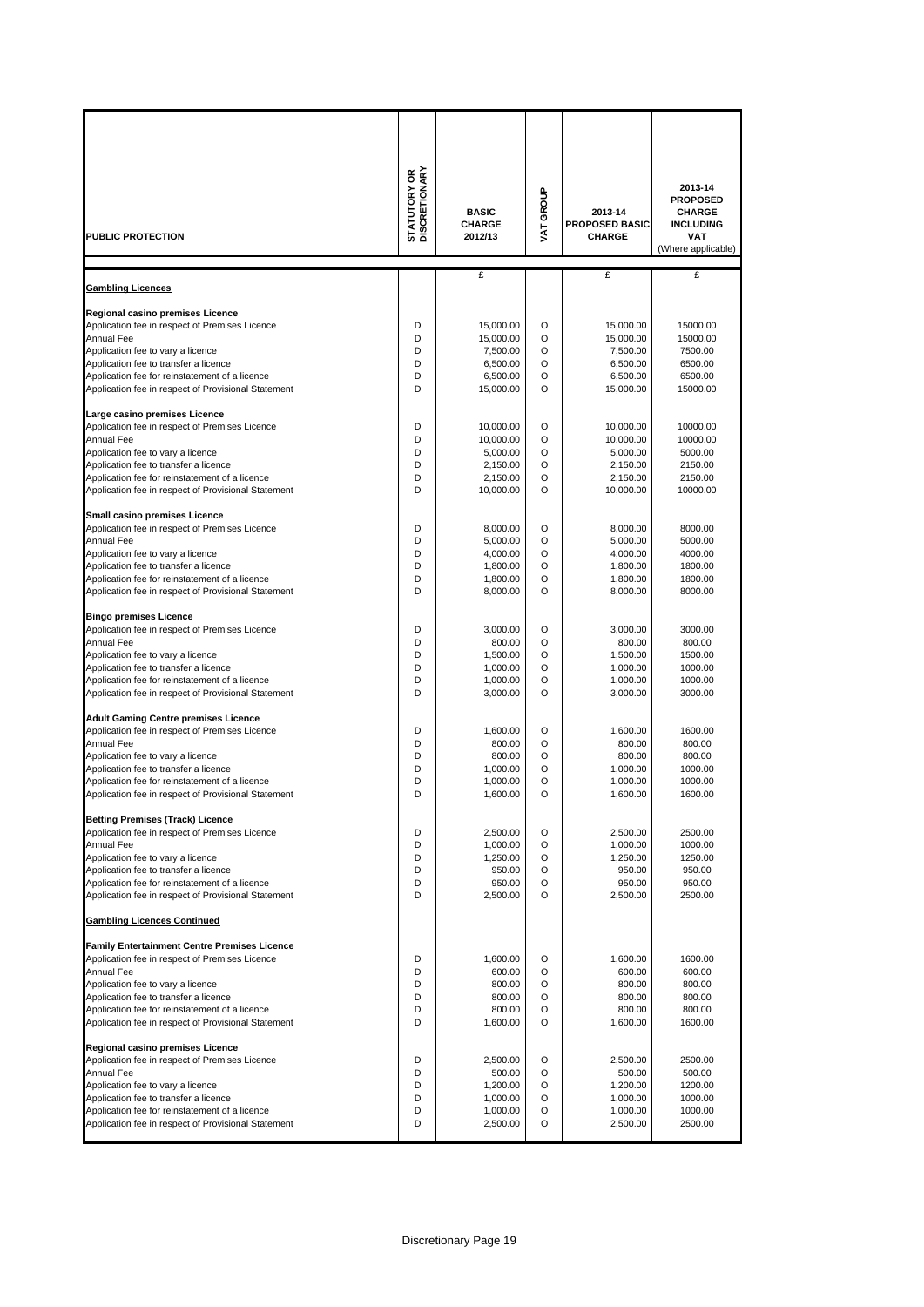| <b>STRATEGIC COMMISSIONING and RESOURCES</b>                                                                                                                                                                                                                                                                                                                                                                                                                                                                                                                                                                                                                                                                                                                                      | <b>STATUTORY OR<br/>DISCRETIONARY</b> | <b>BASIC</b><br><b>CHARGE</b><br>2012/13 | VAT GROUP             | 2013-14<br><b>PROPOSED</b><br><b>BASIC CHARGE</b> | 2013-14<br><b>PROPOSED</b><br><b>CHARGE</b><br><b>INCLUDING</b><br><b>VAT</b><br>(Where applicable) |
|-----------------------------------------------------------------------------------------------------------------------------------------------------------------------------------------------------------------------------------------------------------------------------------------------------------------------------------------------------------------------------------------------------------------------------------------------------------------------------------------------------------------------------------------------------------------------------------------------------------------------------------------------------------------------------------------------------------------------------------------------------------------------------------|---------------------------------------|------------------------------------------|-----------------------|---------------------------------------------------|-----------------------------------------------------------------------------------------------------|
|                                                                                                                                                                                                                                                                                                                                                                                                                                                                                                                                                                                                                                                                                                                                                                                   |                                       | £                                        |                       | £                                                 | £                                                                                                   |
| <b>MEALS ON WHEELS</b><br>Per meal served at home<br>Per meal served at Luncheon Club<br>Per meal for services at day centres<br>- mid day meal<br>- breakfast only<br>- tea only                                                                                                                                                                                                                                                                                                                                                                                                                                                                                                                                                                                                 | D<br>D<br>D<br>D<br>D                 | 4.00<br>4.00<br>4.00<br>1.00<br>1.00     | O<br>O<br>O<br>O<br>O | 4.00<br>4.00<br>4.00<br>1.00<br>1.00              | 4.00<br>4.00<br>4.00<br>1.00<br>1.00                                                                |
| <b>DOMICILIARY CARE</b><br>The charge for home care per hour is<br>Charge made in line with "Fairer Charging" guidance with<br>protection for people on Income Support plus 25% buffer.                                                                                                                                                                                                                                                                                                                                                                                                                                                                                                                                                                                           | D                                     | 13.00                                    | $\circ$               | 13.00                                             | 13.00                                                                                               |
| Up to a maximum per week                                                                                                                                                                                                                                                                                                                                                                                                                                                                                                                                                                                                                                                                                                                                                          |                                       | No cap                                   |                       |                                                   |                                                                                                     |
| <b>RESIDENTIAL ACCOMMODATION CHARGES</b><br>Maximum weekly charge for residents to other local authorities<br>Residential Accommodation is outside the scope of VAT<br>when supplied to/for people who were Thurrock residents but<br>exempt when supplied to/for non Thurrock residents<br>or other local authorities<br>Homes for Older people (per week)<br>Charges to Other Local Authorities/Organisations are at<br>rates shown above.<br><b>Community Day Care Service</b><br>The scale of charges outlined below relate to the charges per<br>day made to other Local Authorities where Non-Thurrock<br>residents attend the Centre<br>Adult Community Services - Fees are based on individual<br>needs and circumstances.<br><b>CHARGE FOR ATTENDANCE AT DAY CENTRES</b> | D                                     | 600.00                                   | O                     | 600.00                                            | 600.00                                                                                              |
| Per attendance                                                                                                                                                                                                                                                                                                                                                                                                                                                                                                                                                                                                                                                                                                                                                                    | D                                     | 9.70                                     | O                     | 9.70                                              | 9.70                                                                                                |
| <b>TRANSPORT</b><br>Per Journey<br>these charges are for Thurrock Residents                                                                                                                                                                                                                                                                                                                                                                                                                                                                                                                                                                                                                                                                                                       | D                                     | 1.00                                     | O                     | 1.00                                              | 1.00                                                                                                |
| RESPITE CARE FOR ADULTS WITH DISABILITIES<br>The charge outlined below relates to the use of Thurrock<br>Council's own Short Break Service<br>Charge per night per service user                                                                                                                                                                                                                                                                                                                                                                                                                                                                                                                                                                                                   | D                                     | 20.00                                    | O                     | 20.00                                             | 20.00                                                                                               |
| <b>BLUE BADGES</b><br><b>Application Fee</b>                                                                                                                                                                                                                                                                                                                                                                                                                                                                                                                                                                                                                                                                                                                                      | D                                     | 2.00                                     | O                     | 10.00                                             | 10.00                                                                                               |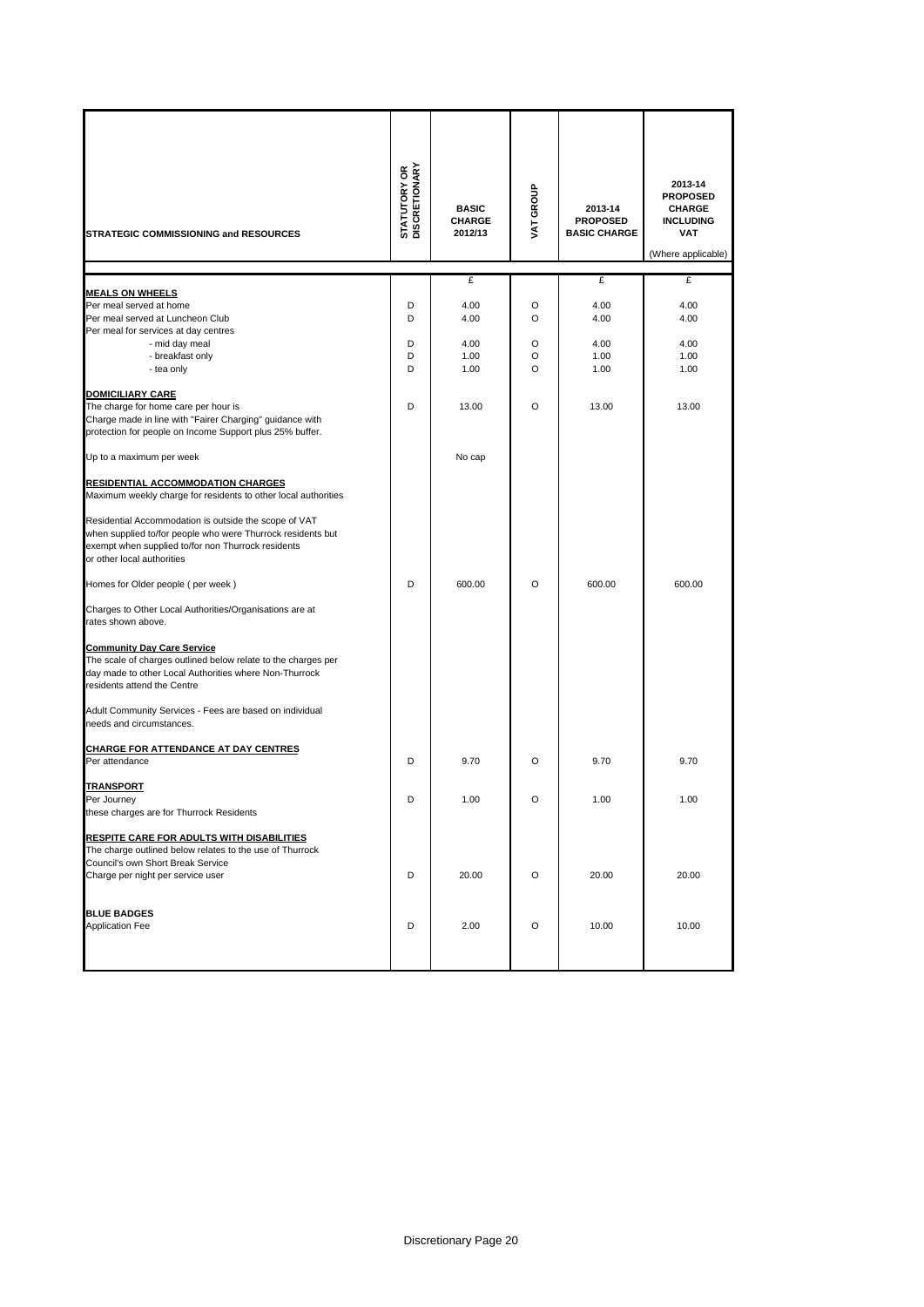| <b>PLANNING &amp; TRANSPORTATION</b>                                                                                         | <b>STATUTORY OR</b><br>DISCRETIONARY | <b>BASIC</b><br><b>CHARGE</b><br>2012/13 | VAT GROUP    | 2013-14 PROPOSED<br><b>BASIC CHARGE</b> | 2013-14 PROPOSED<br><b>CHARGE</b><br><b>INCLUDING</b><br><b>VAT</b><br>(Where applicable) |
|------------------------------------------------------------------------------------------------------------------------------|--------------------------------------|------------------------------------------|--------------|-----------------------------------------|-------------------------------------------------------------------------------------------|
|                                                                                                                              |                                      | £                                        |              | £                                       | £                                                                                         |
| <b>CAR PARKING</b>                                                                                                           |                                      |                                          |              |                                         |                                                                                           |
| OFF STREET  - PAY & DISPLAY CAR PARKING<br><b>GRAYS CAR PARKS (EXCL. GRAYS BEACH)</b>                                        |                                      |                                          |              |                                         |                                                                                           |
| Over 6 hours                                                                                                                 | D                                    | 3.75                                     | S            | 3.75                                    | 4.50                                                                                      |
| Over 4 hours under 6 hours                                                                                                   | D                                    | 2.50                                     | S            | 2.50                                    | 3.00                                                                                      |
| Over 2 hours under 4 hours<br>Over 1 hour under 2 hours                                                                      | D<br>D                               | 1.25<br>0.83                             | S<br>S       | 1.25<br>0.83                            | 1.50<br>1.00                                                                              |
| Under 1 hour                                                                                                                 | D                                    | 0.42                                     | S            | 0.42                                    | 0.50                                                                                      |
| OFF-STREET PAY & DISPLAY CAR PARKING                                                                                         |                                      |                                          |              |                                         |                                                                                           |
| <b>GRAYS BEACH</b>                                                                                                           |                                      |                                          |              |                                         |                                                                                           |
| 0-2 hours<br>All Day                                                                                                         | D<br>D                               | 0.42<br>1.67                             | S<br>S       | 0.42<br>1.67                            | 0.50<br>2.00                                                                              |
| OFF-STREET PAY & DISPLAY CAR PARKING                                                                                         |                                      |                                          |              |                                         |                                                                                           |
| <b>CANTERBURY PARADE, SOUTH OCKENDON</b>                                                                                     |                                      |                                          |              |                                         |                                                                                           |
| 0-2 hours                                                                                                                    | D                                    | 0.00                                     | S            | 0.00                                    | 0.00                                                                                      |
| All Day                                                                                                                      | D                                    | 1.00                                     | S            | 1.00                                    | 1.20                                                                                      |
| ON STREET - PAY & DISPLAY - QUICK STOP                                                                                       | D                                    |                                          | $\circ$      |                                         |                                                                                           |
| $0-15$ mins<br>15-30 mins                                                                                                    | D                                    | 0.00<br>0.50                             | O            | 0.00<br>0.50                            | 0.00<br>0.50                                                                              |
| 30-45 mins                                                                                                                   | D                                    | 0.70                                     | O            | 0.70                                    | 0.70                                                                                      |
| 45 mins - 1 hour                                                                                                             | D                                    | 1.00                                     | O            | 1.00                                    | 1.00                                                                                      |
| ON STREET - PAY & DISPLAY - LONG STAY<br><u>(EXCL. THAMES ROAD &amp; ACCESS ROAD TO</u>                                      |                                      |                                          |              |                                         |                                                                                           |
| YACHT CLUB)                                                                                                                  |                                      |                                          |              |                                         |                                                                                           |
| 0-15 minutes<br>15 minutes-1 hour                                                                                            | D<br>D                               | 0.00<br>0.50                             | $\circ$<br>O | 0.00<br>0.50                            | 0.00<br>0.50                                                                              |
| 1-2 hours                                                                                                                    | D                                    | 1.00                                     | O            | 1.00                                    | 1.00                                                                                      |
| 2-4 hours                                                                                                                    | D                                    | 1.50                                     | O            | 1.50                                    | 1.50                                                                                      |
| ON STREET - PAY & DISPLAY - LONG STAY<br>THAMES ROAD & ACCESS ROAD TO YACHT CLUB                                             |                                      |                                          |              |                                         |                                                                                           |
| $0 - 15$ mins                                                                                                                |                                      | 0.00                                     | O            | 0.00                                    | 0.00                                                                                      |
| 15 mins - 2 hours                                                                                                            | D                                    | 0.50                                     | O            | 0.50                                    | 0.50                                                                                      |
| All Day                                                                                                                      | D                                    | 2.00                                     | O            | 2.00                                    | 2.00                                                                                      |
| Penalty Charge Notices - Higher Level Contraventions<br>Penalty Charge                                                       | S                                    | 70.00                                    | O            | 70.00                                   | 70.00                                                                                     |
| Penalty Charge paid within 14 days                                                                                           | S                                    | 35.00                                    | O            | 35.00                                   | 35.00                                                                                     |
| Penalty Charge Notices - Lower Level Contraventions                                                                          |                                      |                                          |              |                                         |                                                                                           |
| Penalty Charge<br>Penalty Charge paid within 14 days                                                                         | S<br>S                               | 50.00<br>25.00                           | O<br>O       | 50.00<br>25.00                          | 50.00<br>25.00                                                                            |
| <b>Parking Permits - Controlled Parking Zones</b>                                                                            |                                      |                                          |              |                                         |                                                                                           |
| <b>Grays town centre and Stanford-le-Hope</b>                                                                                |                                      |                                          |              |                                         |                                                                                           |
| Business Permits - per yeai<br>Business Permits - for 6 months                                                               | D<br>D                               | 360.00<br>192.00                         | O<br>O       | 360.00<br>192.00                        | 360.00<br>192.00                                                                          |
| Business Permits - per month thereof                                                                                         | D                                    | 36.00                                    | O            | 36.00                                   | 36.00                                                                                     |
| Residents Permits - Per Year - First Permit Per Household<br>Residents Permits - Per Year - Second Permit Per Household      | D<br>D                               | 22.00<br>22.00                           | O<br>O       | 0.00<br>0.00                            | 0.00<br>0.00                                                                              |
| Residents Permits - Per Year - Third Permit Per Household                                                                    | D                                    | 22.00                                    | O            | 66.00                                   | 66.00                                                                                     |
| Visitor Permits - First Sheet of 20 Per Household Per Year<br>Visitor Permits - Adiitional Sheets of 20 Per Household        | D<br>D                               | 6.00<br>6.00                             | O<br>O       | 0.00<br>6.00                            | 0.00<br>6.00                                                                              |
| <b>Operational Permits</b>                                                                                                   | D                                    | 120.00                                   | O            | 120.00                                  | 120.00                                                                                    |
| <b>NHS Permits</b>                                                                                                           | D                                    | 0.00                                     | O            | 0.00                                    | 0.00                                                                                      |
| <b>Parking Permits - Other</b><br>Contract Permits - King Street Car Park, Stanford-le-Hope - Per Year                       | D                                    | 300.00                                   | O            | 300.00                                  | 300.00                                                                                    |
| Contract Permits - King Street Car Park for 6 months                                                                         | D                                    | 156.00                                   | O            | 156.00                                  | 156.00                                                                                    |
| Contract Permits - King Street Car Park for 3 months                                                                         | D                                    | 85.00                                    | O            | 85.00                                   | 85.00                                                                                     |
| <b>RIGHTS OF WAY</b><br><b>HIGHWAYS</b>                                                                                      |                                      |                                          |              |                                         |                                                                                           |
| Consideration of a request in                                                                                                | D                                    | Based on cost                            |              |                                         | Based on cost                                                                             |
| respect of a highway maintainable at the public expense                                                                      |                                      | plus 25% admin                           |              |                                         | plus 25% admin                                                                            |
| to execute such works as are specified in the request for<br>constructing a vehicle crossing over a footway or verge in that |                                      | & supervision                            |              |                                         | & supervision                                                                             |
| highway pursuant to Section 184 of the 1980 Act.                                                                             |                                      |                                          |              |                                         |                                                                                           |
| Anything done in connection with                                                                                             | D                                    | Actual costs                             |              |                                         | Actual costs                                                                              |
| the clearance of accident debris pursuant to Section 41 and<br>130 of the 1980 Act in respect of accidents occurring on or   |                                      | plus<br>administration                   |              |                                         | plus<br>administration                                                                    |
| after 1st April 1999                                                                                                         |                                      |                                          |              |                                         |                                                                                           |
| Consideration by a local authority of an application pursuant                                                                | D                                    | Actual costs                             |              |                                         | Actual costs                                                                              |
| to any provision contained in an order under Section 1,6 9 or 14<br>of the 1984 Act for an exemption from any prohibition or |                                      | plus<br>administration                   |              |                                         | plus<br>administration                                                                    |
| restriction imposed by the order on the stopping, parking,<br>waiting, loading or unloading of vehicles on a road.           |                                      |                                          |              |                                         |                                                                                           |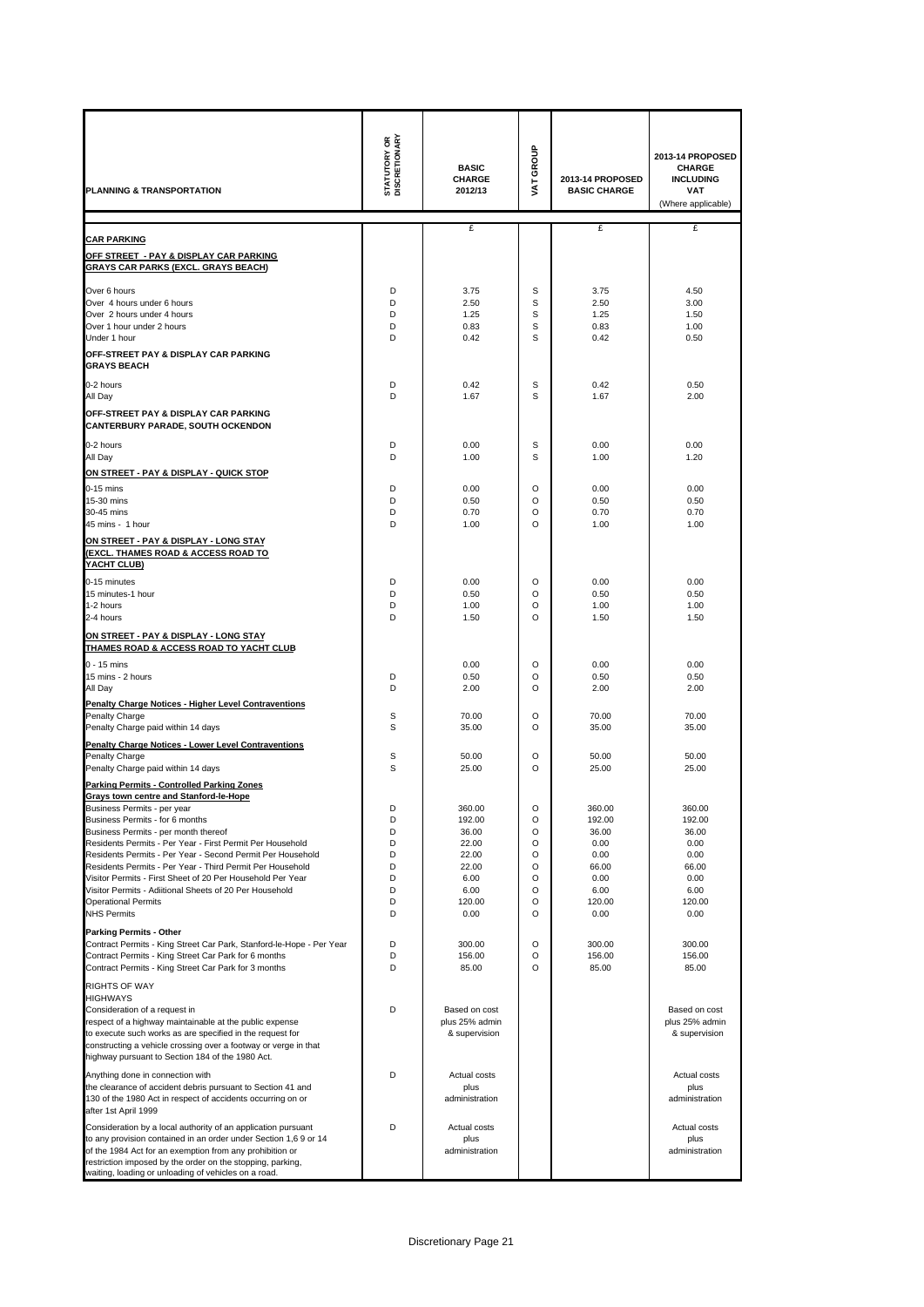| PLANNING & TRANSPORTATION                                                                                                                                                                                                                      | <b>STATUTORY OR<br/>DISCRETIONARY</b> | <b>BASIC</b><br><b>CHARGE</b><br>2012/13                                                                                                                | VAT GROUP | 2013-14 PROPOSED<br><b>BASIC CHARGE</b>                                                                                                                 | 2013-14 PROPOSED<br><b>CHARGE</b><br><b>INCLUDING</b><br><b>VAT</b><br>(Where applicable)                                                               |
|------------------------------------------------------------------------------------------------------------------------------------------------------------------------------------------------------------------------------------------------|---------------------------------------|---------------------------------------------------------------------------------------------------------------------------------------------------------|-----------|---------------------------------------------------------------------------------------------------------------------------------------------------------|---------------------------------------------------------------------------------------------------------------------------------------------------------|
|                                                                                                                                                                                                                                                |                                       | £                                                                                                                                                       |           | £                                                                                                                                                       | £                                                                                                                                                       |
| Naming of roads and numbering of properties on<br>new developments.                                                                                                                                                                            | D                                     | 38.00                                                                                                                                                   | $\circ$   | 39.15                                                                                                                                                   | 39.15                                                                                                                                                   |
| Re-naming or re-numbering of individual properties.                                                                                                                                                                                            | D                                     | 38.00                                                                                                                                                   | O         | 39.15                                                                                                                                                   | 39.15                                                                                                                                                   |
| Anything done by a local traffic authority in connection<br>with or in consequence of an event requiring<br>traffic management measures.                                                                                                       | D                                     | Actual costs<br>plus<br>administration                                                                                                                  | O         | Actual costs<br>plus<br>administration                                                                                                                  | Actual costs<br>plus<br>administration                                                                                                                  |
| Road adoption agreements                                                                                                                                                                                                                       | D                                     | 5% of the value<br>of the adoptable<br>works, subject to a<br>minimum charge of<br>£1,500 and subject<br>to additional<br>charges for design<br>changes | O         | 5% of the value<br>of the adoptable<br>works, subject to a<br>minimum charge of<br>£1,500 and subject<br>to additional<br>charges for design<br>changes | 5% of the value<br>of the adoptable<br>works, subject to a<br>minimum charge of<br>£1,500 and subject<br>to additional<br>charges for design<br>changes |
| Requests for adoption of roads not under agreement.                                                                                                                                                                                            | D                                     | As road adoption<br>agreements                                                                                                                          | O         | As road adoption<br>agreements                                                                                                                          | As road adoption<br>agreements                                                                                                                          |
| Highway searches.                                                                                                                                                                                                                              | D                                     | £34 per hour<br>or part of an hour                                                                                                                      | O         | £35 per hour<br>or part of an hour                                                                                                                      | £35 per hour<br>or part of an hour                                                                                                                      |
| Anything done by a Local Authority in connection with the<br>design, supervision, meeting of any necessary TMO's and<br>execution of works or measures to control traffic or adapt<br>the highway for the benefit of a person or organisation. | D                                     | Actual costs plus<br>administration                                                                                                                     | $\circ$   | Actual costs plus<br>administration                                                                                                                     | Actual costs plus<br>administration                                                                                                                     |
| Anything done by a Local Authority in connection with the<br>creation, diversion or extinguishment of a public right of way<br>at the behest of external person (s)) or an organisation.                                                       | D                                     | Actual costs plus<br>administration                                                                                                                     | O         | Actual costs plus<br>administration                                                                                                                     | Actual costs plus<br>administration                                                                                                                     |
| Departmental Publications.                                                                                                                                                                                                                     | D                                     | Purchase price<br>set by Delegated<br>Officer                                                                                                           | Ζ         | Purchase price<br>set by Delegated<br>Officer                                                                                                           | Purchase price<br>set by Delegated<br>Officer                                                                                                           |
| Incidental Technical Information.                                                                                                                                                                                                              | D                                     | Case by case<br>basis                                                                                                                                   | Ζ         | Case by case<br>basis                                                                                                                                   | Case by case<br>basis                                                                                                                                   |
| Assistance to individuals undertaking recognised<br>qualifications or research.                                                                                                                                                                | D                                     | Free in normal<br>circumstances,<br>otherwise at<br>discretion of the<br>Head of Service.                                                               | Ζ         | Free in normal<br>circumstances,<br>otherwise at<br>discretion of the<br>Head of Service.                                                               | Free in normal<br>circumstances,<br>otherwise at<br>discretion of the<br>Head of Service.                                                               |
| Commuted sums for highway & ancillary works arising<br>from development.                                                                                                                                                                       | D                                     | Calculated on a case<br>by case basis by<br>Head of Engineering<br>& Transportation                                                                     | Ζ         | Calculated on a case<br>by case basis by<br>Head of Engineering<br>& Transportation                                                                     | Calculated on a case<br>by case basis by<br>Head of Engineering<br>& Transportation                                                                     |
| Development Control design guide for the construction<br>of adoptable works.                                                                                                                                                                   | D                                     | 27.40                                                                                                                                                   | Ζ         | 28.20                                                                                                                                                   | 28.20                                                                                                                                                   |
| Local Transport Plan<br>Thurrock Transport Strategy 2008 - 2021                                                                                                                                                                                | D<br>D                                | 36.00<br>36.00                                                                                                                                          | Ζ<br>Ζ    | 37.10<br>37.10                                                                                                                                          | 37.10<br>37.10                                                                                                                                          |
| <b>Travel Plans</b><br>Penalties for not meeting targets set and agreed as part of plannin<br>conditions                                                                                                                                       | D                                     | Calculated on a<br>case by case<br>basis                                                                                                                | Ζ         | Calculated on a<br>case by case<br>basis                                                                                                                | Calculated on a<br>case by case<br>basis                                                                                                                |
| Commercial access; with adoptable distributor road<br>Section 38 or Section 205 to make up private road.<br>(Fee is for checking drawings and supervision of works)                                                                            | D                                     | Checking and supervision<br>10%                                                                                                                         | O         | Checking and supervision<br>10%                                                                                                                         | Checking and supervision<br>10%                                                                                                                         |
| Fee is for checking drawings and supervision of works                                                                                                                                                                                          | D                                     | Calculated on a case<br>by case basis,<br>generally 8.5% of cost                                                                                        |           | Calculated on a case<br>by case basis,<br>generally 8.5% of cost                                                                                        | Calculated on a case<br>by case basis,<br>generally 8.5% of cost                                                                                        |
| White Bar Marking Maintenance                                                                                                                                                                                                                  | D                                     | 45.00                                                                                                                                                   | O         | 46.40                                                                                                                                                   | 46.40                                                                                                                                                   |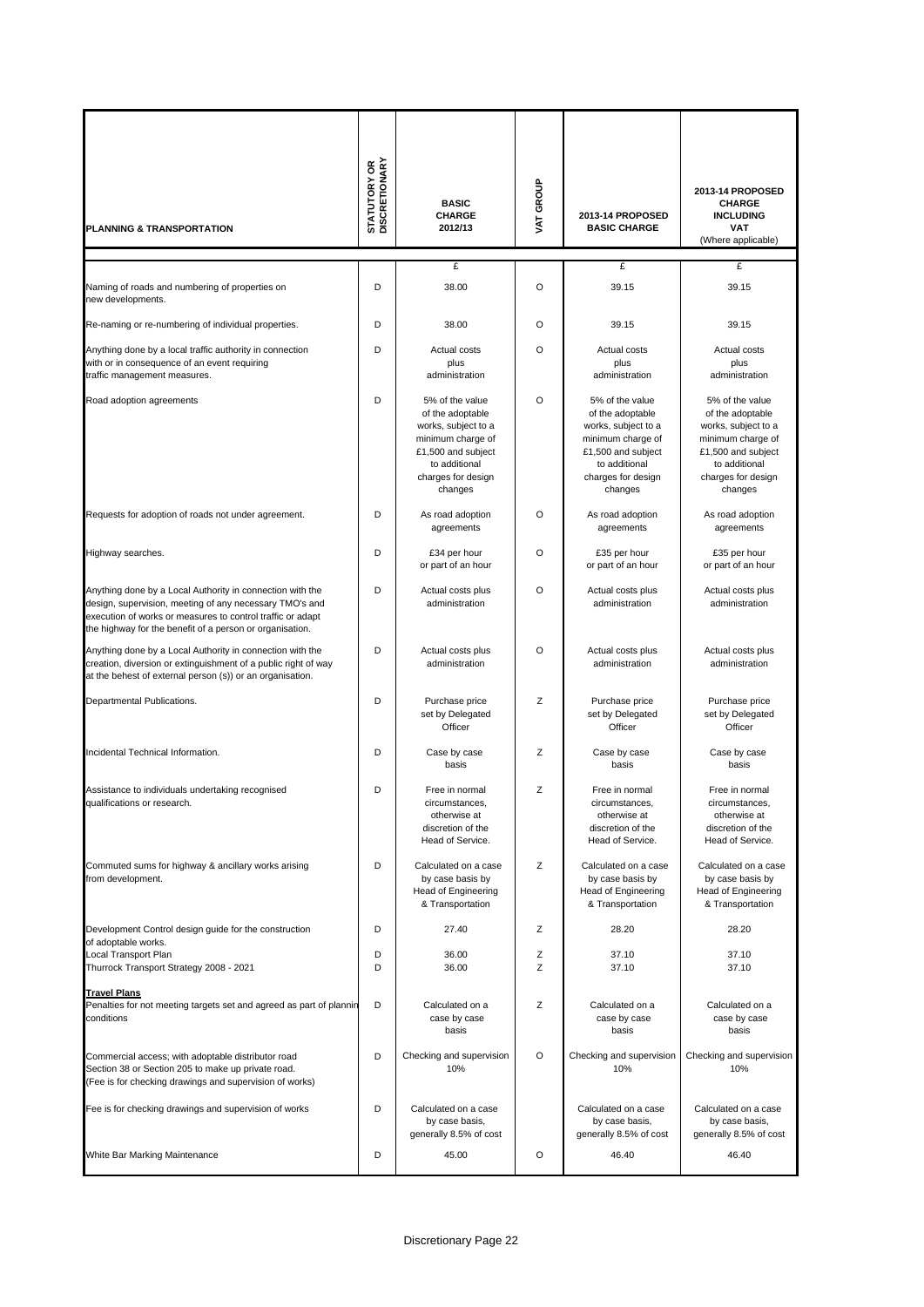| <b>PLANNING &amp; TRANSPORTATION</b>                                                                                                                                                                                                                                                                                                                                                                                                                                                                                                                                                                                                                                                                                                                                                                                                                                                                                                                                                                                                                                                                                                                                                                                                                                                                                                                                                                                                                                                                                                                                                                                                                                                                                                                                                                                                                                                                                                                                                                                                                                                                                                                                                                                                                                                                                                          | <b>STATUTORY OR<br/>DISCRETIONARY</b>                                                                                                                                                                                                        | <b>BASIC</b><br><b>CHARGE</b><br>2012/13                                                                                                                                                                                                                                                                                                                                                          | VAT GROUP                                                                                                                                                                                                                                    | 2013-14<br><b>PROPOSED</b><br><b>BASIC CHARGE</b>                                                                                                                                                                                                                                                                                                                                             | 2013-14 PROPOSED<br><b>CHARGE</b><br><b>INCLUDING</b><br><b>VAT</b><br>(Where applicable)                                                                                                                                                                                                                                                                                                         |
|-----------------------------------------------------------------------------------------------------------------------------------------------------------------------------------------------------------------------------------------------------------------------------------------------------------------------------------------------------------------------------------------------------------------------------------------------------------------------------------------------------------------------------------------------------------------------------------------------------------------------------------------------------------------------------------------------------------------------------------------------------------------------------------------------------------------------------------------------------------------------------------------------------------------------------------------------------------------------------------------------------------------------------------------------------------------------------------------------------------------------------------------------------------------------------------------------------------------------------------------------------------------------------------------------------------------------------------------------------------------------------------------------------------------------------------------------------------------------------------------------------------------------------------------------------------------------------------------------------------------------------------------------------------------------------------------------------------------------------------------------------------------------------------------------------------------------------------------------------------------------------------------------------------------------------------------------------------------------------------------------------------------------------------------------------------------------------------------------------------------------------------------------------------------------------------------------------------------------------------------------------------------------------------------------------------------------------------------------|----------------------------------------------------------------------------------------------------------------------------------------------------------------------------------------------------------------------------------------------|---------------------------------------------------------------------------------------------------------------------------------------------------------------------------------------------------------------------------------------------------------------------------------------------------------------------------------------------------------------------------------------------------|----------------------------------------------------------------------------------------------------------------------------------------------------------------------------------------------------------------------------------------------|-----------------------------------------------------------------------------------------------------------------------------------------------------------------------------------------------------------------------------------------------------------------------------------------------------------------------------------------------------------------------------------------------|---------------------------------------------------------------------------------------------------------------------------------------------------------------------------------------------------------------------------------------------------------------------------------------------------------------------------------------------------------------------------------------------------|
|                                                                                                                                                                                                                                                                                                                                                                                                                                                                                                                                                                                                                                                                                                                                                                                                                                                                                                                                                                                                                                                                                                                                                                                                                                                                                                                                                                                                                                                                                                                                                                                                                                                                                                                                                                                                                                                                                                                                                                                                                                                                                                                                                                                                                                                                                                                                               |                                                                                                                                                                                                                                              | £                                                                                                                                                                                                                                                                                                                                                                                                 |                                                                                                                                                                                                                                              | £                                                                                                                                                                                                                                                                                                                                                                                             | £                                                                                                                                                                                                                                                                                                                                                                                                 |
| COPIES OF DECISIONS AND ORDNANCE SURVEY<br>Fees per copy:                                                                                                                                                                                                                                                                                                                                                                                                                                                                                                                                                                                                                                                                                                                                                                                                                                                                                                                                                                                                                                                                                                                                                                                                                                                                                                                                                                                                                                                                                                                                                                                                                                                                                                                                                                                                                                                                                                                                                                                                                                                                                                                                                                                                                                                                                     |                                                                                                                                                                                                                                              |                                                                                                                                                                                                                                                                                                                                                                                                   |                                                                                                                                                                                                                                              |                                                                                                                                                                                                                                                                                                                                                                                               |                                                                                                                                                                                                                                                                                                                                                                                                   |
| 1 copy                                                                                                                                                                                                                                                                                                                                                                                                                                                                                                                                                                                                                                                                                                                                                                                                                                                                                                                                                                                                                                                                                                                                                                                                                                                                                                                                                                                                                                                                                                                                                                                                                                                                                                                                                                                                                                                                                                                                                                                                                                                                                                                                                                                                                                                                                                                                        | D                                                                                                                                                                                                                                            | 12.26                                                                                                                                                                                                                                                                                                                                                                                             | S                                                                                                                                                                                                                                            | 12.63                                                                                                                                                                                                                                                                                                                                                                                         | 15.15                                                                                                                                                                                                                                                                                                                                                                                             |
| PLANNING APPLICATION PUBLICITY LIST                                                                                                                                                                                                                                                                                                                                                                                                                                                                                                                                                                                                                                                                                                                                                                                                                                                                                                                                                                                                                                                                                                                                                                                                                                                                                                                                                                                                                                                                                                                                                                                                                                                                                                                                                                                                                                                                                                                                                                                                                                                                                                                                                                                                                                                                                                           |                                                                                                                                                                                                                                              |                                                                                                                                                                                                                                                                                                                                                                                                   |                                                                                                                                                                                                                                              |                                                                                                                                                                                                                                                                                                                                                                                               |                                                                                                                                                                                                                                                                                                                                                                                                   |
| Per annum<br>Per copy                                                                                                                                                                                                                                                                                                                                                                                                                                                                                                                                                                                                                                                                                                                                                                                                                                                                                                                                                                                                                                                                                                                                                                                                                                                                                                                                                                                                                                                                                                                                                                                                                                                                                                                                                                                                                                                                                                                                                                                                                                                                                                                                                                                                                                                                                                                         | D<br>D                                                                                                                                                                                                                                       | 111.90<br>4.55                                                                                                                                                                                                                                                                                                                                                                                    | Z<br>Z                                                                                                                                                                                                                                       | 115.25<br>4.70                                                                                                                                                                                                                                                                                                                                                                                | 115.25<br>4.70                                                                                                                                                                                                                                                                                                                                                                                    |
|                                                                                                                                                                                                                                                                                                                                                                                                                                                                                                                                                                                                                                                                                                                                                                                                                                                                                                                                                                                                                                                                                                                                                                                                                                                                                                                                                                                                                                                                                                                                                                                                                                                                                                                                                                                                                                                                                                                                                                                                                                                                                                                                                                                                                                                                                                                                               |                                                                                                                                                                                                                                              |                                                                                                                                                                                                                                                                                                                                                                                                   |                                                                                                                                                                                                                                              |                                                                                                                                                                                                                                                                                                                                                                                               |                                                                                                                                                                                                                                                                                                                                                                                                   |
| <b>Local Development Framework and Related Documents</b><br>Pre-Submission Core Strategy and Policies for the Management of<br>Development<br>Statement of Consultation (Reg 25 and 26)<br>Statement of Consultation (Reg 30 (1) (e))<br>Preferred Options Core Strategy and policies for the control of development<br>Strategy<br>Preferred Options Sites Specific Allocations<br>Preferred Options Technical Site Appendices<br>Preferred Options Sites Specific Allocations Reasonable Alternatives<br>Development<br>Issues and Options Site Specific Allocations<br>Issues and Options Site Manual (March 2007)<br>Allocations<br>Issues and Options Site Manual Comments Received on Sites Manual<br>Issues and Options Core Strategy Analysis of Questionnaire Responses<br>Forums<br>Responses<br>Options Scoping Report (November 2005)<br>Sustainability Appraisal Report Non-Technical Summary (July 2006)<br>and Waste Scoping Report (September 2007)<br>Options With HRA (December 2007)<br>Minerals and Waste Scoping Report (September 2007)<br>Submission Draft with HRA (February 1010)<br>Statement of Community Involvement (Adopted 2007)<br><b>Technical Studies</b><br>Employment Study (May 2005)<br>Urban Capacity Study (May 2005)<br>Landscape Capacity Study (March 2005)<br>Community Needs and Open Space Study<br>Infrastructure Deficit Study 2004-2021 (April 2006)<br>Employment Land Review 2007<br>Employment Land Review 2010<br>Waste Arisings and Capacity Study (May 2007)<br>Waste Arisings and Capacity Study Update (September 2009)<br>Retail Study (September 2007) £9.40<br>(oct 07)<br>Climate Change Evidence Base 2008<br>Provision of Facilities for Faith Groups in Thurrock (November 2009)<br>Infrastructure Prioritisation and Implementation Programme (February 2010)<br>Modelling<br>Affordable Housing Viability Assessment (February 2010)<br>Strategic Housing Land Availability Assessment (February 2010) £4.40<br>Assessment of 5-year Housing Supply (March 2010) Free<br>Strategic Flood Risk Assessment Level 1 £3.20<br>Strategic Flood Risk Assessment Level 2 £3.10<br>Water Cycle Study Scoping Report £1.10<br>Water Cycle Study Outline Study £2.80<br>Broad Location Sequential Test (February 2010) £1.80<br>Employment Sites Review (February 2010) £1.00<br>Area | D<br>D<br>D<br>D<br>D<br>D<br>D<br>D<br>D<br>D<br>D<br>D<br>D<br>D<br>D<br>D<br>D<br>D<br>D<br>D<br>D<br>D<br>D<br>D<br>D<br>D<br>D<br>D<br>D<br>D<br>D<br>D<br>D<br>D<br>D<br>D<br>D<br>D<br>D<br>D<br>D<br>D<br>D<br>D<br>D<br>D<br>D<br>D | 6.60<br>5.70<br>1.00<br>9.40<br>32.00<br>3.70<br>17.00<br>Free<br>1.30<br>1.00<br>8.50<br>14.00<br>4.00<br>2.50<br>1.00<br>10.00<br>6.50<br>Free<br>1.40<br>39.00<br>1.50<br>4.20<br>1.20<br>1.40<br>5.50<br>1.20<br>6.70<br>3.20<br>5.50<br>4.70<br>1.80<br>1.50<br>9.40<br>3.30<br>1.00<br>1.20<br>2.50<br>1.10<br>1.20<br>4.40<br>Free<br>3.20<br>3.10<br>1.10<br>2.80<br>1.80<br>1.00<br>1.00 | Z<br>Z<br>Z<br>Z<br>Z<br>Z<br>Z<br>Z<br>Ζ<br>Z<br>Ζ<br>Z<br>Z<br>Z<br>Ζ<br>Z<br>Z<br>Z<br>Z<br>Z<br>Z<br>Ζ<br>Z<br>Z<br>Z<br>Z<br>Ζ<br>Ζ<br>Z<br>Ζ<br>Ζ<br>Ζ<br>Z<br>Ζ<br>Ζ<br>Z<br>Ζ<br>Ζ<br>Ζ<br>Ζ<br>Ζ<br>Ζ<br>Z<br>Ζ<br>Ζ<br>Ζ<br>Ζ<br>Ζ | 6.80<br>5.90<br>1.05<br>9.70<br>33.00<br>3.80<br>17.50<br>Free<br>1.35<br>1.05<br>8.85<br>14.40<br>4.10<br>2.6<br>1.05<br>10.3<br>6.7<br>Free<br>1.45<br>40.2<br>1.55<br>4.30<br>1.25<br>1.45<br>5.70<br>1.25<br>7.00<br>3.30<br>5.70<br>4.80<br>1.85<br>1.55<br>9.70<br>3.40<br>1.05<br>1.25<br>2.60<br>1.15<br>1.25<br>4.50<br>free<br>3.30<br>3.20<br>1.15<br>2.90<br>1:85<br>1.05<br>1.05 | 6.80<br>5.90<br>1.05<br>9.70<br>33.00<br>3.80<br>17.50<br>Free<br>1.35<br>1.05<br>8.85<br>14.40<br>4.10<br>2.60<br>1.05<br>10.30<br>6.70<br>Free<br>1.45<br>40.20<br>1.55<br>4.30<br>1.25<br>1.45<br>5.70<br>1.25<br>7.00<br>3.30<br>5.70<br>4.80<br>1.85<br>1.55<br>9.70<br>3.40<br>1.05<br>1.25<br>2.60<br>1.15<br>1.25<br>4.50<br>free<br>3.30<br>3.20<br>1.15<br>2.90<br>1:35<br>1.05<br>1.05 |
| N.B. These prices (above) are not inclusive of postage & packing<br>charges                                                                                                                                                                                                                                                                                                                                                                                                                                                                                                                                                                                                                                                                                                                                                                                                                                                                                                                                                                                                                                                                                                                                                                                                                                                                                                                                                                                                                                                                                                                                                                                                                                                                                                                                                                                                                                                                                                                                                                                                                                                                                                                                                                                                                                                                   |                                                                                                                                                                                                                                              |                                                                                                                                                                                                                                                                                                                                                                                                   |                                                                                                                                                                                                                                              |                                                                                                                                                                                                                                                                                                                                                                                               |                                                                                                                                                                                                                                                                                                                                                                                                   |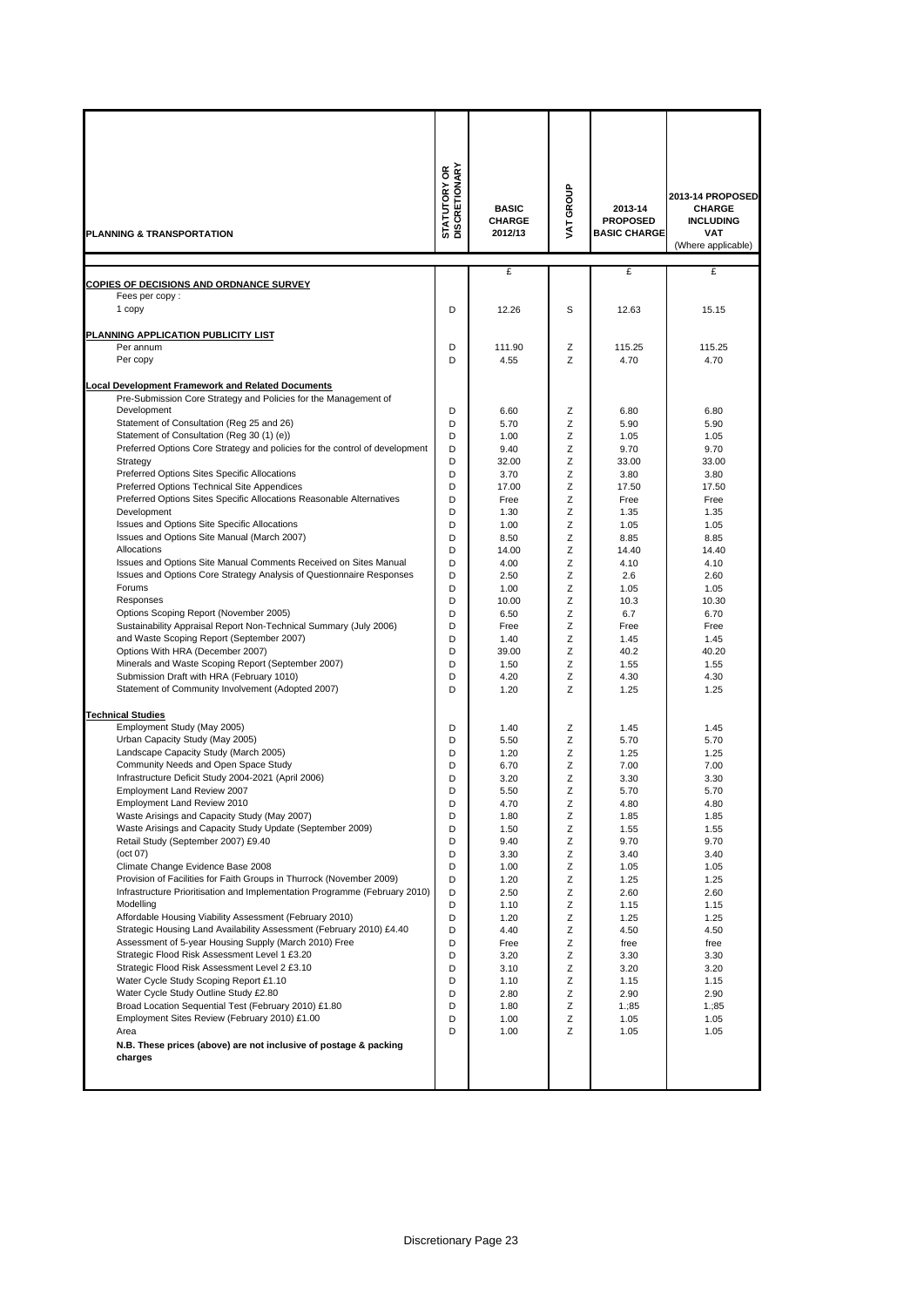| PLANNING & TRANSPORTATION                                                                                                                                                                                                                                                                                                                                                                                                                                                                                                                                                                                                                                                                                                                                                                                                                                                                                                                                                           | <b>STATUTORY OR</b><br>DISCRETIONARY                                    | <b>BASIC</b><br><b>CHARGE</b><br>2012/13                                                                                   | VAT GROUP                                                               | 2013-14<br><b>PROPOSED</b><br><b>BASIC CHARGE</b>                                                                          | 2013-14<br><b>PROPOSED</b><br><b>CHARGE</b><br><b>INCLUDING</b><br><b>VAT</b><br>(Where applicable)                        |
|-------------------------------------------------------------------------------------------------------------------------------------------------------------------------------------------------------------------------------------------------------------------------------------------------------------------------------------------------------------------------------------------------------------------------------------------------------------------------------------------------------------------------------------------------------------------------------------------------------------------------------------------------------------------------------------------------------------------------------------------------------------------------------------------------------------------------------------------------------------------------------------------------------------------------------------------------------------------------------------|-------------------------------------------------------------------------|----------------------------------------------------------------------------------------------------------------------------|-------------------------------------------------------------------------|----------------------------------------------------------------------------------------------------------------------------|----------------------------------------------------------------------------------------------------------------------------|
|                                                                                                                                                                                                                                                                                                                                                                                                                                                                                                                                                                                                                                                                                                                                                                                                                                                                                                                                                                                     |                                                                         | £                                                                                                                          |                                                                         | £                                                                                                                          | £                                                                                                                          |
| Unitary Development Plan and Related Documents                                                                                                                                                                                                                                                                                                                                                                                                                                                                                                                                                                                                                                                                                                                                                                                                                                                                                                                                      |                                                                         |                                                                                                                            |                                                                         |                                                                                                                            |                                                                                                                            |
| Thurrock Borough Local Plan (Adopted version) (1998) £3.00 p&p<br>Thurrock Unitary Development Plan (Deposit version) (28th March 2003) (Text & Map)<br>Thurrock Unitary Development Plan (Deposit version) (28th March 2003) (CD-ROM)<br>Sustainability Appraisal of the Unitary Development Plan (2003) £3.00 p&p<br>Landscape Strategy (SPG) (2003) £1.00 p&p<br>Landscape Character Assessment (SPG) (2003) £1.00 p&p<br>Providing An Accessible Environment (SPG) (2003) £1.00 p&p<br>Playing Pitch Assessment (2003) £3.00 p&p<br>Open Space Audit (2003) £1.00 p&p<br>Retail Study (Completed 2000) (Published 2003) £15.00 p&p<br>Urban Capacity Study (2003) £1.00 p&p<br>CD-ROM of UDP Supporting Documents (2003) £1.00 p&p<br>Thurrock Unitary Development Plan Issues Report (1999) £1.00 p&p<br>Thurrock Council Annual Monitoring Report (2001) £1.00 p&p<br>Thurrock Unitary Development Plan Issues Report Questionnaire: Analysis of<br>Response (1999) £3.00 p&p | D<br>D<br>D<br>D<br>D<br>D<br>D<br>D<br>D<br>D<br>D<br>D<br>D<br>D<br>D | 40.00<br>45.00<br>5.00<br>9.00<br>4.00<br>18.00<br>2.00<br>4.00<br>5.00<br>30.00<br>5.00<br>5.00<br>10.00<br>10.00<br>Free | Ζ<br>Ζ<br>Ζ<br>Z<br>Ζ<br>Z<br>Ζ<br>Ζ<br>Ζ<br>Ζ<br>Ζ<br>Ζ<br>Z<br>Z<br>Z | 41.20<br>46.40<br>5.15<br>9.30<br>4.15<br>18.60<br>2.10<br>4.15<br>5.15<br>30.90<br>5.15<br>5.15<br>10.30<br>10.30<br>Free | 41.20<br>46.40<br>5.15<br>9.30<br>4.15<br>18.60<br>2.10<br>4.15<br>5.15<br>30.90<br>5.15<br>5.15<br>10.30<br>10.30<br>Free |
|                                                                                                                                                                                                                                                                                                                                                                                                                                                                                                                                                                                                                                                                                                                                                                                                                                                                                                                                                                                     |                                                                         |                                                                                                                            |                                                                         |                                                                                                                            |                                                                                                                            |
| <b>Other Planning Publications</b><br>1994 Thurrock Profile (contains socio-economic data from the 1991 Population Census)<br>(a more recent "Profile of Thurrock" has been produced by the Council's<br>Corporate Development Team)<br>1996 Planning and Sustainable Development (booklet)<br>1997 Planning Handbook (3rd edition) Leaflets                                                                                                                                                                                                                                                                                                                                                                                                                                                                                                                                                                                                                                        | D<br>D<br>D                                                             | Free<br>Free<br>Free                                                                                                       | Ζ<br>Ζ<br>Z                                                             | Free<br>Free<br>Free                                                                                                       | Free<br>Free<br>Free                                                                                                       |
| A number of leaflets on Listed Buildings and Conservation Areas as well<br>as Nature Conservation are also available Free of charge. These Include:                                                                                                                                                                                                                                                                                                                                                                                                                                                                                                                                                                                                                                                                                                                                                                                                                                 |                                                                         |                                                                                                                            |                                                                         |                                                                                                                            |                                                                                                                            |
| Conservation Areas in Thurrock<br>East Tilbury Conservation Area<br>West Thurrock Conservation Area<br><b>Purfleet Conservation Area</b><br>Listed Buildings in Thurrock<br><b>Informal Recreation Guide</b><br><b>Riverside Access</b><br><b>Stanford Marshes</b><br>East Tilbury Conservation Area<br>Partnership Scheme<br><b>Bridleways Information Pack</b><br><b>Strategic Planning</b><br><b>Planning Fees</b>                                                                                                                                                                                                                                                                                                                                                                                                                                                                                                                                                               | D<br>D<br>D<br>D<br>D<br>D<br>D<br>D<br>D<br>D<br>D<br>D                | Free<br>Free<br>Free<br>Free<br>Free<br>Free<br>Free<br>Free<br>Free<br>Free<br>Free<br>Free                               | Ζ<br>Ζ<br>Z<br>Ζ<br>Ζ<br>Ζ<br>Ζ<br>Ζ<br>Ζ<br>Z<br>Z<br>Z                | Free<br>Free<br>Free<br>Free<br>Free<br>Free<br>Free<br>Free<br>Free<br>Free<br>Free<br>Free                               | Free<br>Free<br>Free<br>Free<br>Free<br>Free<br>Free<br>Free<br>Free<br>Free<br>Free<br>Free                               |
| Planning fees are listed separately on the Thurrock Council<br>Website                                                                                                                                                                                                                                                                                                                                                                                                                                                                                                                                                                                                                                                                                                                                                                                                                                                                                                              |                                                                         |                                                                                                                            | z                                                                       |                                                                                                                            |                                                                                                                            |
| <b>BUILDING CONTROL</b>                                                                                                                                                                                                                                                                                                                                                                                                                                                                                                                                                                                                                                                                                                                                                                                                                                                                                                                                                             |                                                                         |                                                                                                                            |                                                                         |                                                                                                                            |                                                                                                                            |
| Upon Application with the Thurrock Council Building Control<br>Department                                                                                                                                                                                                                                                                                                                                                                                                                                                                                                                                                                                                                                                                                                                                                                                                                                                                                                           |                                                                         |                                                                                                                            | Ζ                                                                       |                                                                                                                            |                                                                                                                            |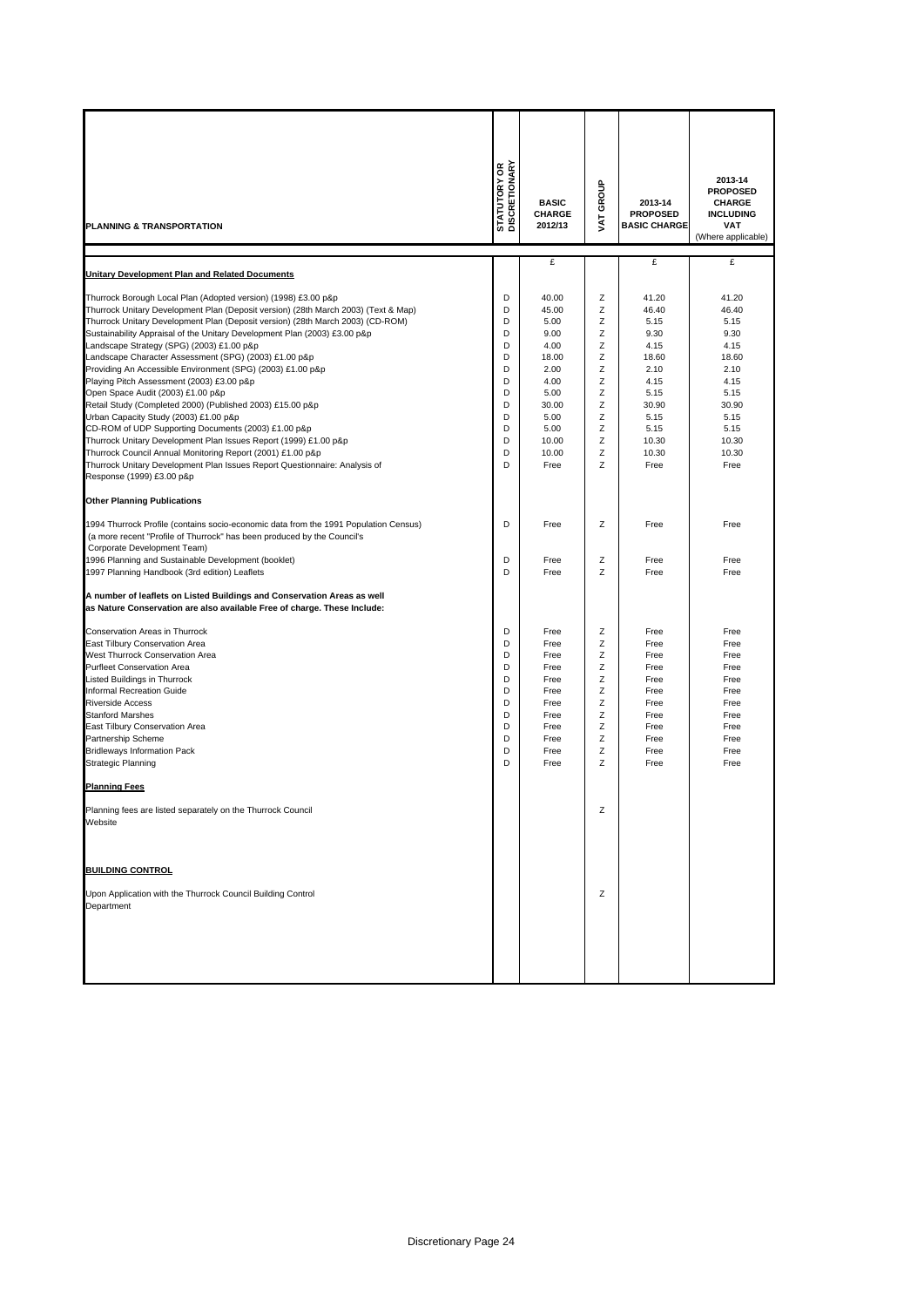| <b>ENVIRONMENTAL SERVICES</b>                                                                                                                                                                                                                                                                                                                                                                                                                                                                                                                                                                                                                           | <b>STATUTORY OR<br/>DISCRETIONARY</b> | <b>BASIC</b><br><b>CHARGE</b><br>2012/13 | VAT GROUP        | 2013-14<br><b>PROPOSED BASIC</b><br><b>CHARGE</b> | 2013-14<br><b>PROPOSED</b><br><b>CHARGE</b><br><b>INCLUDING</b><br><b>VAT</b><br>(Where applicable) |
|---------------------------------------------------------------------------------------------------------------------------------------------------------------------------------------------------------------------------------------------------------------------------------------------------------------------------------------------------------------------------------------------------------------------------------------------------------------------------------------------------------------------------------------------------------------------------------------------------------------------------------------------------------|---------------------------------------|------------------------------------------|------------------|---------------------------------------------------|-----------------------------------------------------------------------------------------------------|
|                                                                                                                                                                                                                                                                                                                                                                                                                                                                                                                                                                                                                                                         |                                       | £                                        |                  | £                                                 | £                                                                                                   |
| <b>BURIAL GROUNDS</b><br>Burial fees, payments and sums set out below apply where the<br>person to be interred or in respect of whom the right is granted<br>is, or immediately before their death was a resident of the<br>Borough of Thurrock or, in the case of a stillborn child, where the<br>parents (or one of them) are, or at the time of the interment<br>were such residents.<br>In all other cases, the fees, payments and sums will be doubled<br>except that those set out in Parts 1 & 3 will not be doubled<br>where the exclusive right of burial in the grave in question was<br>acquired at the single set fee as set out in Part 1C |                                       |                                          |                  |                                                   |                                                                                                     |
| PART 1 INTERMENT                                                                                                                                                                                                                                                                                                                                                                                                                                                                                                                                                                                                                                        |                                       |                                          |                  |                                                   |                                                                                                     |
| A. In a grave<br>1.Stillborn child - or not exceeding 16 years<br>2. Cremated remains of stillborn child or not exceeding 16 years<br>3. Persons exceeding 16 years<br>4. Cremated remains in full size grave purchased prior to<br>cremated remains sections being made available.                                                                                                                                                                                                                                                                                                                                                                     | D<br>D<br>D<br>D                      | 132.00<br>132.00<br>434.00<br>258.00     | E<br>E<br>Ε<br>E | 136.00<br>136.00<br>520.00<br>266.00              | 136.00<br>136.00<br>520.00<br>266.00                                                                |
| B. Exclusive Right of Burial (Including registration)                                                                                                                                                                                                                                                                                                                                                                                                                                                                                                                                                                                                   |                                       |                                          |                  |                                                   |                                                                                                     |
| In a full size grave                                                                                                                                                                                                                                                                                                                                                                                                                                                                                                                                                                                                                                    | D                                     | 480.00                                   | E                | 528.00                                            | 528.00                                                                                              |
| In a child's size grave                                                                                                                                                                                                                                                                                                                                                                                                                                                                                                                                                                                                                                 | D                                     | 243.00                                   | E                | 291.00                                            | 291.00                                                                                              |
| PART <sub>2</sub><br>A. Memorial Gardens Section<br>1. Includes plaque for 7 years & loose interment of ashes<br>2. Erection of memorial plaque only for 7 years (no ashes to inter)<br>3. Renewal of 7 year subscription:                                                                                                                                                                                                                                                                                                                                                                                                                              | D<br>D                                | 121.00<br>97.00                          | Ε<br>E           | 125.00<br>100.00                                  | 125.00<br>100.00                                                                                    |
| with existing plaque<br>with replacement plaque<br>4. Additional interment of ashes and replacement plaque                                                                                                                                                                                                                                                                                                                                                                                                                                                                                                                                              | D<br>D                                | 76.00<br>98.00                           | E<br>E           | 78.00<br>101.00                                   | 78.00<br>101.00                                                                                     |
| for further 7 years where original subscription has<br>more than 4 years to run<br>less than 4 years to run                                                                                                                                                                                                                                                                                                                                                                                                                                                                                                                                             | D<br>D                                | 75.00<br>120.00                          | Ε<br>E           | 77.00<br>124.00                                   | 77.00<br>124.00                                                                                     |
| <b>B. Cremated Remains Section</b><br>1. Exclusive Right of Burial for a forty year period (includes<br>registration and right to erect memorial)                                                                                                                                                                                                                                                                                                                                                                                                                                                                                                       | D                                     | 184.00                                   | E                | 190.00                                            | 190.00                                                                                              |
| 2. Interment of Ashes                                                                                                                                                                                                                                                                                                                                                                                                                                                                                                                                                                                                                                   | D                                     | 184.00                                   | Ε                | 190.00                                            | 190.00                                                                                              |
| 3.Additional inscription on headstone                                                                                                                                                                                                                                                                                                                                                                                                                                                                                                                                                                                                                   | D                                     | 34.00                                    | E                | 41.00                                             | 41.00                                                                                               |
| PART 3 - MONUMENTS, GRAVESTONES, TABLETS &<br>MONUMENTAL INSCRIPTIONS<br>A. For the right to erect or place on a grave in respect of which<br>exclusive right of burial has been granted, a monument,<br>gravestone or tablets. (Excluding cremated remains section)<br>B. For the right to erect or place on a grave in respect of which                                                                                                                                                                                                                                                                                                               | D                                     | 107.00                                   | Ε                | 110.00                                            | 110.00                                                                                              |
| an exclusive right of burial has not been granted:<br>a tablet not exceeding 20" x 18" x 6" base                                                                                                                                                                                                                                                                                                                                                                                                                                                                                                                                                        | D                                     | 92.00                                    | Ε                | 95.00                                             | 95.00                                                                                               |
| The fees indicated for Part 3 include the first inscription.                                                                                                                                                                                                                                                                                                                                                                                                                                                                                                                                                                                            |                                       |                                          |                  |                                                   |                                                                                                     |
| For each inscription after the first.                                                                                                                                                                                                                                                                                                                                                                                                                                                                                                                                                                                                                   | D                                     | 36.00                                    | Ε                | 41.00                                             | 41.00                                                                                               |
| PART 4 - OTHER BURIAL FEES<br>1. Transfer of grant of exclusive right of burial<br>Fee for registering the transfer and endorsing the deed<br>2. Maintenance: (Purchased graves only - not lawn section)<br>(a) Annual fee 1st April to 31st March per grave space<br>(b) Five year period per grave space                                                                                                                                                                                                                                                                                                                                              | D<br>D<br>D                           | 43.00<br>53.34<br>196.66                 | Ε<br>S<br>S      | 44.00<br>55.00<br>203.30                          | 44.00<br>66.00<br>244.00                                                                            |
|                                                                                                                                                                                                                                                                                                                                                                                                                                                                                                                                                                                                                                                         |                                       |                                          |                  |                                                   |                                                                                                     |
| 3. Memorial tree -includes provision of a plaque for a 10 year period<br>(a) Memorial Tree as above + interment of ashes<br>(maximum 2 sets of ashes per tree)                                                                                                                                                                                                                                                                                                                                                                                                                                                                                          | D                                     | 133.34                                   | S                | 200.00                                            | 240.00                                                                                              |
| Purchase of tree, plaque and interment of 1st set of ashes<br>(b) Interment of 2nd set of ashes<br>4. Administration charge for searches                                                                                                                                                                                                                                                                                                                                                                                                                                                                                                                | D<br>D<br>D                           | 150.00<br>40.00<br>19.16                 | S<br>S<br>S      | 490.00<br>190.00<br>20.00                         | 588.00<br>228.00<br>24.00                                                                           |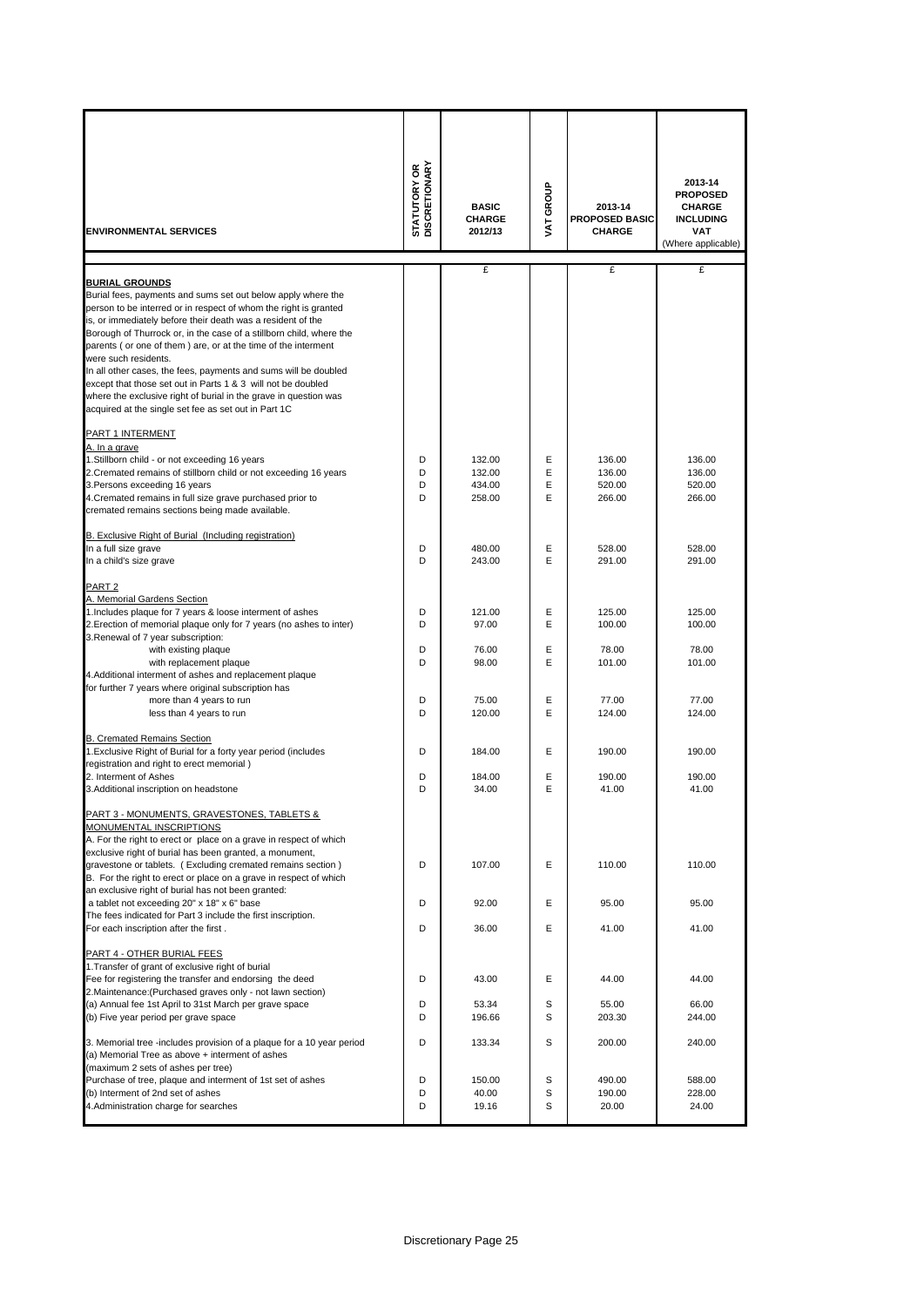| <b>ENVIRONMENTAL SERVICES</b>                                                                                                                                                                    | <b>STATUTORY OR<br/>DISCRETIONARY</b> | <b>BASIC</b><br>CHARGE<br>2012/13                               | VAT GROUP        | 2013-14<br><b>PROPOSED BASIC</b><br>CHARGE                      | 2013-14<br><b>PROPOSED</b><br><b>CHARGE</b><br><b>INCLUDING</b><br><b>VAT</b><br>(Where applicable) |
|--------------------------------------------------------------------------------------------------------------------------------------------------------------------------------------------------|---------------------------------------|-----------------------------------------------------------------|------------------|-----------------------------------------------------------------|-----------------------------------------------------------------------------------------------------|
|                                                                                                                                                                                                  |                                       | £                                                               |                  | £                                                               | £                                                                                                   |
| <b>GRAYS BEACH</b><br><b>ACTIVITIES</b><br>Bouncy Castle (per 10 minutes)<br>Water Features (per 30 minutes)                                                                                     | D<br>D                                | 0.58<br>0.83                                                    | S<br>S           | 0.70<br>1.00                                                    | 0.84<br>1.2                                                                                         |
| COMMUNITY ROOM - CAFÉ BUILDING<br>Hire per hour (Minimum 1 hour Maximum 5 hours)<br>9% insurance cost on hire charge for non - commercial groups                                                 | D                                     | 7.80                                                            | Ε                | 8.00                                                            | 8.00                                                                                                |
| <b>Trade Waste Charges</b><br>Bin Size (per lift)                                                                                                                                                |                                       |                                                                 |                  |                                                                 |                                                                                                     |
| 240 refuse                                                                                                                                                                                       | D                                     | 4.50                                                            | O                | Negotiable                                                      | Negotiable                                                                                          |
| 240 recycling                                                                                                                                                                                    | D                                     | 3.50                                                            | O                | Negotiable                                                      | Negotiable                                                                                          |
| 1100 refuse                                                                                                                                                                                      | D                                     | 11.00                                                           | $\circ$          | Negotiable                                                      | Negotiable                                                                                          |
| 1100 recycling                                                                                                                                                                                   | D                                     | 10.00                                                           | O                | Negotiable                                                      | Negotiable                                                                                          |
| <b>Bulky Waste Collections</b>                                                                                                                                                                   |                                       |                                                                 |                  |                                                                 |                                                                                                     |
| 1 to 3 items                                                                                                                                                                                     | D                                     | 21.67                                                           | S                | 22.32                                                           | 26.80                                                                                               |
| 4+ Item - Negotiable                                                                                                                                                                             | D                                     | Negotiable                                                      | S                | Negotiable                                                      | Negotiable                                                                                          |
| <b>Council Managed Allotments</b><br>1 x 10 rod plot<br>1 x 5 rod (1/2 size plot)                                                                                                                | D<br>D                                | 86.00<br>43.00                                                  | Ε<br>E           | 89.00<br>44.00                                                  | 89.00<br>44.00                                                                                      |
| Senior Citizens receive 15% discount<br>Blue Badge Holders receive 15% discount                                                                                                                  |                                       |                                                                 |                  |                                                                 |                                                                                                     |
| RANGER GUIDED EVENTS<br>Santa in the Woods                                                                                                                                                       | D                                     | 12.00                                                           | E                | 12.50                                                           | 12.50                                                                                               |
| STANLEY LAZELL MEMORIAL HALL<br><b>Dell Road</b><br>1. Whole Hall hire Weekends<br>2. Whole Hall hire Weekdays<br>3. Hire of Small Meeting Room<br>4. Senior Citizens / Charitable Organisations | D<br>D<br>D<br>D                      | 26.60 per hour<br>15.60 per hour<br>6.60 per hour<br>Negotiable | Ε<br>E<br>Е<br>E | 27.40 per hour<br>16.00 per hour<br>6.80 per hour<br>Negotiable | 27.40 per hour<br>16.00 per hour<br>6.80 per hour<br>Negotiable                                     |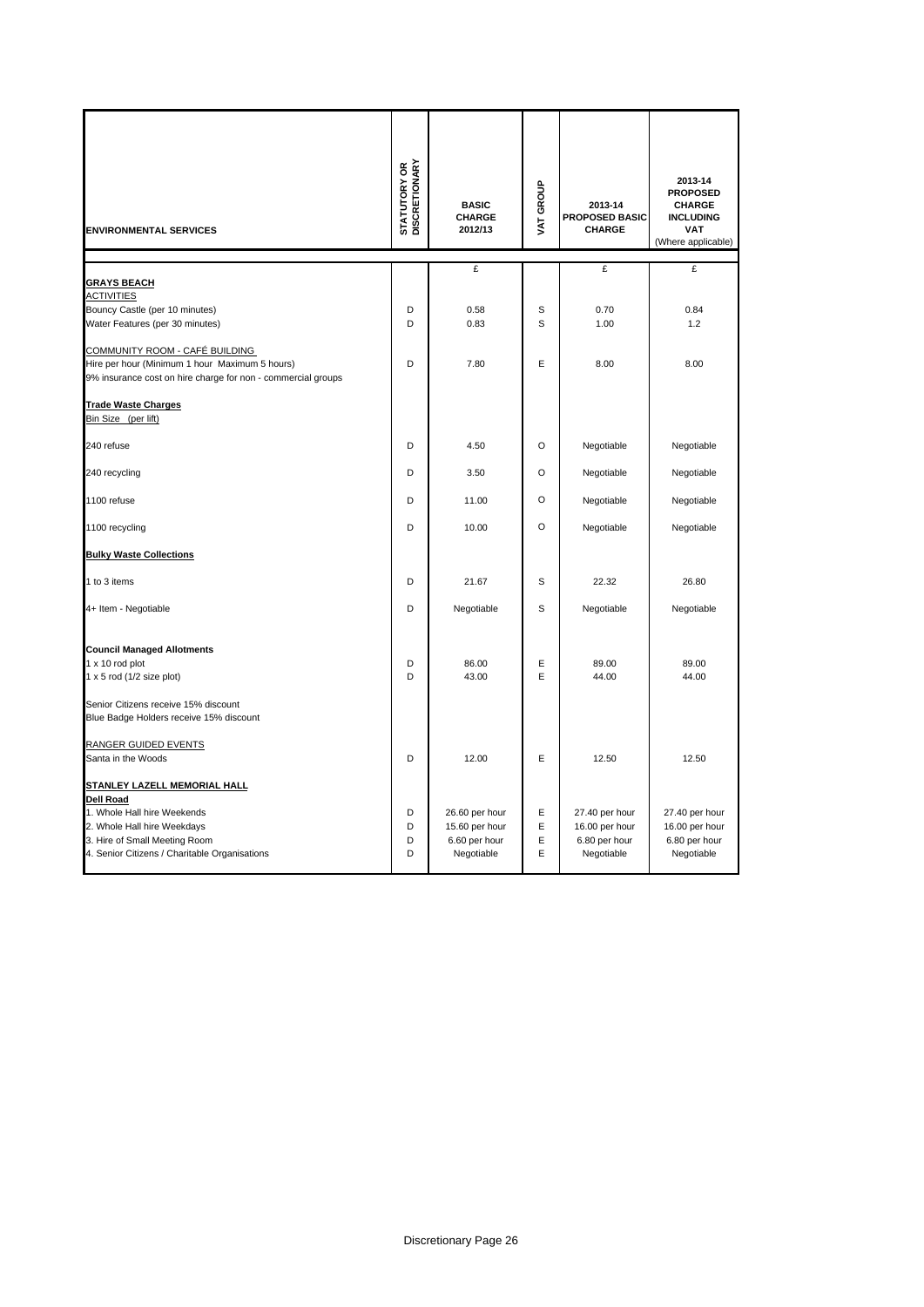|                                                                                   | <b>ENVIRONMENTAL SERVICES</b>                                                                                                                                                                                                                                                                                                                                                                                                                                                                                                                                                                                                                                                                                                                                                                                                                                                                                                                                                                                                                                                                                                                                                                                                                                                                                                                                                                                                                                                                                                                                                                                       | STATUTORY OR<br>DISCRETIONARY                                                                         | <b>BASIC</b><br>CHARGE<br>2012/13                                                                                                                                                            | GROUP<br>TAV                                                                                               | 2013-14<br><b>PROPOSED</b><br><b>BASIC</b><br><b>CHARGE</b>                                                                                                                                             | 2013-14<br><b>PROPOSED</b><br><b>CHARGE</b><br><b>INCLUDING</b><br><b>VAT</b><br>(Where applicable)                                                                                                       |
|-----------------------------------------------------------------------------------|---------------------------------------------------------------------------------------------------------------------------------------------------------------------------------------------------------------------------------------------------------------------------------------------------------------------------------------------------------------------------------------------------------------------------------------------------------------------------------------------------------------------------------------------------------------------------------------------------------------------------------------------------------------------------------------------------------------------------------------------------------------------------------------------------------------------------------------------------------------------------------------------------------------------------------------------------------------------------------------------------------------------------------------------------------------------------------------------------------------------------------------------------------------------------------------------------------------------------------------------------------------------------------------------------------------------------------------------------------------------------------------------------------------------------------------------------------------------------------------------------------------------------------------------------------------------------------------------------------------------|-------------------------------------------------------------------------------------------------------|----------------------------------------------------------------------------------------------------------------------------------------------------------------------------------------------|------------------------------------------------------------------------------------------------------------|---------------------------------------------------------------------------------------------------------------------------------------------------------------------------------------------------------|-----------------------------------------------------------------------------------------------------------------------------------------------------------------------------------------------------------|
|                                                                                   |                                                                                                                                                                                                                                                                                                                                                                                                                                                                                                                                                                                                                                                                                                                                                                                                                                                                                                                                                                                                                                                                                                                                                                                                                                                                                                                                                                                                                                                                                                                                                                                                                     |                                                                                                       |                                                                                                                                                                                              |                                                                                                            |                                                                                                                                                                                                         |                                                                                                                                                                                                           |
| <b>PARKS</b><br><b>FOOTBALL</b><br><b>RUGBY</b><br><b>CRICKET</b><br><b>BOWLS</b> | Block booking Sat or Sun with Changing Facilities per match -Adults<br>Block booking Sat or Sun without Changing Facilities per match - Adults<br>Block booking Sat or Sun with Changing Facilities per match U21's<br>Block booking Sat or Sun without Changing Facilities per match U21's<br>Block booking Sat or Sun without Changing Facilities per match U11 to U18's (9 x 9)<br>Block booking Sat or Sun without Changing Facilities per match U11 to U18's (11 x 11)<br>Block booking Sat without Changing Facilities per match Scouts<br>Block booking Sat without Changing Facilities per match Cubs<br>Block booking Sat or Sun without Changing Facilities per match U7's to U10's<br>Sat & Sun with Changing Facilities per match single use charge + vat(See note below)<br>Sat & Sun without Changing Facilities per match single use charge + vat (See note below)<br>Block booking Sat or Sun + Changing Facilities per match - Adults<br>Block booking Sat or Sun - Changing Facilities per match - Adults<br>Block booking Sat or Sun - Changing Facilities per match U13 to U18's<br>Block booking Sat or Sun - Changing Facilities per match U7's to U12's<br>Sat or Sun - Changing Facilities per match single use charge + vat<br>Block booking Sat or Sun + Changing Facilities per match -Adults<br>Block booking Sat or Sun - Changing Facilities per match - Adults<br>Block booking Sat + Changing Facilities per match Youth<br>Sat or sun - Changing facilities per match single use chart + vat<br>Thurrock Bowls Assoc - exclusive use of 8 greens<br>Under 60<br>Over <sub>60</sub> | D<br>D<br>D<br>D<br>D<br>D<br>D<br>D<br>D<br>D<br>D<br>D<br>D<br>D<br>D<br>D<br>D<br>D<br>D<br>D<br>D | £<br>55.40<br>49.10<br>46.80<br>41.80<br>0.05<br>33.40<br>25.10<br>5.40<br>5.40<br>88.20<br>85.60<br>47.10<br>52.60<br>31.60<br>5.40<br>85.60<br>62.10<br>56.70<br>34.50<br>128.40<br>103.80 | Е<br>E<br>Ε<br>Ε<br>Ε<br>Ε<br>Ε<br>Ε<br>E<br>s<br>S<br>Е<br>Ε<br>E<br>Е<br>S<br>Е<br>Ε<br>Ε<br>s<br>E<br>E | £<br>59.00<br>53.00<br>50.00<br>44.00<br>31.00<br>35.00<br>27.00<br>5.50<br>5.50<br>101.00<br>96.00<br>53.00<br>59.00<br>35.00<br>5.50<br>96.00<br>70.00<br>64.00<br>38.00<br>77.00<br>136.00<br>110.00 | £<br>59.00<br>53.00<br>50.00<br>44.00<br>31.00<br>35.00<br>27.00<br>5.50<br>5.50<br>121.20<br>115.20<br>53.00<br>59.00<br>35.00<br>5.50<br>115.20<br>70.00<br>64.00<br>38.00<br>92.40<br>136.00<br>110.00 |
|                                                                                   | Under 18                                                                                                                                                                                                                                                                                                                                                                                                                                                                                                                                                                                                                                                                                                                                                                                                                                                                                                                                                                                                                                                                                                                                                                                                                                                                                                                                                                                                                                                                                                                                                                                                            | D                                                                                                     | 64.20                                                                                                                                                                                        | E                                                                                                          | 64.00                                                                                                                                                                                                   | 64.00                                                                                                                                                                                                     |
| <b>TENNIS</b><br>VAT<br>are met.<br>or more than 14 days.<br>e.g. pitch flooded.  | Orsett Court Per hour<br>Short term lets of sports facilities are normally standard<br>rated but are exempt from Value Added Tax if the facility is let for<br>a series of short periods provided all the following conditions<br>(a) The series must be of 10 or more periods. Usually 16.<br>(b) Each period must be for playing the same sport or activity and<br>must be in the same place.<br>(c) The interval between each period must not be less than 1 day<br>(d) There must be clear evidence of the existence of a written<br>agreement for the series of lets, including evidence of payment in<br>full for the series, whether or not the right to use the facility is<br>actually exercised on a particular occasion.<br>NOTE: This condition would not be breached if a refund is given<br>because a facility is not available for use on a booked date<br>(e) The let must be made to a school, a club or an association.<br>(f) The hirer must in all cases have exclusive use of the facility.<br>NOTE * Denotes surcharge for every participating non - member                                                                                                                                                                                                                                                                                                                                                                                                                                                                                                                                   | D                                                                                                     | 2.00                                                                                                                                                                                         | E                                                                                                          | 2.00                                                                                                                                                                                                    | 2.00                                                                                                                                                                                                      |
| School Visits - per child                                                         | <b>LANGDON HILLS COUNTRY PARK</b>                                                                                                                                                                                                                                                                                                                                                                                                                                                                                                                                                                                                                                                                                                                                                                                                                                                                                                                                                                                                                                                                                                                                                                                                                                                                                                                                                                                                                                                                                                                                                                                   | D                                                                                                     | 3.00                                                                                                                                                                                         | Е                                                                                                          | 3.00                                                                                                                                                                                                    | 3.00                                                                                                                                                                                                      |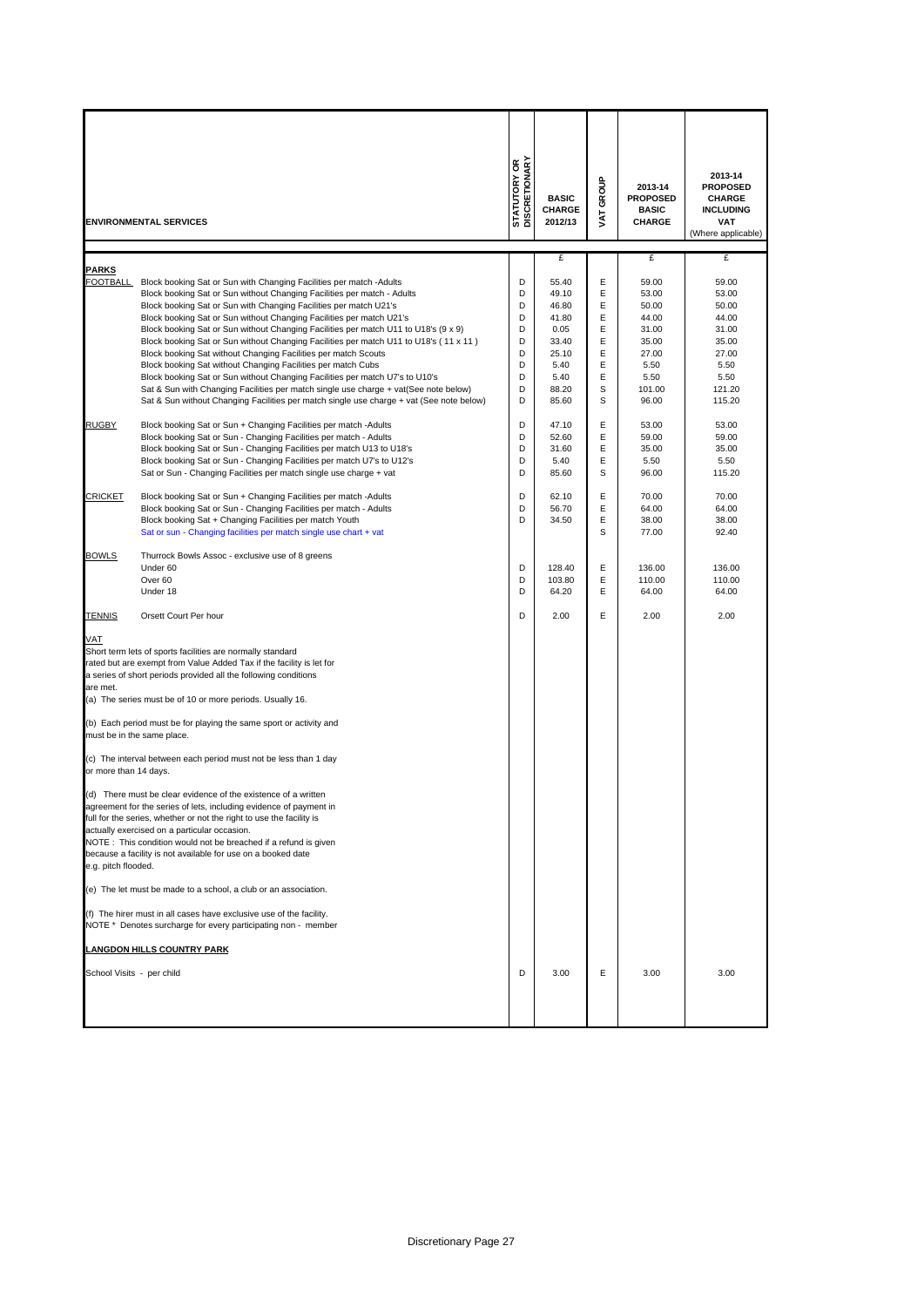|                                                        |                                                                                       | <b>STATUTORY OR<br/>DISCRETIONARY</b> |                   |           |                     |                    |
|--------------------------------------------------------|---------------------------------------------------------------------------------------|---------------------------------------|-------------------|-----------|---------------------|--------------------|
|                                                        |                                                                                       |                                       |                   | VAT GROUP |                     | 2013-14 PROPOSED   |
|                                                        |                                                                                       |                                       | <b>BASIC</b>      |           |                     | <b>CHARGE</b>      |
|                                                        |                                                                                       |                                       | <b>CHARGE</b>     |           | 2013-14 PROPOSED    | <b>INCLUDING</b>   |
|                                                        | <b>Childrens Care and Targeted Outcomes</b>                                           |                                       | 2012/13           |           | <b>BASIC CHARGE</b> | <b>VAT</b>         |
|                                                        |                                                                                       |                                       |                   |           |                     | (Where applicable) |
|                                                        |                                                                                       |                                       | £                 |           | £                   | £                  |
| <b>Culver Centre</b>                                   |                                                                                       |                                       |                   |           |                     |                    |
| <b>Weekday Bookings</b>                                |                                                                                       |                                       |                   |           |                     |                    |
|                                                        | Band A: Thurrock Council Schools, Charitable                                          |                                       |                   |           |                     |                    |
|                                                        | Organisations                                                                         |                                       |                   | Ε         |                     |                    |
| Per day                                                | Large Room<br>Medium Room                                                             | D<br>D                                | 125.00<br>110.00  | E         | 130.00<br>114.00    | 130.00<br>114.00   |
|                                                        | Small Room                                                                            | D                                     | 85.00             | E         | 88.00               | 88.00              |
|                                                        | Main Hall                                                                             | D                                     | 200.00            | Ε         | 206.00              | 206.00             |
| Per Session                                            | Large Room                                                                            | D                                     | 85.00             | E         | 87.00               | 87.00              |
|                                                        | Medium Room                                                                           | D                                     | 70.00             | E         | 72.00               | 72.00              |
|                                                        | Small Room                                                                            | D                                     | 60.00             | Ε         | 62.00               | 62.00              |
|                                                        | Main Hall                                                                             | D                                     | 125.00            | E         | 130.00              | 130.00             |
|                                                        |                                                                                       |                                       |                   |           |                     |                    |
| Hire of Equipment                                      |                                                                                       |                                       |                   |           |                     |                    |
| Full day                                               | TV with video/ DVD                                                                    | D                                     | 10.00             | Ε         | 10.00               | 10.00              |
|                                                        | CD Player                                                                             | D                                     | 10.00             | E         | 10.00               | 10.00              |
|                                                        | Multimedia projector                                                                  | D                                     | 95.00             | E         | 95.00               | 95.00              |
|                                                        | Interactive whiteboard                                                                | D                                     | 95.00             | E         | 95.00               | 95.00              |
|                                                        | PA Sysyem                                                                             | D                                     | 80.00             | E         | 80.00               | 80.00              |
|                                                        | OHP & Screen Included in above charge                                                 | D                                     | Free              | E         | Free                | Free               |
|                                                        | Flipchart and stand Included in above charge                                          | D                                     | Free              | E         | Free                | Free               |
| Per Session                                            | TV with video/ DVD                                                                    | D                                     | 5.00              | Ε         | 5.00                | 5.00               |
|                                                        | CD Player                                                                             | D                                     | 5.00              | E         | 5.00                | 5.00               |
|                                                        | Multimedia projector                                                                  | D                                     | 60.00             | E         | 60.00               | 60.00              |
|                                                        | Interactive whiteboard                                                                | D                                     | 60.00             | E         | 60.00               | 60.00              |
|                                                        | PA Sysyem                                                                             | D                                     | 55.00             | E         | 55.00               | 55.00              |
|                                                        | OHP & Screen Included in above charge                                                 | D                                     | Free              |           | Free                | Free               |
|                                                        | Flipchart and stand Included in above charge                                          | D                                     | Free              |           | Free                | Free               |
| <b>Band B: External Users</b>                          |                                                                                       |                                       |                   |           |                     |                    |
| Per day                                                | Large Room                                                                            | D                                     | 145.00            | S         | 150.00              | 180.00             |
|                                                        | Medium Room                                                                           | D                                     | 125.00            | S         | 128.00              | 153.60             |
|                                                        | Small Room                                                                            | D                                     | 105.00            | S         | 108.00              | 129.60             |
|                                                        | Main Hall                                                                             | D                                     | 210.00            | S         | 216.00              | 259.20             |
| Per Session                                            | Large Room                                                                            | D                                     | 95.00             | S         | 97.00               | 116.40             |
|                                                        | Medium Room                                                                           | D                                     | 85.00             | S         | 87.00               | 104.40             |
|                                                        | Small Room                                                                            | D                                     | 75.00             | S         | 77.00               | 92.40              |
|                                                        | Main Hall                                                                             | D                                     | 130.00            | S         | 134.00              | 160.80             |
|                                                        |                                                                                       |                                       |                   |           |                     |                    |
| Hire of Equipment                                      |                                                                                       |                                       |                   |           |                     |                    |
| Full day                                               | TV with video/ DVD                                                                    | D                                     | 10.00             | S         | 10.00               | 12.00              |
|                                                        | CD Player                                                                             | n                                     | 10.00             | S         | 10.00               | 12.00              |
|                                                        | Multimedia projector                                                                  | D                                     | 95.00             | S         | 95.00               | 114.00             |
|                                                        | Interactive whiteboard                                                                | D                                     | 95.00             | S         | 95.00               | 114.00             |
|                                                        | PA Sysyem                                                                             | D                                     | 80.00             | S<br>S    | 80.00               | 96.00              |
|                                                        | OHP & Screen Included in above charge<br>Flipchart and stand Included in above charge | D<br>D                                | Free              | S         | Free                | Free               |
| Per Session                                            | TV with video/ DVD                                                                    | D                                     | Free              | S         | Free                | Free<br>6.00       |
|                                                        | CD Player                                                                             | D                                     | 5.00<br>5.00      | S         | 5.00<br>5.00        | 6.00               |
|                                                        | Multimedia projector                                                                  | D                                     | 60.00             | S         | 60.00               | 72.00              |
|                                                        | Interactive whiteboard                                                                | D                                     | 60.00             | S         | 60.00               | 72.00              |
|                                                        | PA Sysyem                                                                             | D                                     | 55.00             | S         | 55.00               | 66.00              |
|                                                        | OHP & Screen                                                                          | D                                     | Included in above |           | Included in above   | Included in above  |
|                                                        | Flipchart and stand                                                                   | D                                     | Included in above |           | Included in above   | Included in above  |
|                                                        |                                                                                       |                                       |                   |           |                     |                    |
| <b>Culver Centre</b>                                   |                                                                                       |                                       |                   |           |                     |                    |
| <b>Weekend Bookings External Users</b>                 |                                                                                       |                                       |                   |           |                     |                    |
|                                                        |                                                                                       |                                       |                   |           |                     |                    |
| Any training room per hour<br>Conference Hall per hour |                                                                                       | D<br>D                                | 50.00<br>55.00    | S<br>S    | 52.00<br>57.00      | 62.40<br>68.40     |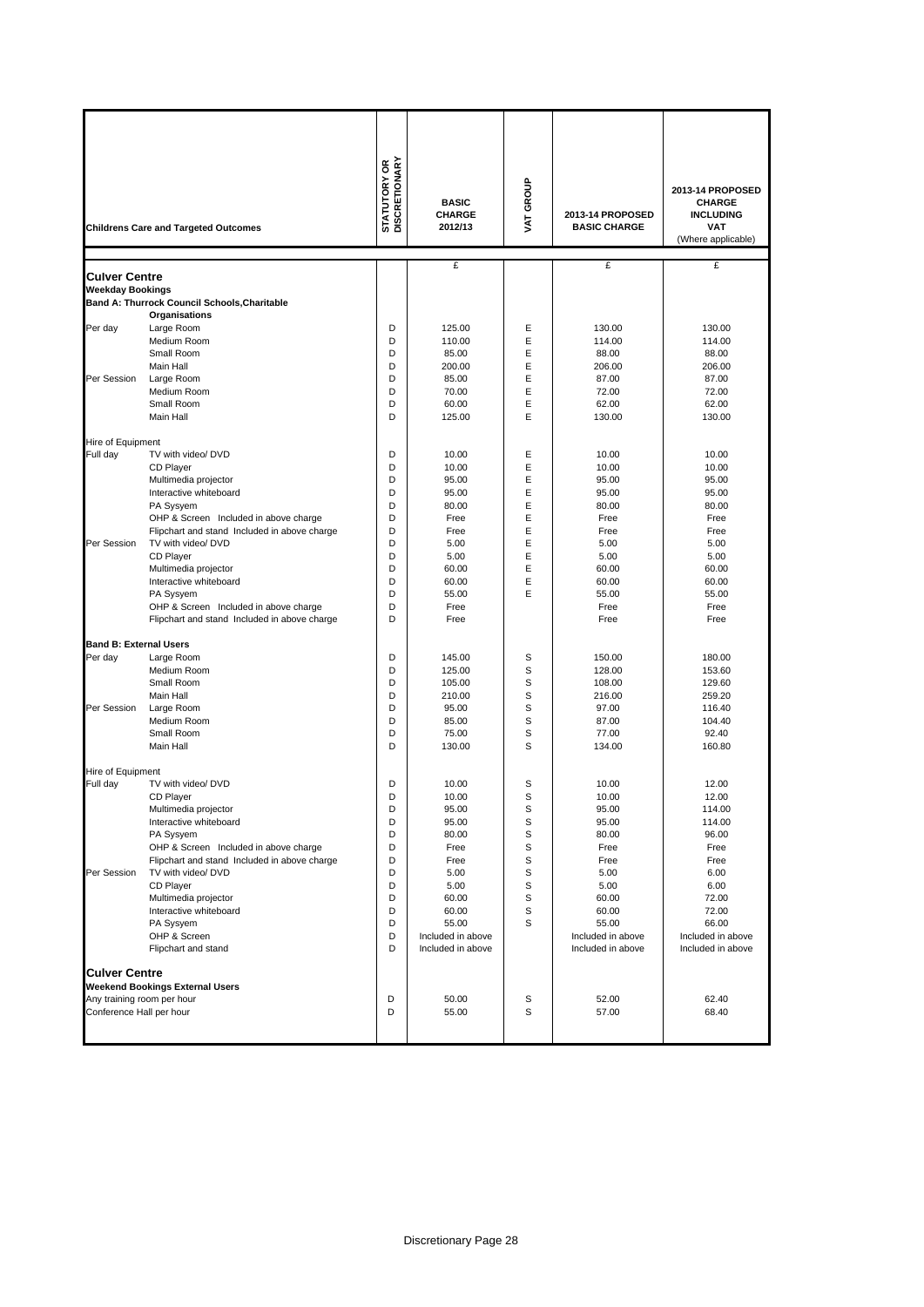| <b>Care and Targeted Outcomes</b>                                                                                                                                                                 | <b>STATUTORY OR<br/>DISCRETIONARY</b> | <b>BASIC</b><br><b>CHARGE</b><br>2012/13 | VAT GROUP | 2013-14<br><b>PROPOSED</b><br><b>BASIC CHARGE</b> | 2013-14 PROPOSED<br><b>CHARGE</b><br><b>INCLUDING</b><br><b>VAT</b><br>(Where applicable) |
|---------------------------------------------------------------------------------------------------------------------------------------------------------------------------------------------------|---------------------------------------|------------------------------------------|-----------|---------------------------------------------------|-------------------------------------------------------------------------------------------|
|                                                                                                                                                                                                   |                                       | £                                        |           | £                                                 | £                                                                                         |
| <b>Culver Centre</b><br>Catering from"The Culver Café"                                                                                                                                            |                                       |                                          |           |                                                   |                                                                                           |
| <b>Refreshments</b>                                                                                                                                                                               |                                       |                                          |           |                                                   |                                                                                           |
| Tea, coffee, fruit teas, biscuits/orange juice                                                                                                                                                    |                                       |                                          |           |                                                   |                                                                                           |
| Full Day per person                                                                                                                                                                               | D                                     | 7.00                                     | Ζ         | 7.20                                              | 7.20                                                                                      |
| Round of Refreshments per person                                                                                                                                                                  | D                                     | 1.75                                     | Z         | 1.80                                              | 1.80                                                                                      |
| All Day Buffets (per person)                                                                                                                                                                      |                                       |                                          |           |                                                   |                                                                                           |
| Includes beverages on arrival, mid morning and mid afternoon plus buffet lunch                                                                                                                    | D                                     | 15.50                                    | Z         | 16.00                                             | 16.00                                                                                     |
|                                                                                                                                                                                                   |                                       |                                          |           |                                                   |                                                                                           |
| Luxury Fork Buffet (per person)<br>Includes beverages on arrival, mid morning and mid adfternoon plus<br>buffet lunch                                                                             | D                                     | 19.50                                    | Z         | 20.00                                             | 20.00                                                                                     |
|                                                                                                                                                                                                   |                                       |                                          |           |                                                   |                                                                                           |
| <b>Half Day Buffets</b><br>One round of beverages plus buffet lunch                                                                                                                               | D                                     | 11.00                                    | Ζ         | 12.00                                             | 12.00                                                                                     |
|                                                                                                                                                                                                   |                                       |                                          |           |                                                   |                                                                                           |
| Sundry Refreshments (per person)<br>Lite Bite - Sandwiches, fruit, mini cakes, crisps,, juice                                                                                                     | D                                     | 6.00                                     | Ζ         | 7.00                                              | 7.00                                                                                      |
| Breakfast "A"<br>Sausage or Bacon roll plus hot beverage                                                                                                                                          | D                                     | 4.50                                     | Ζ         | 4.65                                              | 4.65                                                                                      |
| Breakfast "B"<br>Pastries or Croissants plus hot beverage                                                                                                                                         | D                                     | 3.60                                     | Ζ         | 3.75                                              | 3.75                                                                                      |
| Single cakes, pastries or crossants                                                                                                                                                               | D                                     | 1.85                                     | Z         | 1.95                                              | 1.95                                                                                      |
| Summer barbeques etc (per head)                                                                                                                                                                   | D                                     | 10.00                                    | Z         | 10.00                                             | 10.00                                                                                     |
| <b>Note VAT Group</b><br>Sales of hot food and drink consumed on the premises<br>or taken away will be chargeable at Standard Rate of VAT<br>The Catering Manager on site will advise as required |                                       |                                          |           |                                                   |                                                                                           |
| <b>Children with disabilities</b>                                                                                                                                                                 |                                       |                                          |           |                                                   |                                                                                           |
| Summer Play Scheme per day per child                                                                                                                                                              | D                                     | 7.00                                     | E         | 8.00                                              | 8.00                                                                                      |